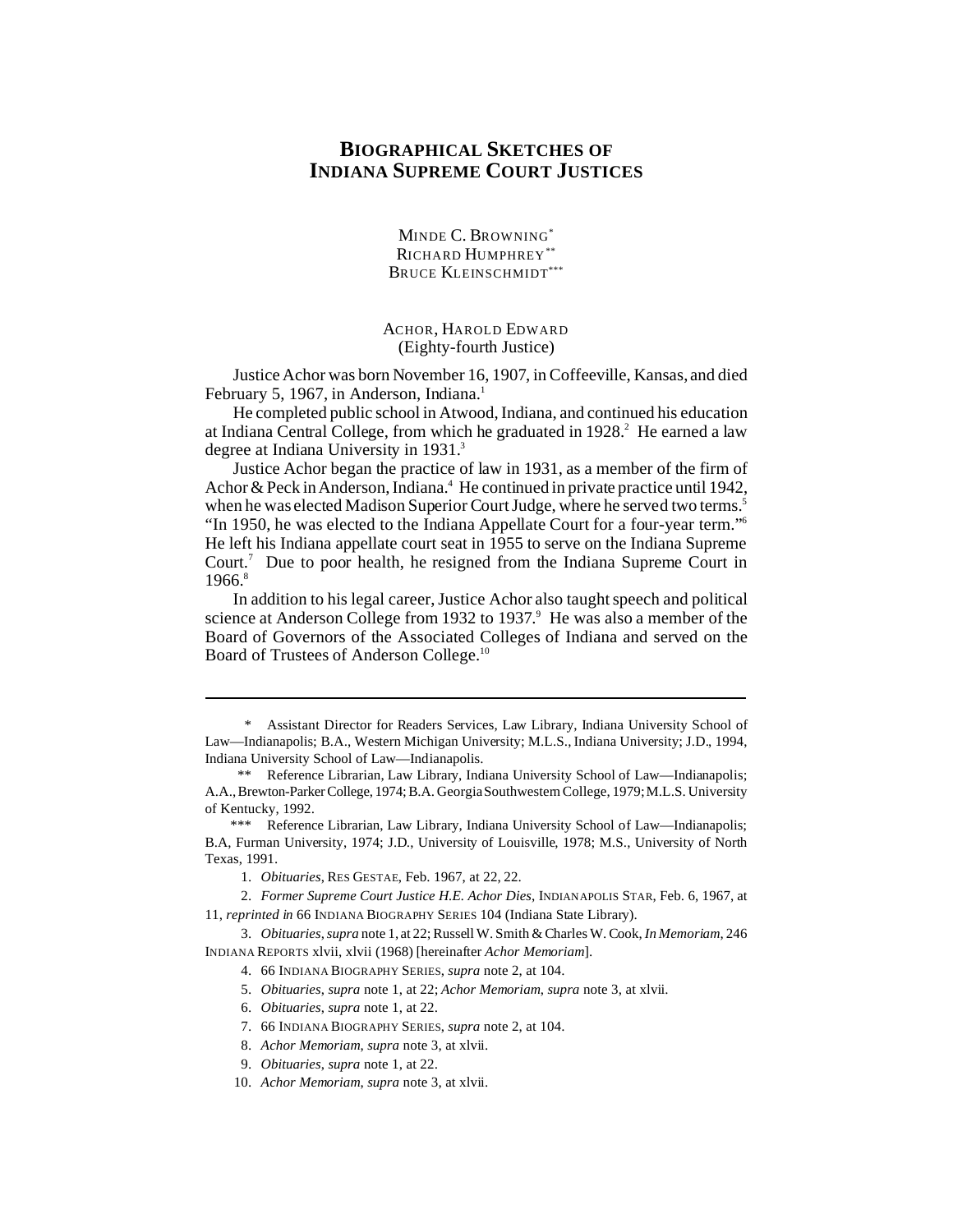#### ARTERBURN, NORMAN FRANK (Eighty-eighth Justice)

Justice Arterburn was born May 13, 1902, in Bicknell, Indiana, and died February 10, 1979, in Florida. $11$ 

In 1923 he received an A.B. from Indiana University and was admitted to practice.<sup>12</sup> In 1926, he received a J.D. from the University of Chicago.<sup>13</sup>

He practiced law in Vincennes from 1927 to 1955.<sup>14</sup> Justice Arterburn was appointed to the Indiana Supreme Court in 1955.<sup>15</sup> He first served as a chief justice at a time when that title was rotated among the justices.<sup>16</sup> However, when the Indiana Constitution was amended in 1970 to change the system, Justice Arterburn was selected as the court's first permanent chief justice, and served as chief justice until 1974. He served his last three years, 1974-1977, as a justice.<sup>17</sup>

He taught at Washburn College in 1926 and 1927, and at Indiana University in 1949, and in 1953-54. He was also a member of the Indiana Board of Law Examiners from 1938 to 1944.<sup>18</sup>

#### BAKER, FRANCIS E. (Forty-ninth Justice)

Justice Baker was born October 20, 1860, in Goshen, Indiana, and died March 15, 1924.<sup>19</sup> He attended Indiana University from 1876 to 1878, but graduated from the University of Michigan in 1882 where he would later receive a Doctor of Law (LL.D.) in 1914.<sup>20</sup> He went to Goshen, Indiana to read law with his father and uncle and was admitted to the Indiana bar in 1885.<sup>21</sup>

Many of his relatives were members of the legal profession including his father-in-law and his mother's brother.<sup>22</sup> His father, John H. Baker, was a U.S. District Court Judge and two of his uncles served on the Indiana Supreme Court (the Honorable James S. Frazer (the 18th Justice) and the Honorable Joseph A. S. Mitchell (the 35th Justice)).<sup>23</sup> Justice Francis E. Baker served on the Indiana

15. *Obituaries*, 23 RES GESTAE 145, 145 (1979).

19. 4 JACOB PIATT DUNN, INDIANA AND INDIANANS: A HISTORY OF THE ABORIGINAL AND TERRITORIAL INDIANA AND THE CENTURY OF STATEHOOD 1771 (1991).

20. MEN OF PROGRESS, INDIANA 108-09 (Will Cumback & J.B. Maynard eds., Indianapolis, Indianapolis Sentinel Co. 1899).

<sup>11.</sup> 7 WHO WAS WHO IN AMERICA 18 (Marquis, 1st ed. 1981) [hereinafter WHO WAS WHO].

<sup>12.</sup> 7 *id.*

<sup>13.</sup> 7 *id.*

<sup>14.</sup> 7 *id.*

<sup>16.</sup> *Id.*

<sup>17.</sup> *Id.*

<sup>18.</sup> *Id.*

<sup>21.</sup> *Id.*

<sup>22.</sup> *Id.*

<sup>23.</sup> *Id.*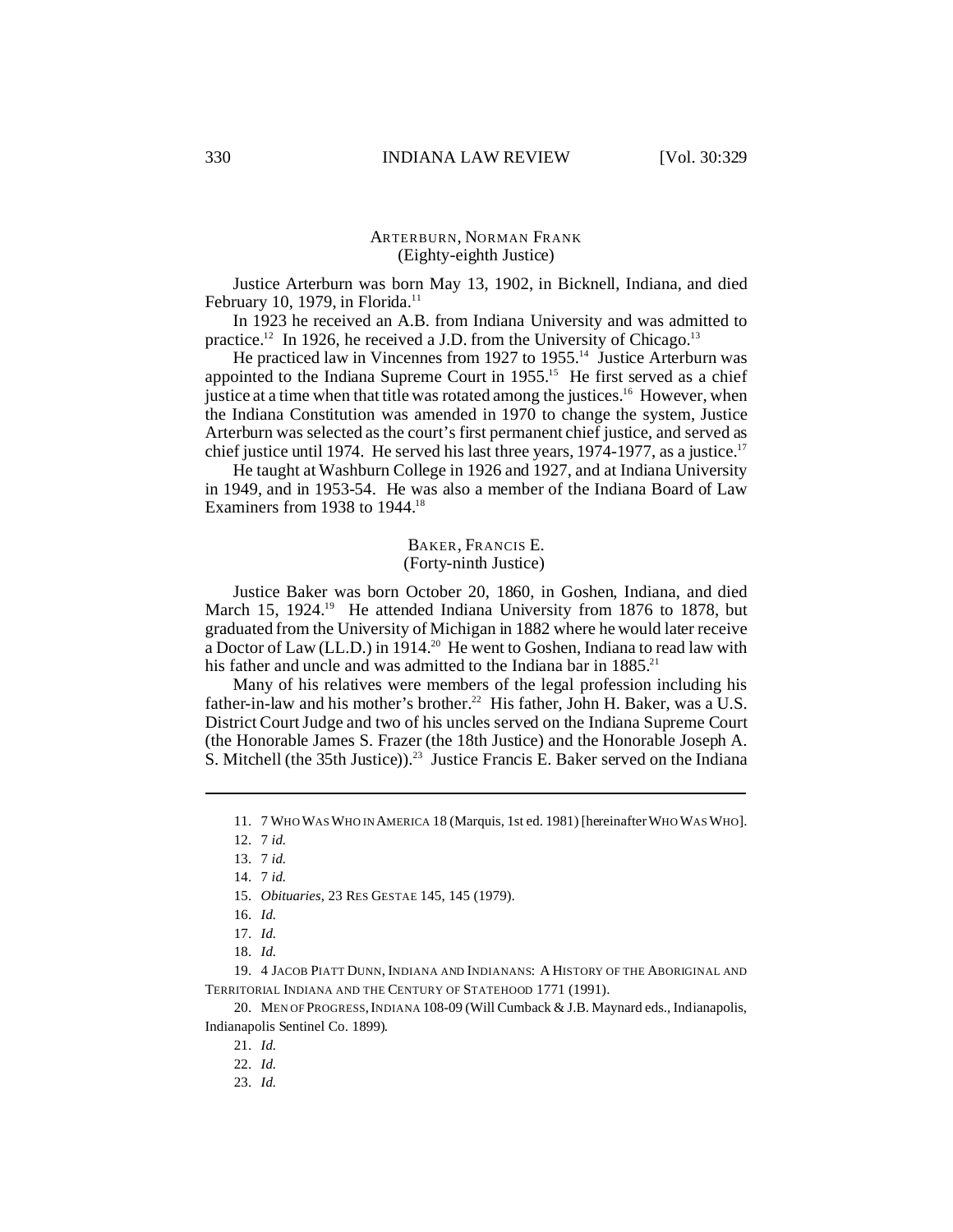Supreme Court from 1899 until January 5, 1902 when he was appointed a U.S. Circuit Court Judge.<sup>24</sup>

## BERKSHIRE, JOHN G. (Thirty-eighth Justice)

Justice Berkshire was born in 1832 in Ohio County, Indiana, and died February 19, 1891, in North Vernon, Indiana.<sup>25</sup>

He received a common school education in Rising Sun, Indiana and continued his studies at the law school at Asbury University, from which he graduated in  $1857.^{26}$ 

Immediately after his graduation from law school, he moved to Versailles, Indiana and opened a law office, which he occupied until  $1864$ <sup>27</sup> He then served from 1864 to 1882 as judge of the First and Sixth Indiana judicial circuits.<sup>28</sup> After losing his bid for re-election in 1882, Justice Berkshire moved to North Vernon, Indiana, and again opened a private legal practice.<sup>29</sup> He continued there until 1888, when he was elected to the Indiana Supreme Court.<sup>30</sup> He served on the court from January 17, 1889, until his death in  $1891$ <sup>31</sup>

> BIDDLE, HORACE PORTER (Twenty-sixth Justice)

Justice Biddle was born on March 24, 1811, in Hocking County, Ohio, and died May 13, 1900, in Logansport, Indiana.<sup>32</sup>

Justice Biddle was an exceptional scholar and voracious reader.<sup>33</sup> He did not begin to study law until age twenty-five.<sup>34</sup> His intellect gained him the attention of U.S. Senator Thomas Ewing of Ohio, who used his influence to help Biddle obtain an appointment at a prominent Ohio law firm.<sup>35</sup>

He was admitted to the Ohio bar at Cincinnati and to the Federal bar in 1839.<sup>36</sup> In that same year, he began his own law practice in Logansport, Indiana, which he continued until 1846, when he was elected judge of the Eighth Circuit.<sup>37</sup> He served there until he resigned in 1852 to make an unsuccessful bid for an

- 27. 1 *id.*
- 28. 1 *id.*
- 29. 1 *id.*
- 30. 1 *id.*
- 31. 1 *id.*
- 32. 1 *id.* at 260.
- 33. 1 *id.*
- 34. 1 *id.* at 260-61.
- 35. 1 *id.* at 261.
- 36. 1 *id.*
- 37. 1 *id.*

<sup>24.</sup> 4 DUNN, *supra* note 19, at 1771.

<sup>25.</sup> 1 LEANDER J. MONKS, COURTS AND LAWYERS OF INDIANA 275 (1916).

<sup>26.</sup> 1 *id.*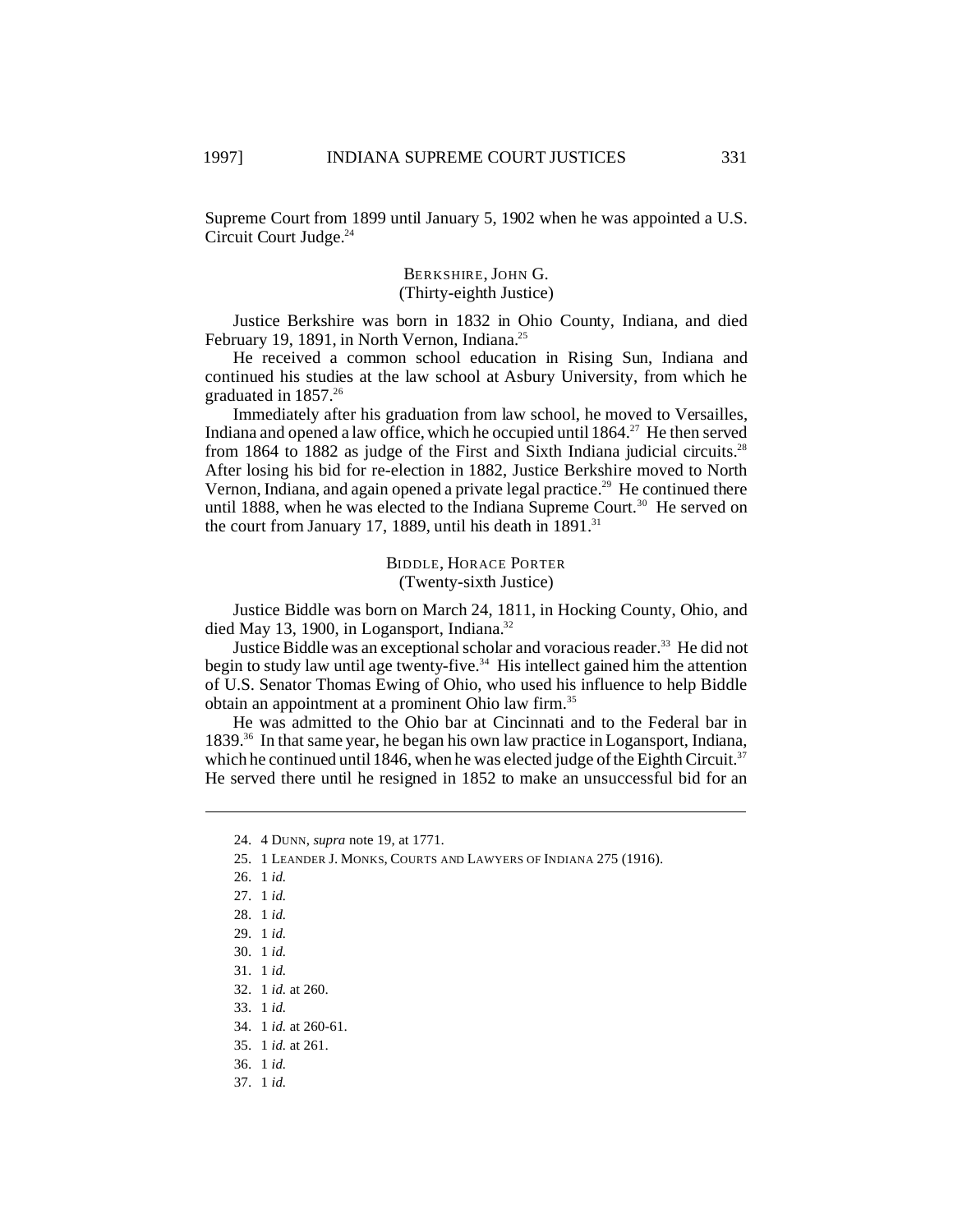Indiana state congressional seat.<sup>38</sup> He was re-elected judge of the Eighth Circuit in 1860, and served until the end of his second term in 1871.<sup>39</sup>

In 1857, Justice Stuart resigned from the Indiana Supreme Court seat, indicating that the resignation would be effective the first Monday in January 1858.<sup>40</sup> The Republican party assumed that the seat was vacant and nominated Biddle, who was elected by a considerable majority.<sup>41</sup> Governor Willard, a Democrat, believed that Justice Stuart's term ended in 1859, and he refused to commission Biddle, instead appointing James Worden to the bench. <sup>42</sup> The Indiana Supreme Court (all Democrats) heard the case on the strength of mandamus proceedings which Biddle brought against the governor.<sup>43</sup> The case was decided in the governor's favor, and James Worden was appointed to the bench.<sup>44</sup> In 1872, the Democratic party nominated Biddle for an Indiana Supreme Court seat, and he won the election.<sup>45</sup> His term on the Indiana Supreme Court was from January 4, 1875 to January 3, 1881.<sup>46</sup>

Although Justice Biddle gained great recognition as an attorney and as an Indiana Supreme Court Justice, he is probably more widely known for his literary work. His first published work was a collection of poetry titled, *A Few Poems,* which received glowing reviews from the great poets of the time.<sup>47</sup>

By far, Justice Biddle's greatest accomplishments were in the field of music. He wrote many works about music theory including a highly popular treatise titled *The Musical Scale*. <sup>48</sup> He invented an instrument called a "tetrachord" and subsequently published a book about its invention.<sup>49</sup> And he wrote a review of Tyndal's theories of sound which was accorded a high rank not only in this country, but also in England.<sup>50</sup> Among Biddle's many writings the following titles should be mentioned: *Elements of Knowledge; A Scrapbook of Poems; The Amatories: by an Amateur; A Discourse on Art; The Definition of Poetry; The Analysis of Rhyme; Russian Literature; America's Boyhood*. 51

38. 1 *id.* 39. 1 *id.* at 262. 40. 1 *id.* at 261. 41. 1 *id.* 42. 1 *id.* 43. 1 *id.* 44. 1 *id.* 45. 1 *id.* at 262. 46. 1 *id.* 47. 1 *id.* 48. 1 *id.* 49. 1 *id.* 50. 1 *id.* at 262-63. 51. 1 *id.* at 263.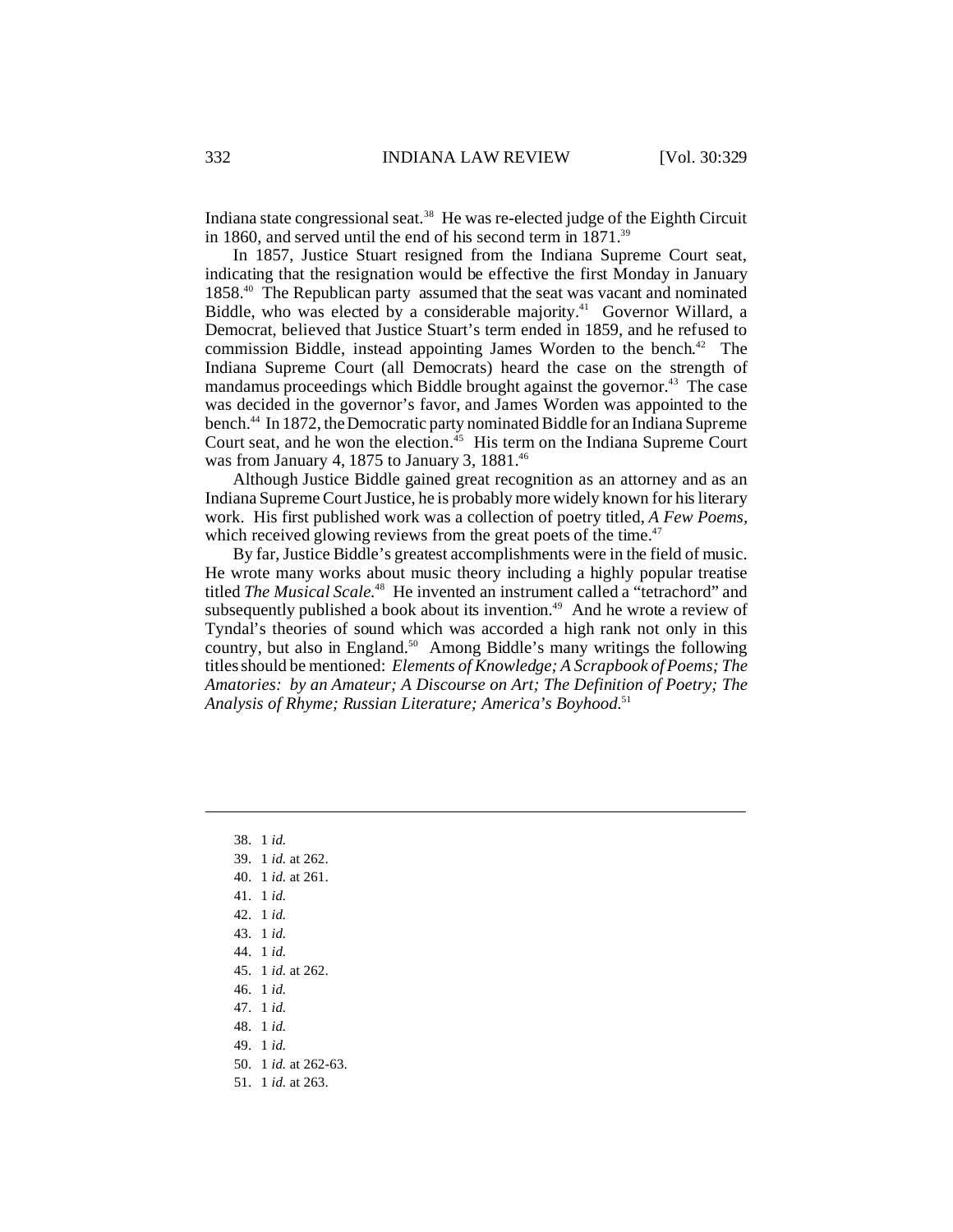## BLACKFORD, ISAAC NEWTON (Fourth Justice)

Justice Blackford was born November 6, 1786, in Bound Brook, Somerset County, New Jersey,<sup>52</sup> and died December 31, 1859, in Washington, D.C.<sup>53</sup> He graduated from Princeton University in 1806.<sup>54</sup>

As the clerk and recorder in Washington County, Indiana, in 1814, his primary responsibility was to register brands for stocks.<sup>55</sup> He was elected principal clerk for the Territorial House of Representatives in 1813, but resigned when he was appointed a judge in the 1st Circuit Territorial Court, where he served from 1814 to 1815.<sup>56</sup> He was an Indiana State Representative from 1816 to 1817 and chosen Speaker during his term.<sup>57</sup> In 1817, Blackford was appointed to the Indiana Supreme Court where he served until 1853. <sup>58</sup> After several failed attempts at running for political office, he was appointed to the newly created U.S. Court of Claims in Washington, D.C., where he served from 1855 until his death in 1859.<sup>59</sup> He was a trustee for Indiana University from 1838 to 1841 and compiled the renowned *Blackford's Reports* (8 volumes 1830-1850).<sup>60</sup>

#### BOBBITT, ARCHIE "ARCH" NEWTON (Eighty-first Justice)

Justice Bobbitt was born on September 3, 1895, in Eckerty, Indiana, and died January 24, 1978, in Indianapolis.<sup>61</sup> He attended Central Normal College at Danville and received an LL.B. from the Benjamin Harrison Law School in 1927.<sup>62</sup> Bobbitt began his professional career as a school teacher and principal.<sup>63</sup> He was elected Crawford County Clerk in 1918, but resigned to join the Navy and to serve in World War I.<sup>64</sup> He later served as the Crawford County Auditor from 1921 to 1925 and as a gasoline tax collector from 1925 to 1929.<sup>65</sup> Bobbitt

58. 1 BIOGRAPHICAL DIRECTORY, *supra* note 55, at 27.

59. 1 MONKS, *supra* note 25, at 190-91.

60. BURTON DOOR MYERS, TRUSTEES AND OFFICERS OF INDIANA UNIVERSITY 1820-1850, at 104, 106 (1951).

61. *In Memoriam*, 265 INDIANA REPORTS xxxvii, xxxvii (1978) [hereinafter *Bobbitt Memoriam*].

62. WHO'S WHO IN THE MIDWEST 91 (Marquis, 8th ed. 1954).

63. *Bobbitt Named City Attorney*, INDIANAPOLIS STAR, Dec. 6, 1942, at 1, *reprinted in* 24 INDIANA BIOGRAPHY SERIES, *supra* note 2, at 61.

64. *Bobbitt Memoriam*, *supra* note 61, at xxxvii.

65. WHO'S WHO IN THE MIDWEST, *supra* note 62, at 91.

<sup>52.</sup> 1 *id.* at 187.

<sup>53.</sup> 1 *id.* at 190-91.

<sup>54.</sup> 1 *id.* at 188.

<sup>55.</sup> 1 BIOGRAPHICAL DIRECTORY OF THE INDIANA GENERAL ASSEMBLY 27 (Rebecca A. Shepherd et al. eds., 1980) [hereinafter BIOGRAPHICAL DIRECTORY].

<sup>56.</sup> 1 *id.*

<sup>57.</sup> 1 MONKS, *supra* note 25, at 189; 1 BIOGRAPHICAL DIRECTORY, *supra* note 55, at 27.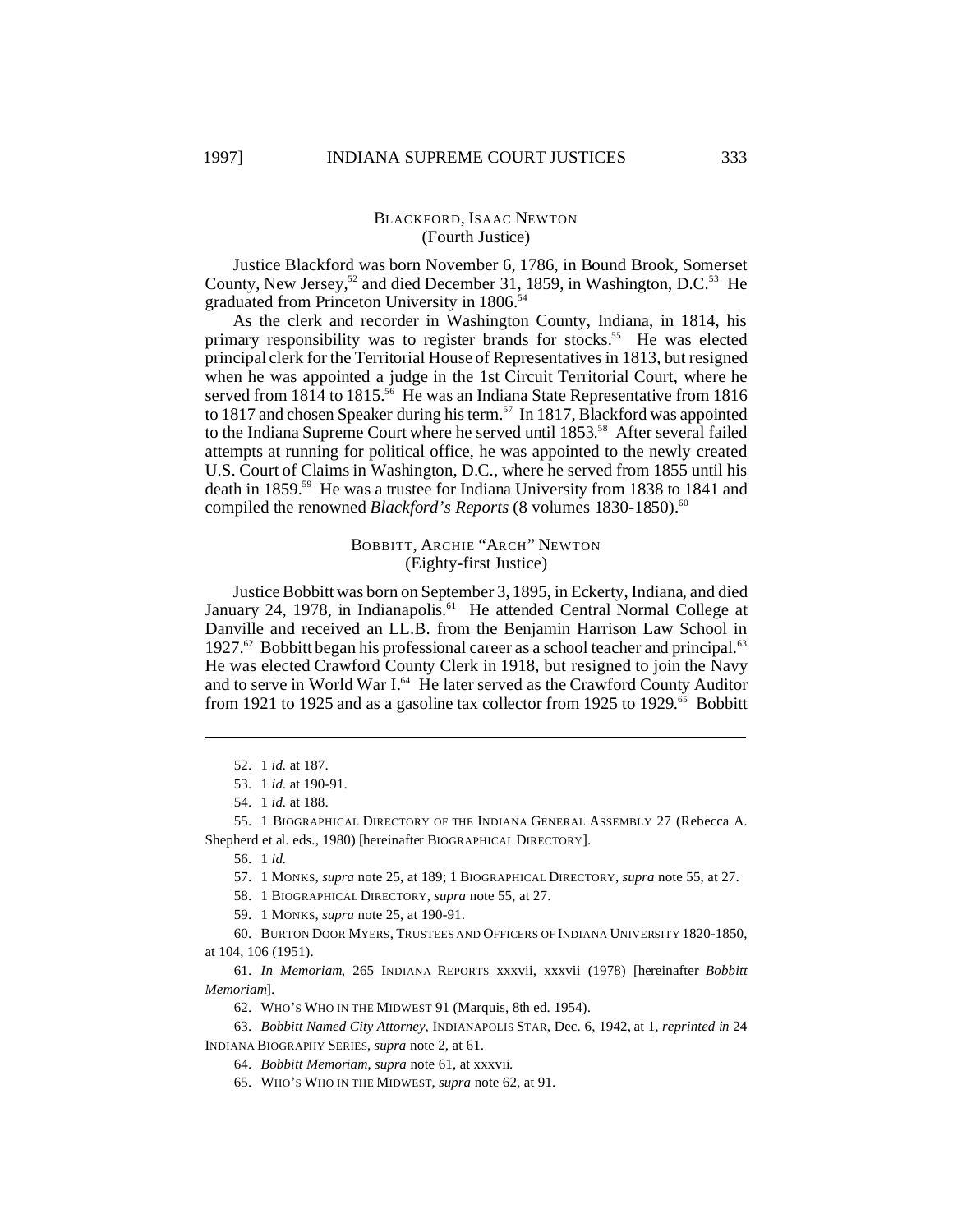was elected to the post of State Auditor where he uncovered a gasoline bootlegging scheme and recovered evaded taxes.<sup>66</sup> In 1930, he returned to private practice, but returned to public office as an Indianapolis city attorney from 1943 to 1948, serving as the chief city attorney from 1945 to 1948.<sup>67</sup>

Bobbitt was elected to serve on the Indiana Supreme Court and assumed office on January 1, 1951.<sup>68</sup> Because of court rules that rotated the chief justice position, he became chief justice the day he took his seat on the court.<sup>69</sup> He served on the court until he was defeated for re-election in 1963, by Justice Walter Myers, Jr.<sup>70</sup> He then returned to his former firm, Ruckelhaus, Bobbitt &  $O'Connor.<sup>71</sup>$ 

> BOEHM, THEODORE REED (One hundred-fourth Justice)

Justice Boehm was born September 12, 1938, in Evanston, Illinois.<sup>72</sup> He received an A.B. *summa cum laude* from Brown University in 1960.<sup>73</sup> He attended the University of Munich and then enrolled at Harvard University's School of Law, where he received a J.D. *magna cum laude* in 1963 and served as a law review editor.<sup>74</sup> After graduation, Boehm served as a law clerk to Chief Justice of the United States, Earl Warren and Associate Justices Stanley Reed and Harold Burton.<sup>75</sup>

Upon completion of duties at the U.S. Supreme Court, Boehm returned to Indianapolis, where he practiced law with Baker & Daniels from 1964 to 1988. 76 In 1981, he was named the managing partner of the firm.<sup>77</sup> His work included the successful representation of Eli Lilly over the drug DES, representing Indiana Democrats in a high-profile reapportionment dispute in the U. S. Supreme Court, $^{78}$  and becoming significantly involved in promoting amateur sports, which

66. INDIANA TODAY: A WORK FOR NEWSPAPER AND LIBRARY REFERENCE 269, 414 (C. Walter McCarty et al. eds., 1942).

67. *Bobbitt Memoriam*, *supra* note 61, at xxxvii.

- 69. *Id.* at xxxvii-xxxviii.
- 70. *Arch Bobbitt Was Supreme Court Justice*, INDIANAPOLIS NEWS, Jan. 25, 1978, at C3, *reprinted in* 86 INDIANA BIOGRAPHY SERIES, *supra* note 2, at 68.

71. *Bobbitt Memoriam*, *supra* note 61, at xxxviii.

72. WHO'S WHO IN AMERICAN LAW 79 (Marquis, 6th ed. 1989).

76. 7 MARTINDALE-HUBBELL LAW DIRECTORY IN104B (1996 ed.) [hereinafter MARTINDALE-HUBBELL].

77. Claudia Weinstein, *Calling the Plays at Baker & Daniels*, AMERICAN LAWYER, Apr. 1987, at 21, 21-22.

78. Davis v. Bandemer, 478 U.S. 109 (1986).

<sup>68.</sup> *Id.*

<sup>73.</sup> *Id.*

<sup>74.</sup> *Id.*

<sup>75.</sup> *Id.*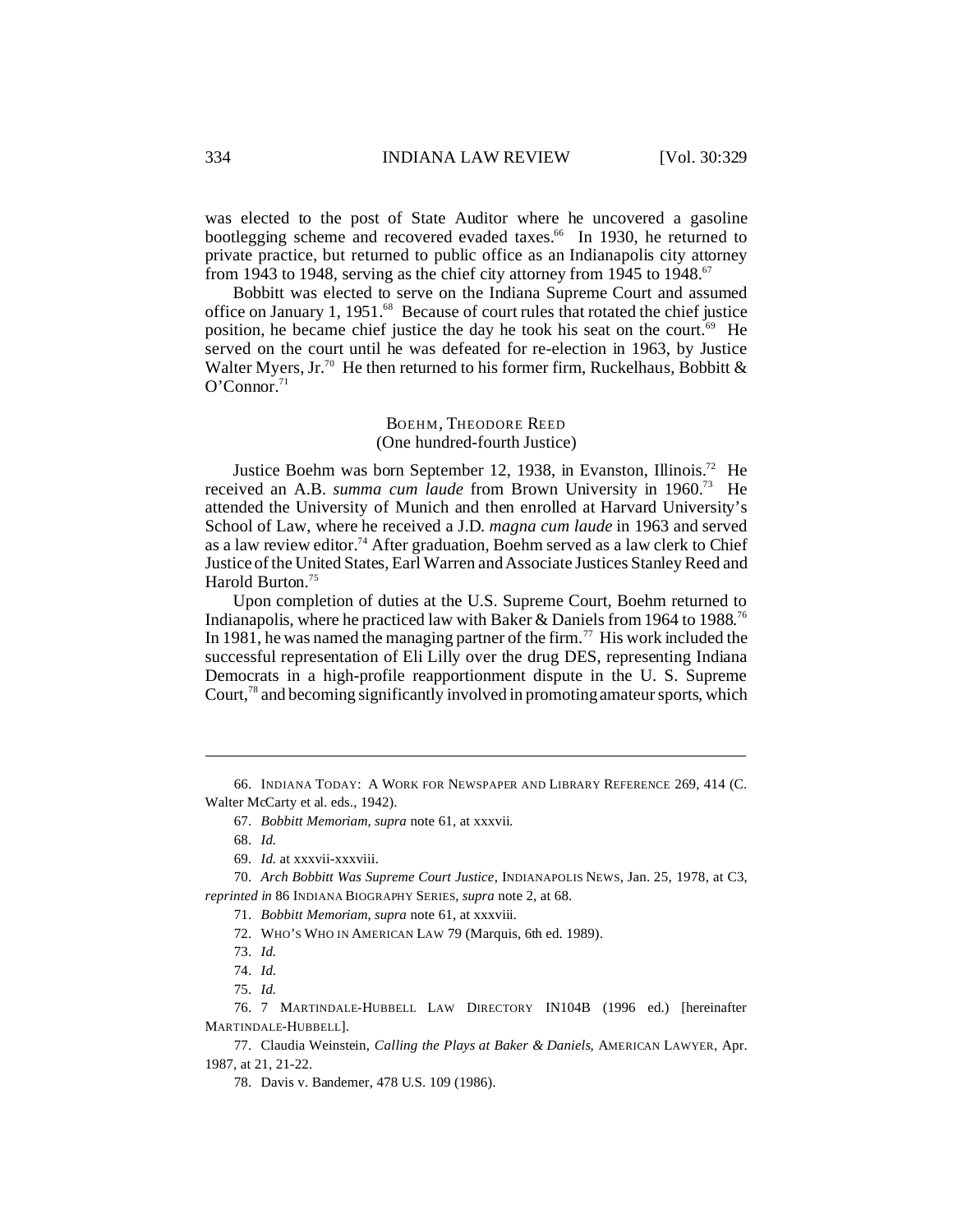included the 1982 U.S. Olympic Festival and the 1987 Pan Am Games.<sup>79</sup>

Boehm left Baker & Daniels in 1988 to serve in positions with General Electric, first as General Counsel in Major Appliances and then in Aircraft Engines.<sup>80</sup> In 1991, he left General Electric and went to work at Eli Lilly, where he served as deputy general counsel until 1995.<sup>81</sup> After leaving Eli Lilly, he returned to Baker & Daniels before being appointed to the Indiana Supreme Court on August 8,  $1996$ .<sup>82</sup>

## BUSKIRK, SAMUEL HAMILTON (Twenty-fourth Justice)

Justice Buskirk was born January 19, 1820, in New Albany, Indiana, and died on April 3, 1879, in Indianapolis.<sup>83</sup>

He moved to Bloomington, Indiana, where he attended school and college, graduating from Indiana University in 1841.<sup>84</sup>

In 1848, he began to practice law.<sup>85</sup> He served five terms in the Indiana House of Representatives and was named Speaker in 1862.<sup>86</sup> On January 3, 1875, he joined the Indiana Supreme Court and served until January 1877, before retiring in Indianapolis.<sup>87</sup>

## COFFEY, SILAS D.

## (Thirty-sixth Justice)

Justice Coffey was born February 23, 1839, in Owen County, Indiana,<sup>88</sup> and died on March 6, 1904, in Brazil, Indiana.<sup>89</sup>

He entered Indiana University in 1860, but withdrew when the Civil War erupted.<sup>90</sup> Yet the war did not stop his studies. He carried a copy of *Blackstone's Commentaries* with him.<sup>91</sup>

After the war Coffey returned home, studied law and opened an office in

81. 7 *id.*

<sup>79.</sup> Weinstein, *supra* note 77, at 21-23.

<sup>80.</sup> 7 MARTINDALE-HUBBELL, *supra* note 76, at IN104B.

<sup>82.</sup> Suzanne McBride, *Bayh Selects Local Attorney to Join Supreme Court;Theodore Boehm is a Political Ally of Governor's and Legal Observers Call Him a Spectacular Choice*, INDIANAPOLIS STAR, June 12, 1996, at A1.

<sup>83.</sup> 1 MONKS, *supra* note 25, at 258.

<sup>84.</sup> 1 *id.*

<sup>85.</sup> 1 *id.*

<sup>86.</sup> 1 *id.*

<sup>87.</sup> 1 BIOGRAPHICAL DIRECTORY, *supra* note 55, at 49.

<sup>88.</sup> 1 MONKS, *supra* note 25, at 274.

<sup>89.</sup> CHARLES W. TAYLOR, BENCH AND BAR OF INDIANA 708 (Indianapolis, Bench & Bar Publ. Co. 1895).

<sup>90.</sup> 1 MONKS, *supra* note 25, at 274.

<sup>91.</sup> TAYLOR, *supra* note 89, at 704.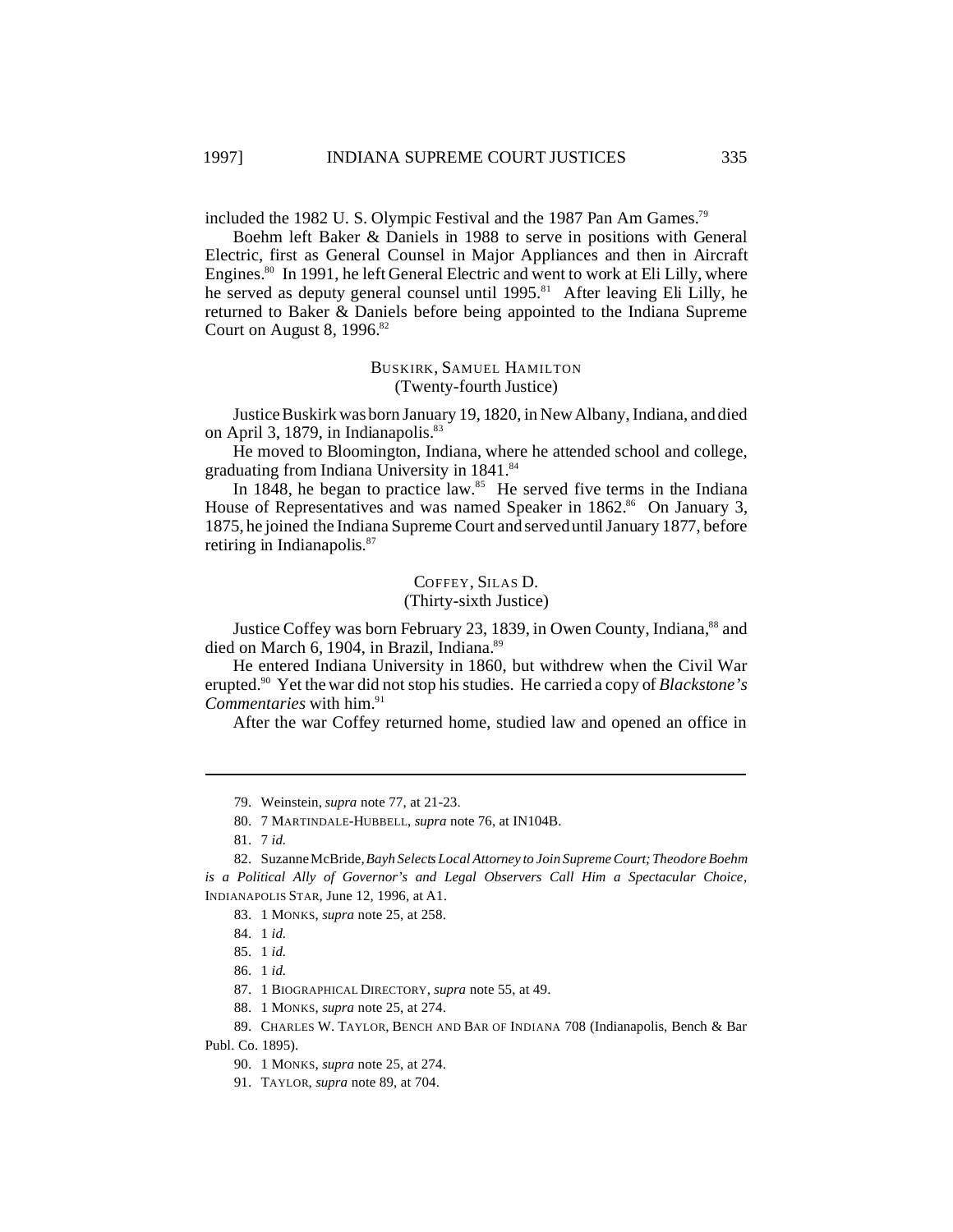Bowling Green, Indiana, then the county seat of Clay County.<sup>92</sup> Coffey was an active participant in the Republican Party.<sup>93</sup> In 1881, he was named to the 13th Circuit Court bench where he stayed until he was elected to the Indiana Supreme Court.<sup>94</sup> He sat from January 7, 1889 until January 7, 1895.<sup>95</sup>

## COMBS, WILLIAM H. (Thirty-second Justice)

Justice Combs was born July 17, 1808, in Brunswick, Maine.<sup>96</sup> His date and place of death are unknown.

He was educated in the public schools of Cincinnati, Ohio. $97$  He moved to Connersville, Indiana in 1831, studied law, and was admitted to the Indiana bar in 1834.<sup>98</sup> On December 2, 1882, he was appointed to fill the vacancy on the Indiana Supreme Court created by the resignation of Justice Worden.<sup>99</sup> He served just one month when he was succeeded on January 1, 1883 by Justice Zollars.<sup>100</sup>

## COX, CHARLES ELBRIDGE (Fifty-fifth Justice)

Justice Cox was born February 21, 1860 in Hamilton County, Indiana,<sup>101</sup> and died February 3, 1936 in Indianapolis.<sup>102</sup>

He attended common schools and began to study law in 1877 while clerking for Indiana Supreme Court Justice William E. Niblack (the 27th Justice).<sup>103</sup> In addition to serving as clerk for Justice Niblack, he also served as the librarian for the Indiana Supreme Court, a position he held from 1883 to 1889.<sup>104</sup> He was admitted to the Indiana bar in 1889 and began to practice law.<sup>105</sup> He served in a variety of public positions, including deputy prosecutor for Marion County from 1890 to 1894, city judge in Indianapolis from 1895 to 1899, and as an Indiana Supreme Court Justice from 1911 to 1917.<sup>106</sup>

- 105. *Cox Memoriam*, *supra* note 102, at xxv.
- 106. *Id.*

<sup>92.</sup> 1 MONKS, *supra* note 25, at 275.

<sup>93.</sup> TAYLOR, *supra* note 89, at 53, 55, 711.

<sup>94.</sup> *Id.*

<sup>95.</sup> 1 MONKS, *supra* note 25, at 275.

<sup>96.</sup> 1 *id.* at 269.

<sup>97.</sup> 1 *id.*

<sup>98.</sup> 1 *id.*

<sup>99.</sup> 1 *id.*

<sup>100.</sup> 1 *id.*

<sup>101.</sup> 1 *id.* at 287.

<sup>102.</sup> Louis B. Ewbank et al., *In Memoriam*, 208 INDIANA REPORTS xxv, xxv (1936) [hereinafter *Cox Memoriam*].

<sup>103.</sup> 1 MONKS, *supra* note 25, at 288.

<sup>104.</sup> 1 *id.*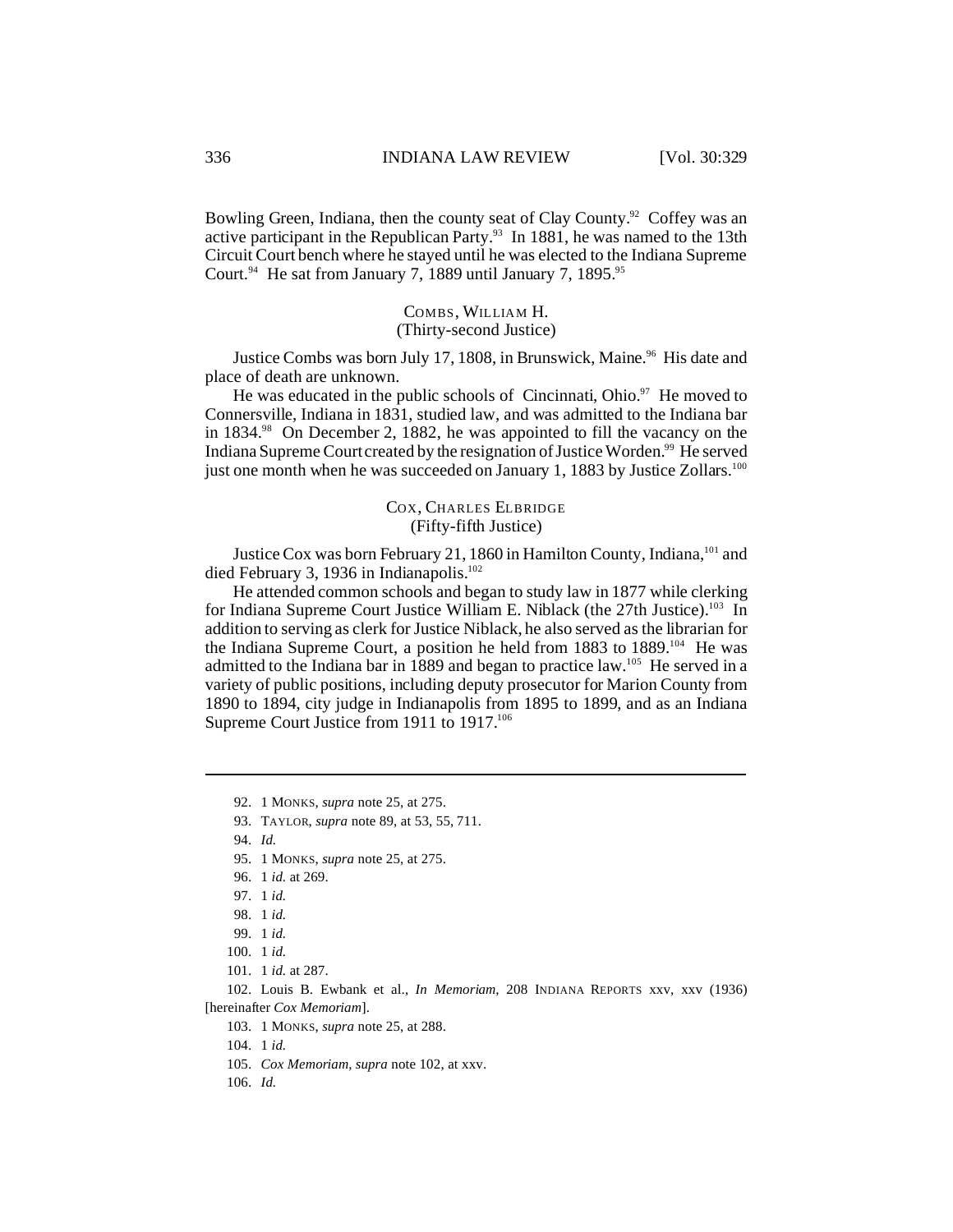## DAILEY, JOSEPH S. (Forty-fourth Justice)

Justice Dailey was born May 31, 1844, in Wells County, Indiana,<sup>107</sup> and died October 9, 1905, in Bluffton, Indiana.

He received his early education in the public schools of Bluffton, Indiana, and graduated from the Indiana University Law School in 1866.<sup>108</sup> After graduation he began a legal practice in Bluffton, Indiana, and, in the fall of that year, he was elected district attorney of the common pleas court.<sup>109</sup> In 1868, he won the election for prosecuting attorney of the 10th Indiana Judicial Circuit and served there until 1876.<sup>110</sup> He served as a member of the Indiana State Legislature in  $1879$ .<sup>111</sup> In 1888, Dailey was elected judge of the 28th Indiana Judicial Circuit, a position which he held until 1893, when he was appointed to the Indiana Supreme Court to fill the vacancy created by the resignation of Justice Olds.<sup>112</sup> His term on the Indiana Supreme Court bench was from July 25, 1893 to January 7, 1895.<sup>113</sup>

## DAVISON, ANDREW (Eleventh Justice)

Little recorded information is available regarding Andrew Davison, except that he was born September 15, 1800 in Franklin County, Pennsylvania,<sup>114</sup> and died February 4, 1871 in Greensburg, Indiana.<sup>115</sup>

Justice Davison was educated at Jefferson College in Canonsburg, Pennsylvania.<sup>116</sup> He then studied law, and came to Indiana in 1825 to establish his law practice.<sup>117</sup> He was admitted to the Indiana bar at Greensburg on September 26, 1825 and began practice there. His service on the Indiana Supreme Court was from January 3, 1853 to January 2,  $1865$ <sup>118</sup>

115. 1 BIOGRAPHICAL HISTORY OF EMINENT AND SELF-MADE MEN OF THE STATE OF INDIANA, at dist. 4: 17-18 (Cincinnati, Western Biographical Pub. Co. 1880).

116. 1 MONKS, *supra* note 25, at 247.

117. 1 *id.* at 247-48.

118. 1 *id.* at 248.

<sup>107.</sup> 1 MONKS, *supra* note 25, at 280.

<sup>108.</sup> 1 *id.*

<sup>109.</sup> 1 *id.*

<sup>110.</sup> 1 *id.*

<sup>111.</sup> 1 *id.*

<sup>112.</sup> 1 *id.*

<sup>113.</sup> 1 *id.*

<sup>114.</sup> 1 *id.* at 247.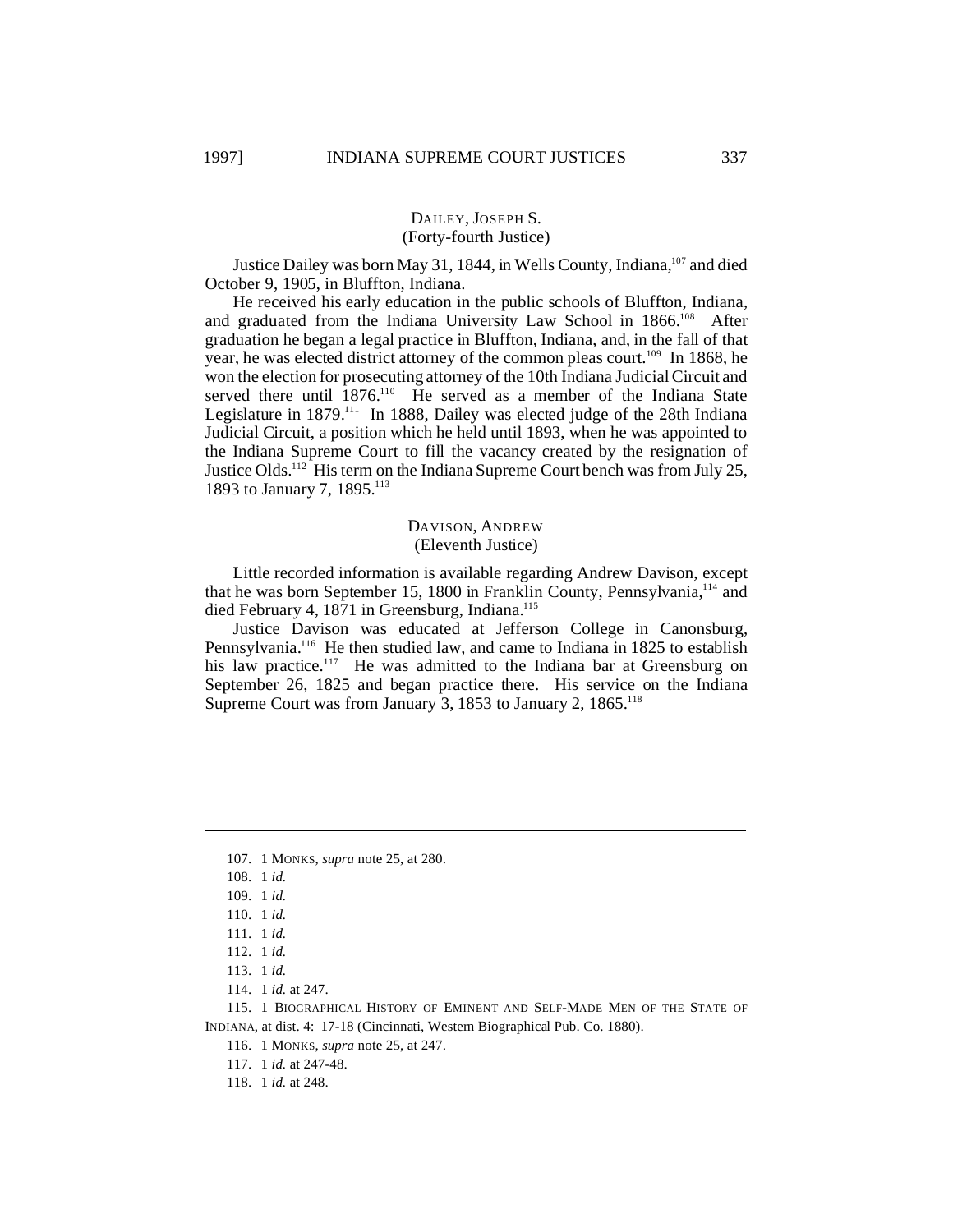#### DEBRULER, ROGER O. (Ninety-fifth Justice)

Justice DeBruler was born in Evansville, Indiana in 1934.<sup>119</sup>

He received an A.B. from Indiana University in 1958 and an LL.B in 1960 from Indiana University School of Law.<sup>120</sup> He was admitted to practice in Indiana in 1960 and served as Deputy City Prosecutor of Indianapolis from 1960 to 1963.<sup>121</sup> He was appointed Steuben Circuit Court Judge in 1963 and elected to the same position in 1964.<sup>122</sup> When Indiana Supreme Court Justice Mote died in office, Justice DeBruler was appointed as his successor.<sup>123</sup> The appointment came in late September, 1968 and because the Indiana Constitution provides that an appointment lasts until the next election, there was some controversy over whether the election should occur in 1968 or in  $1970$ .<sup>124</sup> He was appointed through 1970 and was then elected to the Indiana Supreme Court for a six-year term.<sup>125</sup> He retired from the bench on August 8, 1996 having written 886 majority and 590 dissenting opinions. $126$ 

## DEWEY, CHARLES (Seventh Justice)

Justice Dewey was born March 6, 1784, in Sheffield, Massachusetts, and died April 25, 1862, in Charlestown, Indiana.<sup>127</sup>

He graduated from Williams College with high honors and received an honorary LL.D. from Indiana University in 1844.<sup>128</sup> He studied and practiced law in Massachusetts before coming to Indiana at age thirty-two.<sup>129</sup> He held many public offices, including Indiana State Representative from 1821 to 1822, U.S. District Attorney for Indiana from 1825 to 1829, Second Circuit Prosecuting Attorney from 1833 to 1836, and Indiana Supreme Court Justice from 1836 to 1847.<sup>130</sup> He ran twice unsuccessfully for both the U.S. House of Representatives

119. AMERICAN BENCH 901 (Marie T. Finn et al. eds., 8th ed. 1995); *Hon. Roger O. DeBruler Succeeds Hon. Donald R. Mote on Supreme Court*, RES GESTAE, Oct. 1968, at 17, 17.

120. AMERICAN BENCH, *supra* note 119, at 901.

121. *Id.*

122. *Hon. Roger O. DeBruler Succeeds Hon. Donald R. Mote on Supreme Court*,RES GESTAE, Oct. 1968, at 17, 17.

123. *Id.*

124. *Charges Fly in Court Hassle*, INDIANAPOLIS NEWS, Sept. 25, 1968, at 4; *Branigin Puts DeBruler on High Court,* INDIANAPOLIS NEWS, Sept. 30, 1968, at 1.

125. *Judicial Retention Subject of Bar Poll,* 30 RES GESTAE 109, 109 (1986).

126. Suzanne McBride, *Court Bids Adieu to Free Thinker*, INDIANAPOLIS STAR, Aug. 8, 1996, at D1.

127. 1 MONKS, *supra* note 25, at 198, 200.

128. MYERS, *supra* note 60, at 104.

129. WILLIAM W.WOOLEN,BIOGRAPHICAL AND HISTORICAL SKETCHES OF EARLY INDIANA 360 (Indianapolis, Hammond & Co. 1883).

130. 1 BIOGRAPHICAL DIRECTORY, *supra* note 55, at 100; *but see* 1 MONKS, *supra* note 25,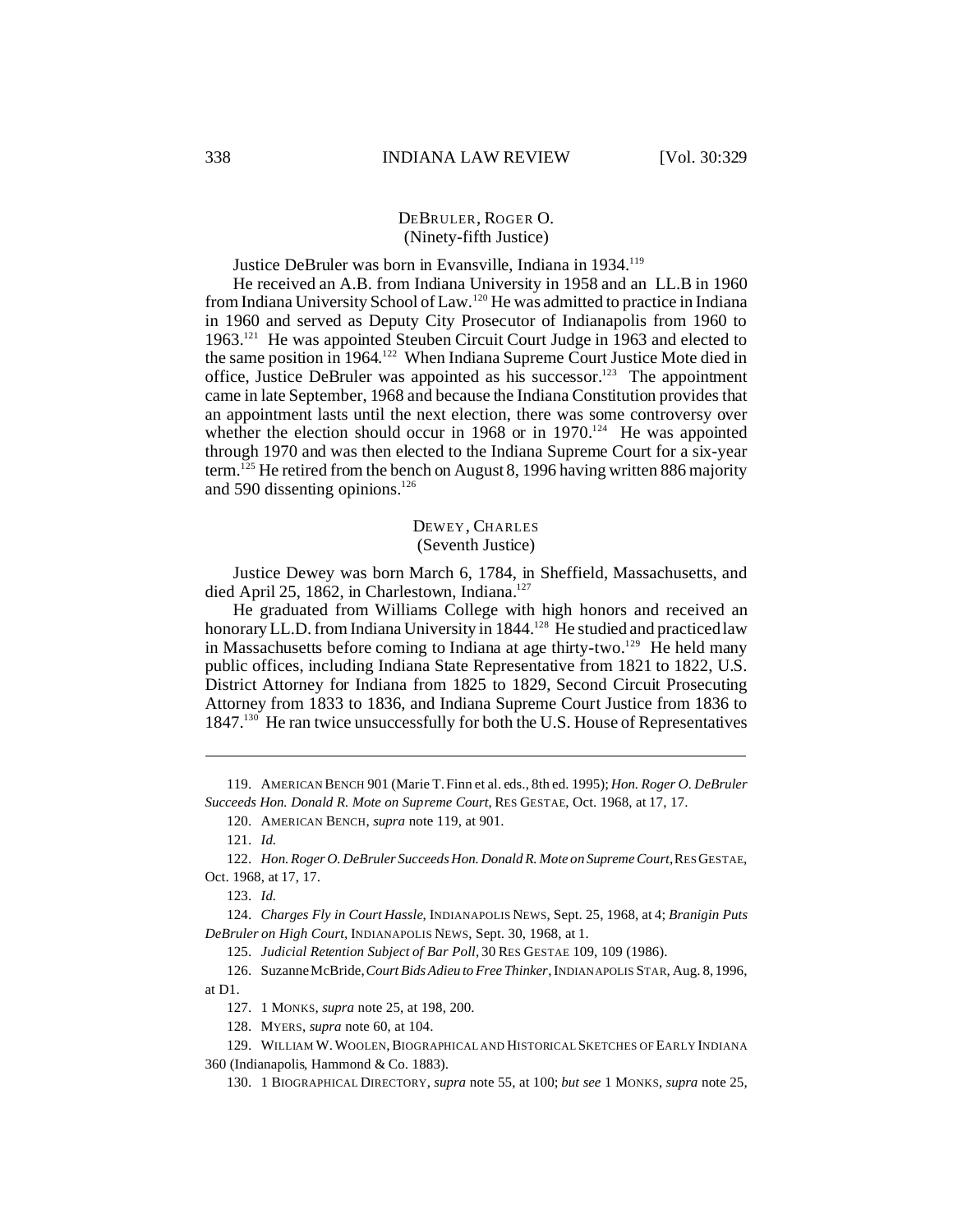and the U.S. Senate.<sup>131</sup> He was a trustee for Indiana University in 1820.<sup>132</sup> In an era of state history when one would expect to find rough and rugged characters, Charles Dewey did not disappoint. Even in middle age, he was fond of wrestling and would engage his opponents in brawls.<sup>133</sup> As a lawyer, he was not discreet in his displeasure with judges.<sup>134</sup> On one occasion when he was displeased with the ruling of a court, he lost his patience, and after a verbal lashing, entreated the court with, "Now, damn you, fine me; send me to jail, too; you ought to if you have any respect for yourselves."<sup>135</sup>

#### DICKSON, BRENT E. (One-hundredth Justice)

Justice Dickson was born July 18, 1941 in Hobart, Indiana.<sup>136</sup>

He received an B.A. from Purdue University in 1964.<sup>137</sup> He earned a J.D. in the evening division of the Indiana University School of Law—Indianapolis in 1968 while working full-time as an insurance claims adjuster.<sup>138</sup> He practiced law in Lafayette from 1968 to 1985 and became the senior partner in the law firm of Dickson, Reiling, Teder & Withered.<sup>139</sup> He was appointed by Governor Robert D. Orr to replace retiring Indiana Supreme Court Justice Prentice W. Dixon.<sup>140</sup> The appointment began January 6, 1986, and he was retained by election in 1988.<sup>141</sup> His current term expires December 31, 1998.<sup>142</sup> His writings include: *The Effect of Statutory Prerequisites on Decision of Board of Zoning Appeals*; *Operation and Effect of Loan Receipts, Covenants-Not-To-Sue and Partial Settlements in Indiana*; *Jury Instructions on Appeal*. 143

> DOWLING, ALEXANDER (Forty-seventh Justice)

Justice Dowling was born December 19, 1839, in Hillsboro, Virginia,<sup>144</sup> and died December 11, 1917, in New Albany, Indiana.<sup>145</sup>

at 199 (listing service as U.S. District Attorney from 1821 to 1829).

132. 1 *id.*

145. 1 WHO WAS WHO 337 (Marquis 1943).

<sup>131.</sup> 1 BIOGRAPHICAL DIRECTORY, *supra* note 55, at 100.

<sup>133.</sup> 1 MONKS, *supra* note 25, at 200.

<sup>134.</sup> 1 *id.*

<sup>135.</sup> 1 *id.*

<sup>136.</sup> AMERICAN BENCH, *supra* note 119, at 901.

<sup>137.</sup> *Bar Polled on Judicial Retention*, 32 RES GESTAE 108, 108 (1988).

<sup>138.</sup> *Id.*

<sup>139.</sup> *Dickson Named to Top Court*, INDIANAPOLIS NEWS, Dec. 18, 1985, at 1.

<sup>140.</sup> *Dickson Installed as Justice*, 29 RES GESTAE 393, 393 (1986).

<sup>141.</sup> AMERICAN BENCH, *supra* note 119, at 902.

<sup>142.</sup> *Id.*

<sup>143.</sup> *Id.*

<sup>144.</sup> 1 MONKS, *supra* note 25, at 283.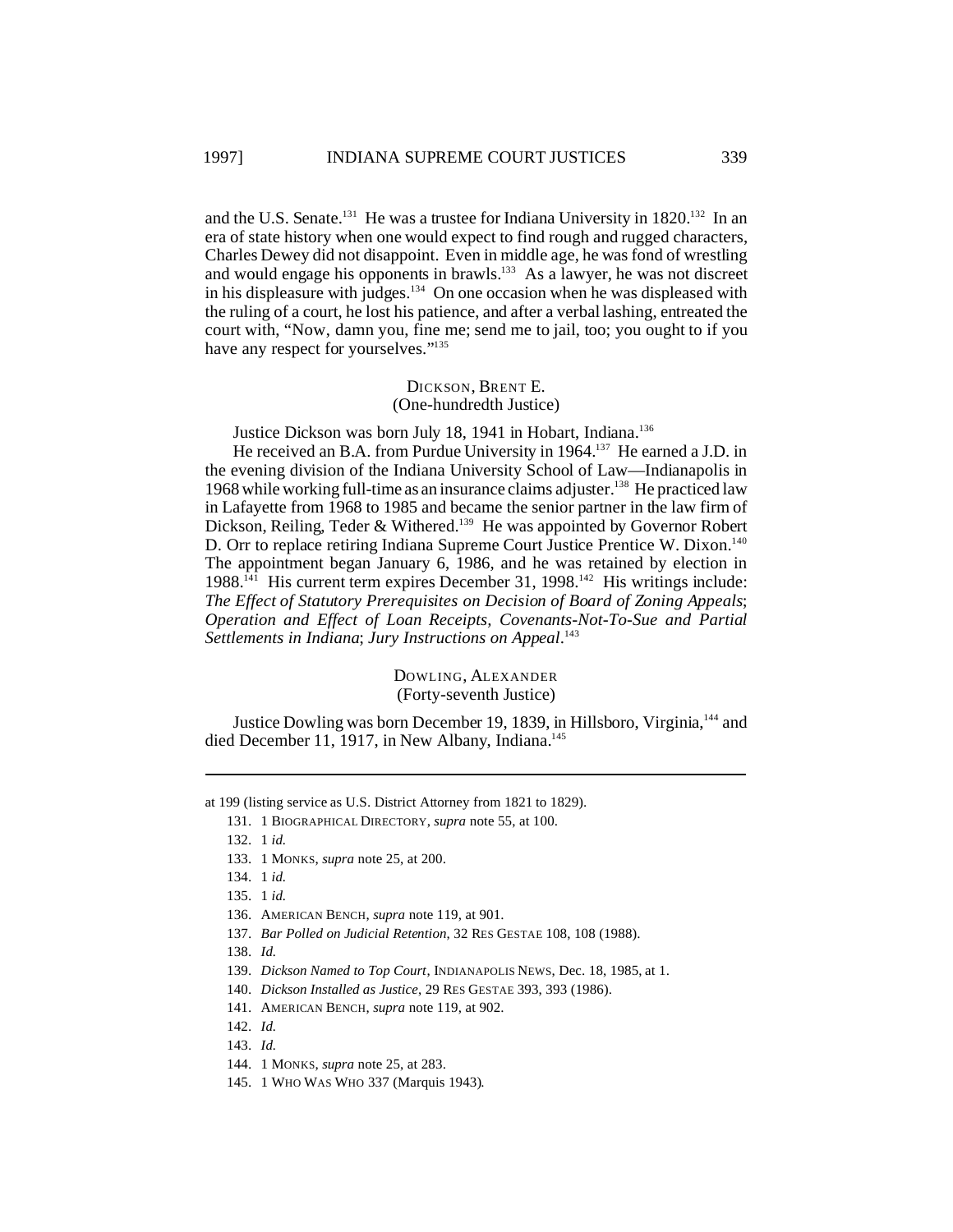He received his early education in the New Albany public schools.<sup>146</sup> After completion of his formative education, he entered the law office of Otto & Davis and studied law there until he was admitted to the Indiana bar in 1858.<sup>147</sup> Between 1860 and 1868, he served two terms as prosecutor and city attorney for New Albany.<sup>148</sup> He was offered an appointment to the Indiana Supreme Court bench in 1891, but declined it.<sup>149</sup> He was later elected to an Indiana Supreme Court seat and served from January 2, 1899 to January 2,  $1905$ .<sup>150</sup>

## DOWNEY, ALEXANDER CUMMINGS (Twenty-third Justice)

Justice Downey was born September 10, 1817, near Cincinnati, Ohio,<sup>151</sup> and died March 26, 1898, in Rising Sun, Indiana.<sup>152</sup>

He received a public school education and attended the county seminary at Wilmington, Ohio.<sup>153</sup> After his graduation from the seminary, he studied law and was admitted to the Indiana bar in  $1841$ .<sup>154</sup>

He was appointed circuit judge by Governor Wright in 1850, elected to the office in 1851, and served until August 1858.<sup>155</sup>

From 1854 to 1858, he chaired the law department of Asbury (now DePauw) University. <sup>156</sup> He received an honorary degree of Doctor of Laws from Asbury University in 1858 and the same recognition from Indiana University in  $1871$ <sup>157</sup> He was a member of the Indiana Senate from 1863 to 1865.<sup>158</sup> His Indiana Supreme Court term was from January 3, 1871 to January 3, 1877.<sup>159</sup> He became Dean of DePauw University Law School in 1884.<sup>160</sup>

> DRAPER, FLOYD S. (Eighty-second Justice)

Justice Draper was born October 17, 1893, in Fulton, New York, and died

<sup>146.</sup> 1 MONKS, *supra* note 25, at 283.

<sup>147.</sup> 1 *id.*

<sup>148.</sup> 1 *id.*

<sup>149.</sup> 1 *id.*

<sup>150.</sup> 1 *id.*; *but see* 1 WHO WAS WHO, *supra* note 145, at 337 (listing Dowling's Indiana Supreme Court service as 1898-1904).

<sup>151.</sup> 1 MONKS, *supra* note 25, at 258.

<sup>152.</sup> 1 BIOGRAPHICAL DIRECTORY, *supra* note 55, at 105.

<sup>153.</sup> 1 MONKS, *supra* note 25, at 258.

<sup>154.</sup> 1 *id.*

<sup>155.</sup> 1 *id.*

<sup>156.</sup> 1 *id.*

<sup>157.</sup> 1 *id.*

<sup>158.</sup> 1 *id.*

<sup>159.</sup> 1 *id.*

<sup>160.</sup> 2 *id.* at 481.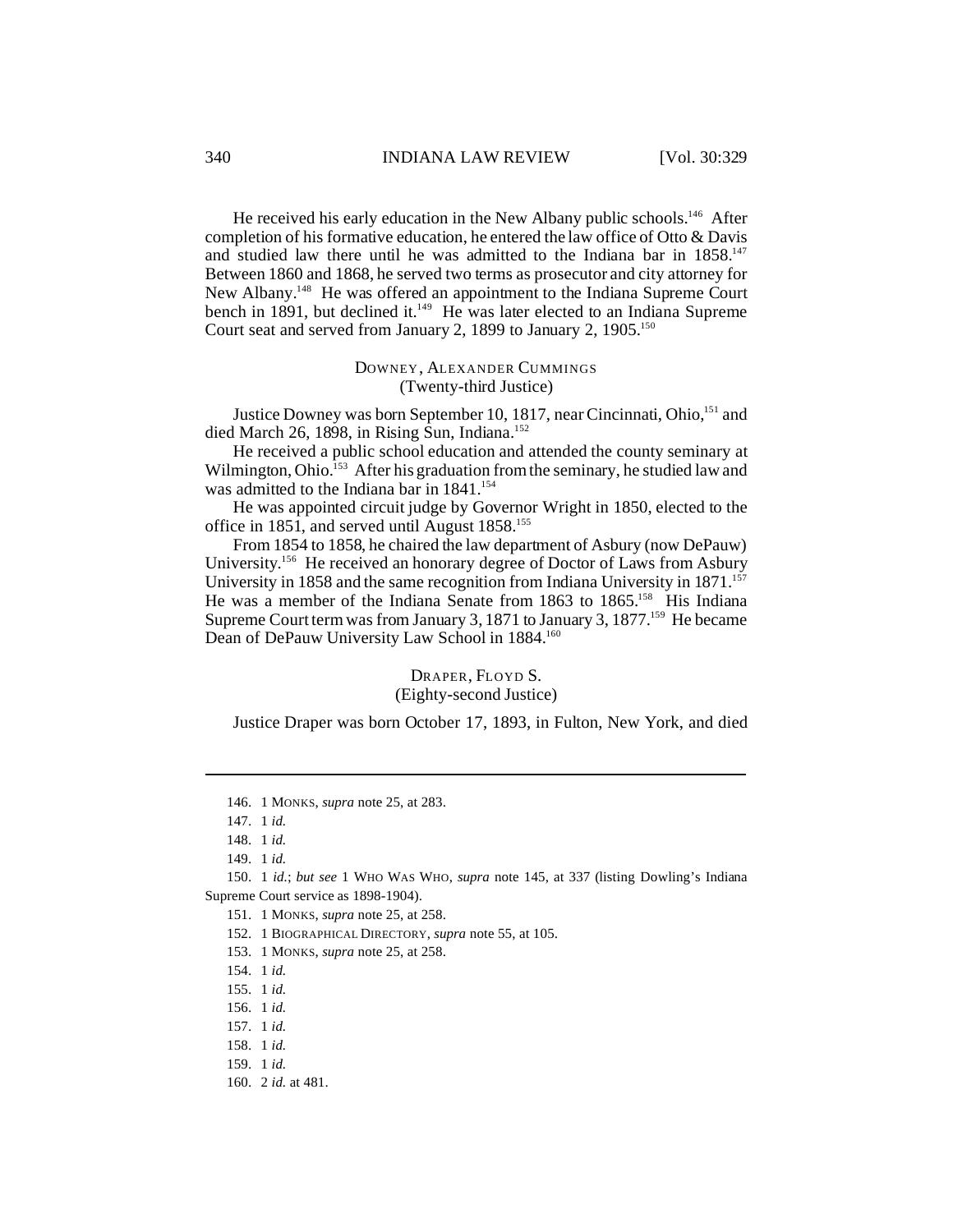March 20, 1980, in Bradenton, Florida.<sup>161</sup>

Justice Draper received his legal education at Valparaiso University Law School, where he graduated with honors in 1915.<sup>162</sup> His first public service was in 1923 when he became chief deputy prosecutor for Lake County, Indiana.<sup>163</sup> In 1939, he served as city attorney of Gary, Indiana.<sup>164</sup> He was elected to serve on the Indiana Court of Appeals in 1942 and was re-elected in 1946.<sup>165</sup> His Indiana Supreme Court term was from January 2, 1951 to January 10, 1955.<sup>166</sup> He resigned from the court a year before the expiration of his term because of the poor health of his brother, Alfred P. Draper.<sup>167</sup> He retired from his legal practice in 1958, but accepted an appointment to the Lake County Criminal Court from Governor Handley in 1960.<sup>168</sup>

#### ELLIOTT, JEHU TINDLE (Nineteenth Justice)

Justice Elliott was born February 7, 1813, in Richmond, Indiana, and died February 12, 1876, in New Castle, Indiana.<sup>169</sup>

He was not able to regularly attend local country schools and consequently taught himself enough to become a teacher.<sup>170</sup> He studied law with an attorney in Centerville and was admitted to the Indiana bar in  $1833$ <sup>171</sup> He held many elective offices, including Assistant Secretary for the Indiana House of Representatives in 1835 and 1837, 6th Judicial Circuit Prosecuting Attorney from 1839 to 1844, and serving as the Henry County Treasurer from 1834 to  $1839$ .<sup>172</sup> In 1839, he was elected to a three-year term in the Indiana Senate.<sup>173</sup> The general assembly elected him to the position of circuit judge in 1844 at the age of thirtyone.<sup>174</sup> In 1851, he resigned to become the president of the Cincinnati, Logansport & Chicago Railroad, but within three years he returned to private law practice.175 He quickly returned to public office. In 1855, he was elected to the

- 166. 55 INDIANA BIOGRAPHY SERIES, *supra* note 2, at 70.
- 167. *Draper Memoriam*, *supra* note 161, at xxxi.
- 168. 55 INDIANA BIOGRAPHY SERIES, *supra* note 2, at 70.
- 169. 1 MONKS, *supra* note 25, at 255.
- 170. 1 *id.*
- 171. 1 *id.*
- 172. 1 *id.*
- 173. 1 BIOGRAPHICAL DIRECTORY, *supra* note 55, at 116.
- 174. *Sketch of Judge and Mrs. Jehu T. Elliot Read to Historical Society*, NEW CASTLE

COURIER, Nov. 3, 1919, *reprinted in* 2 INDIANA BIOGRAPHY SERIES, *supra* note 2, at 128.

175. *Id.*

<sup>161.</sup> *In Memoriam*, 270 INDIANA REPORTS xxxi, xxxi (1980) [hereinafter*Draper Memoriam*].

<sup>162.</sup> *Id.* at xxxii.

<sup>163.</sup> *Id.*

<sup>164.</sup> *Id.*

<sup>165.</sup> *Id.* at xxxi.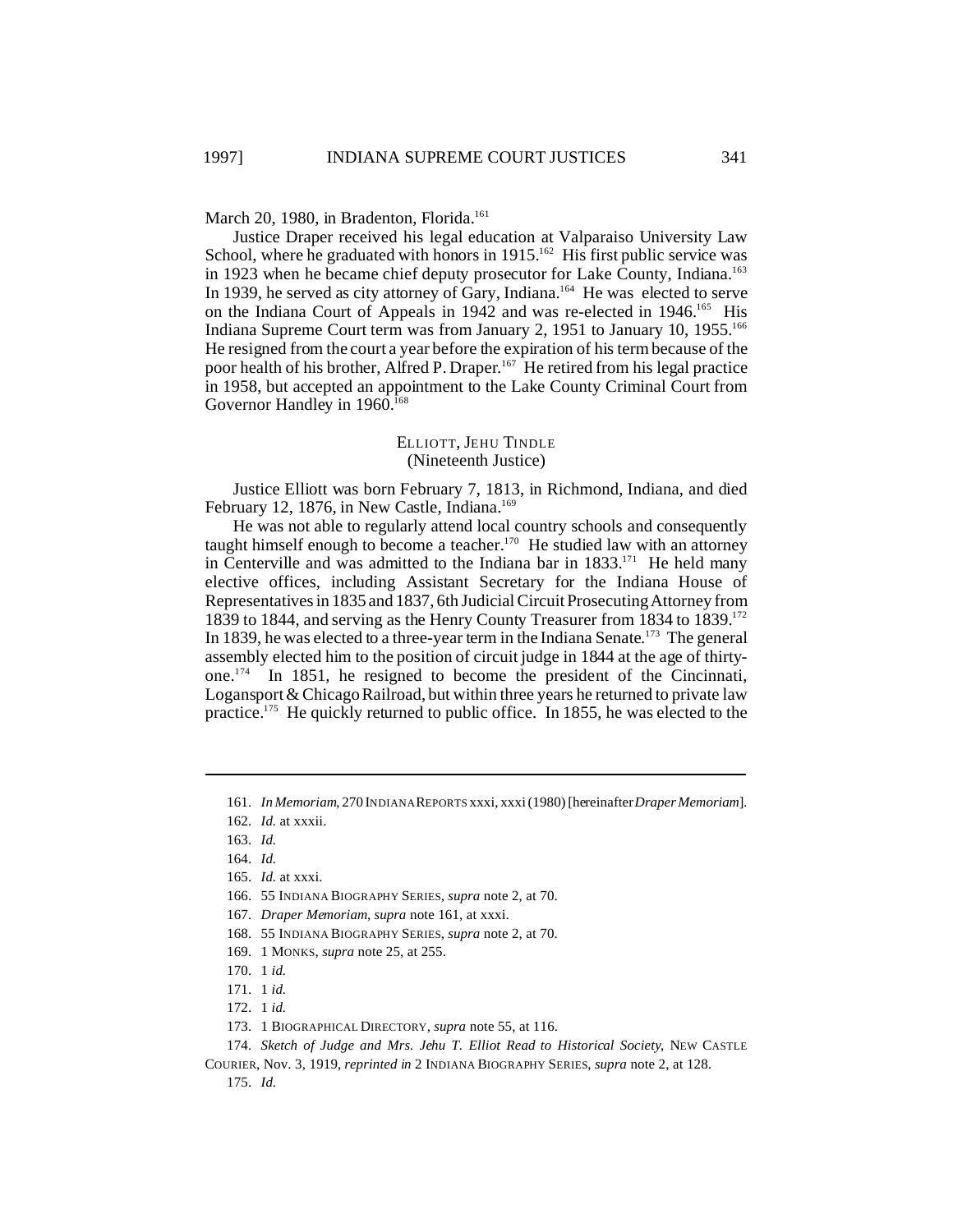position of circuit judge.<sup>176</sup> He was elected to the Indiana Supreme Court in 1864.<sup>177</sup> After serving one term, he once again returned to private law practice in 1871.<sup>178</sup> In his thirty-seven-year career, he served twenty-four years on the bench, eighteen years on circuit courts, and six years on the Indiana Supreme Court.<sup>179</sup>

## ELLIOTT, BYRON KOSCIUSKO (Thirtieth Justice)

Justice Elliott was born on September 4, 1835, in Butler County, Ohio, and died November 19, 1913, in Indianapolis.<sup>180</sup>

He came to Indianapolis in  $1850$  with his father.<sup>181</sup> He attended the Marion County Seminary and then studied law and was admitted to the bar in February 1858.<sup>182</sup>

In May 1859, he was elected city attorney of Indianapolis.<sup>183</sup> The Civil War caused him to leave office and serve as a captain of the 132nd Indiana Volunteers, subsequently rising to the rank of an adjutant-general.<sup>184</sup> After the war he resumed serving as city attorney.<sup>185</sup> In 1870, Elliott was elected judge of the Marion County Criminal Court.<sup>186</sup> In 1872, he was re-elected to the city attorney post, and in 1876 he was elected to the superior court.<sup>187</sup> In 1880, he was elected to the supreme court and served from January 3, 1881 until January 2, 1893.<sup>188</sup>

He was a lecturer in the Central Law School of Indianapolis and at the law schools of DePauw University and Northwestern Christian (now Butler) University.<sup>189</sup> He later became president of the Indiana Law School of Indianapolis.<sup>190</sup> Along with his son, he wrote *The Work of the Advocate, General Practice and Appellate Procedure*. <sup>191</sup> He also practiced law with his son after his service on the bench. $192$ 

180. 1 MONKS, *supra* note 25, at 268-69.

181. 1 *id.* at 268.

- 182. 1 *id.*
- 183. 1 *id.*
- 184. 1 *id.*
- 185. 1 *id.*
- 186. 1 *id.*
- 187. 1 *id.*
- 188. 1 *id.*
- 189. 1 *id.*
- 190. 1 *id.*
- 191. 1 *id.*
- 
- 192. 1 *id.*

<sup>176.</sup> *Id.*

<sup>177.</sup> 1 MONKS, *supra* note 25, at 255.

<sup>178.</sup> 1 *id.*

<sup>179.</sup> 3 DUNN, *supra* note 19, at 134.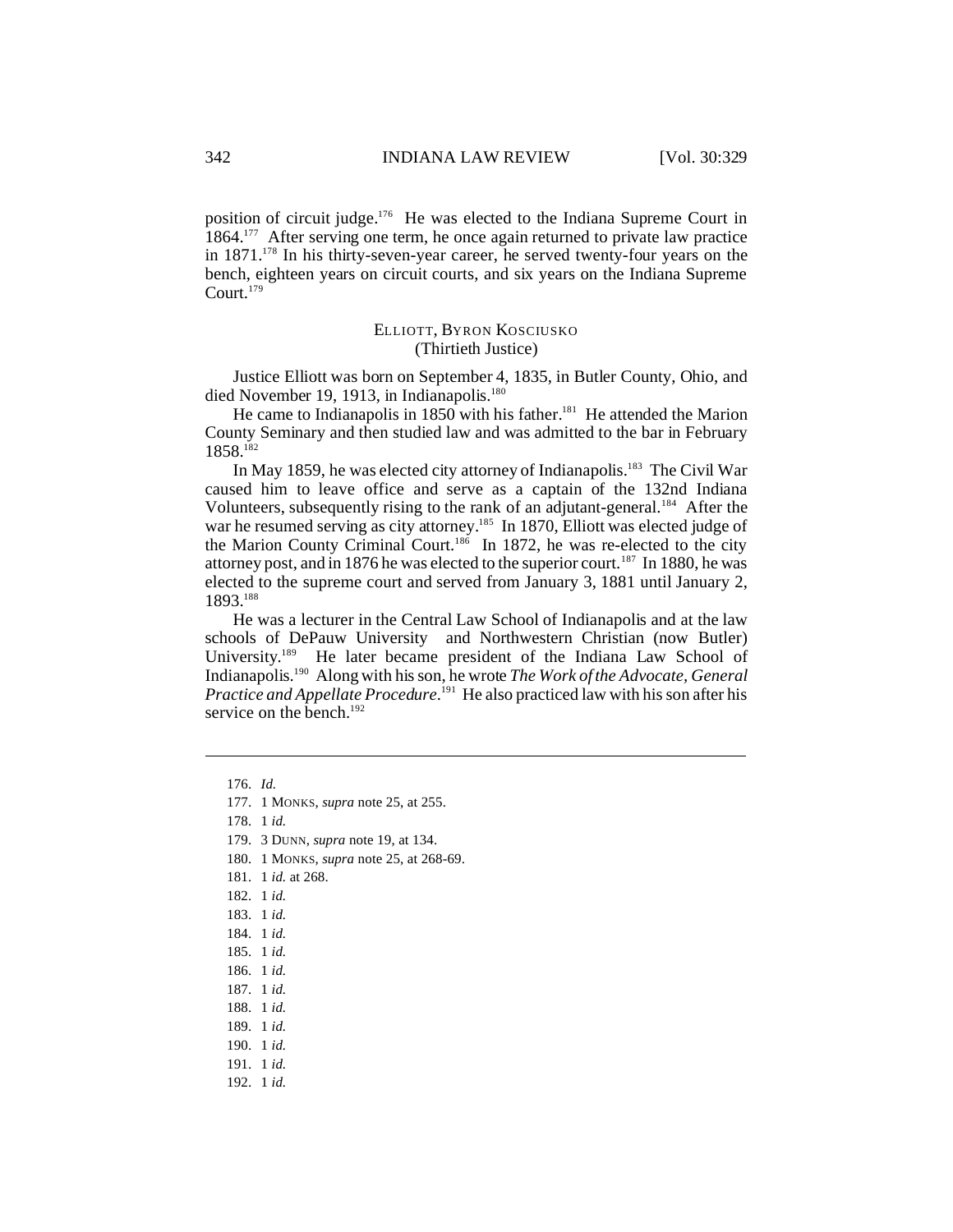## EMMERT, JAMES A. (Seventy-ninth Justice)

Justice Emmert was born September 26, 1895, in Laurel, Indiana, and died April 14, 1974, in Shelbyville, Indiana.<sup>193</sup>

He was a graduate of the Clarksburg (Indiana) High School and the Tennessee Military Institute.<sup>194</sup> He received an undergraduate degree from Northwestern University and a law degree from Harvard Law School.<sup>195</sup> "United States Supreme Court Justice Frankfurter [said] that Judge Emmert was the best research student he ever had at Harvard."<sup>196</sup>

He began his first law practice in Shelbyville, Indiana in 1923.<sup>197</sup> In 1925, he was elected mayor of Shelbyville.<sup>198</sup> Then, in 1928, while serving as mayor, he was elected judge of Shelby Circuit Court and was subsequently re-elected in 1934.<sup>199</sup> In 1940, he was a candidate for governor of Indiana, but he lost the nomination.200 He was elected Indiana Attorney General in 1942 and was reelected in 1944.<sup>201</sup> In 1946, he was elected to the Indiana Supreme Court where he served until January 5, 1959.<sup>202</sup> Justice Emmert served as chief justice for several six month rotation periods, which was the practice of the time.<sup>203</sup> Then, toward the end of his service on the bench, he was elected by the court to serve a one year term as chief justice.<sup>204</sup>

In addition to his legal accomplishments, he was a World War I Army veteran, having served twenty-two months at a British general hospital in France.<sup>205</sup>

Known for his eccentricity, he set up housekeeping in his Indiana State House chambers in order to avoid traveling to Shelbyville.<sup>206</sup> He had a sofa-bed installed, and prepared his meals on a hot-plate. $207$ 

#### ERW IN, RICHARD KENNEY

196. *The Fun of Being a Lawyer and a Judge*, INDIANA LAWYER, Jan. 11, 1995, at 5, 5 (reflections on Justice Emmert in a speech given by Justice Givan) [hereinafter Givan Speech].

<sup>193.</sup> *Obituaries*, RES GESTAE, May 1974, at 32, 32-33.

<sup>194.</sup> *Id.*

<sup>195.</sup> *Id.*

<sup>197.</sup> *Obituaries*, *supra* note 193, at 33.

<sup>198.</sup> *Id.*

<sup>199.</sup> *Id.*

<sup>200.</sup> *Id.*

<sup>201.</sup> *Id.*

<sup>202.</sup> Givan Speech, *supra* note 196, at 5.

<sup>203.</sup> *Obituaries*, *supra* note 193, at 33.

<sup>204.</sup> *Id.*

<sup>205.</sup> Givan Speech, *supra* note 196, at 5.

<sup>206.</sup> *Obituaries*, *supra* note 193, at 33.

<sup>207.</sup> *Id.*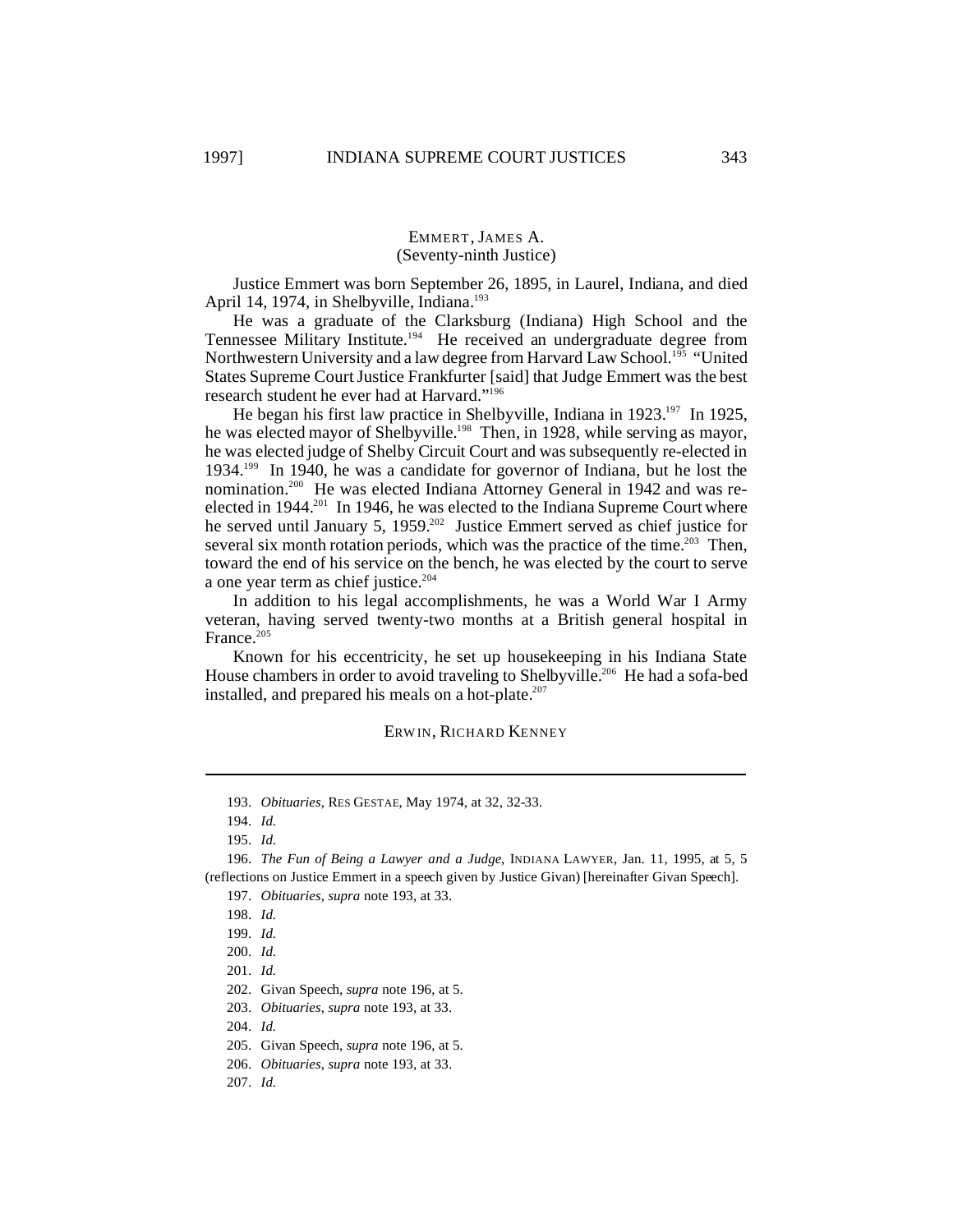#### (Fifty-sixth Justice)

Justice Erwin was born July 11, 1860, in Union Township, Adams County, Indiana, and died on October 5, 1917, in Fort Wayne, Indiana.<sup>208</sup>

He was educated in the district school and attended one term at Methodist College, in Fort Wayne, Indiana.<sup>209</sup> While studying law, he taught school in Allen and Adams counties.<sup>210</sup> He was admitted to the Indiana bar in 1886.<sup>211</sup>

In 1891, Justice Erwin was elected to the Indiana House of Representatives, and then re-elected in  $1893<sup>212</sup>$  From 1889 to 1897, he was county attorney of Adams County, Indiana and then became judge of the 26th Indiana Judicial Circuit from 1901 to 1907.<sup>213</sup> He was elected to the Indiana Supreme Court in 1912 by a plurality of 120,330 votes, the largest ever given any Indiana Supreme Court Justice.<sup>214</sup> He served on the Indiana Supreme Court from January 6, 1913 until his death on October 5,  $1917.^{215}$ 

#### EWBANK, LOUIS B.

#### (Sixty-second Justice)

Justice Ewbank was born September 5, 1864, in Guilford, Indiana, and died March 6, 1953, in Guilford, Indiana.<sup>216</sup>

He was educated in the Dearborn County Indiana schools and studied law in the offices of William Watson Woollen, beginning in  $1891<sup>217</sup>$ 

He practiced law in the firm of Hanan, Ewbank, & Hanan in Lagrange, Indiana from 1910 to 1912 and then moved to Indianapolis.<sup>218</sup> In 1914, he was elected Marion County Circuit Court Judge, a position he held until 1920 when Governor James P. Goodrich appointed him to the Indiana Supreme Court to fill the vacancy created by the death of Justice Harvey.<sup>219</sup> Justice Ewbank was subsequently elected for a six-year term, serving until January 1927.<sup>220</sup> In 1927, he returned to private practice at Whitcomb, Ewbank, & Dowden.<sup>221</sup> In 1940, he

208. 1 MONKS, *supra* note 25, at 290; C.J. Spencer, *In Memoriam*, 186 INDIANA REPORTS xxxvi, xxxvi (1918) [hereinafter *Erwin Memoriam*].

216. Herman W. Kothe et al., *In Memoriam*, 231 INDIANA REPORTS xliv, xliv (1953) [hereinafter *Ewbank Memoriam*].

217. *Id.*

218. *Louis B. Ewbank Dies, Noted in Law Career*, INDIANAPOLIS STAR, Mar. 8, 1953, sec. 2, at 5, *reprinted in* 39 INDIANA BIOGRAPHY SERIES, *supra* note 2, at 111.

219. *Ewbank Memoriam*, *supra* note 216, at xlv.

220. *Id.*

221. *Id.* at xlvi.

<sup>209.</sup> 1 MONKS, *supra* note 25, at 290.

<sup>210.</sup> *Erwin Memoriam*, *supra* note 208, at xxxvi.

<sup>211.</sup> 1 MONKS, *supra* note 25, at 290.

<sup>212.</sup> 1 *id.*

<sup>213.</sup> 1 *id.*

<sup>214.</sup> 1 *id.*

<sup>215.</sup> *Erwin Memoriam*, *supra* note 208, at xxxvii.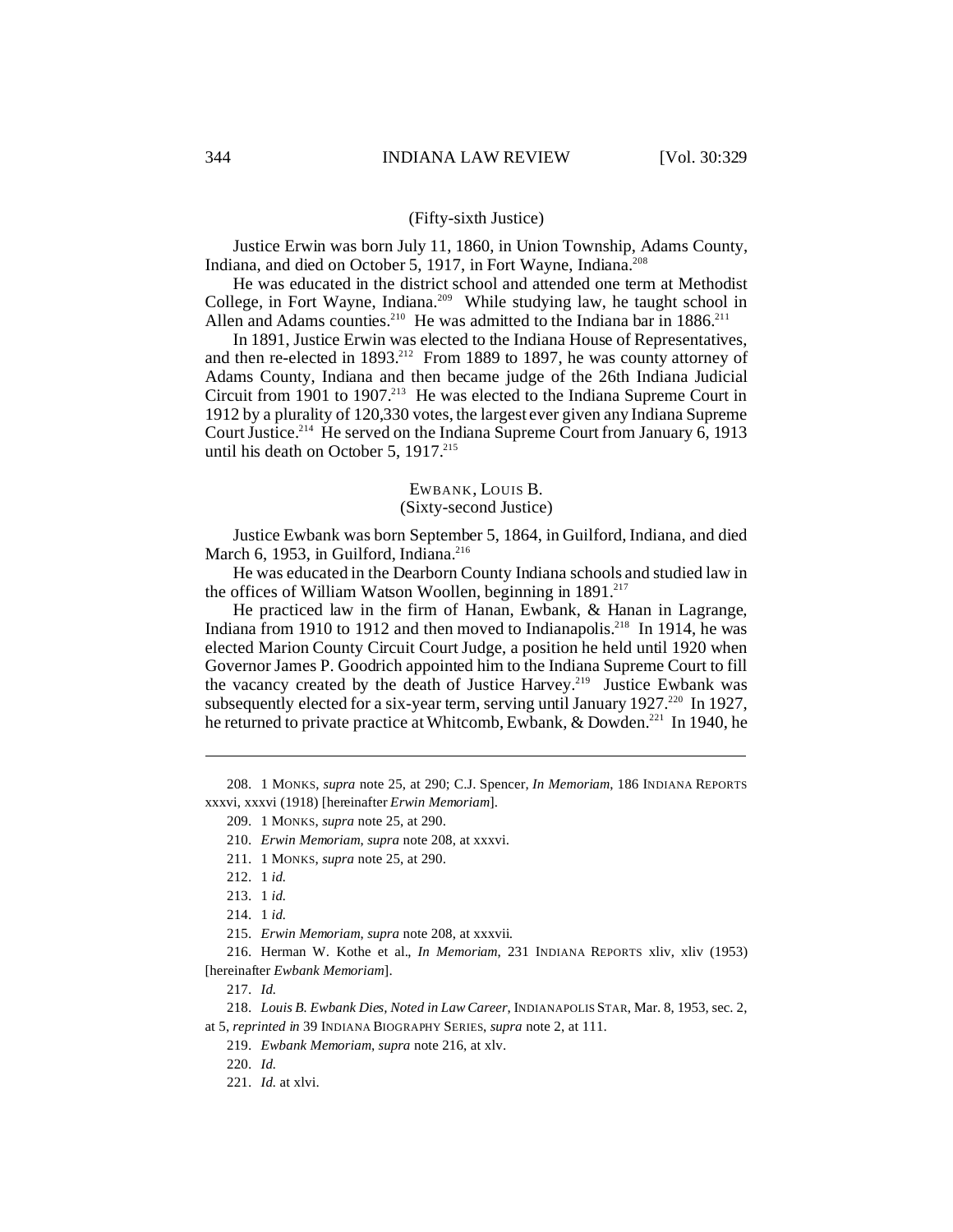entered a practice with his brother, Richard L. Ewbank.<sup>222</sup>

He served on the faculty of the old Indiana Law School from 1897 to 1914, and also lectured at the Indiana University School of Law—Bloomington.<sup>223</sup> He is noted for the following publications: *Manual of Indiana Appellate Practice; Indiana Trial Practice; Indiana Criminal Law* (which was known as "the prosecutor's Bible")*; Modern Business Corporations* (co-author); and *Indiana Cumulative Digest* (editor from 1904-1914).<sup>224</sup>

#### FANSLER, MICHAEL LOUIS (Sixty-ninth Justice)

Justice Fansler was born on July 4, 1883, in Logansport, Indiana, and died July 26, 1963, in Indianapolis.<sup>225</sup>

He attended the University of Notre Dame from 1901 to 1905 and was admitted to the bar in  $1905.^{226}$ 

He held various positions, first, as an assistant prosecuting attorney and then as a Logan County Prosecutor, from 1906 to 1914.<sup>227</sup> He entered private practice, until he was elected to the Indiana Supreme Court.<sup>228</sup> He served two terms on the Indiana Supreme Court, from January 1933 to January 1945.<sup>229</sup>

He chaired the Indiana Judicial Council from 1951 to 1960.<sup>230</sup>

FLANAGAN, DAN COLLINS (Eighty-third Justice)

Justice Flanagan was born April 23, 1899 in Lafayette, Indiana, and died February 28, 1960 in Fort Wayne, Indiana.<sup>231</sup>

Upon graduation from high school in Frankfort, he enlisted in the armed services, and served as a sergeant in World War I.<sup>232</sup> In 1921, he received an LL.B. from Benjamin Harrison Law School (now Indiana University School of Law—Indianapolis) and passed the bar. $233$ 

He served as a deputy prosecutor in both Fort Wayne and Allen County, Indiana.<sup>234</sup> He was also the county attorney for Allen County in 1940.<sup>235</sup>

225. *Deaths of Indiana Lawyers*, RES GESTAE, July 1963, at 29, 29.

226. *Id.*

227. 4 WHO WAS WHO 298 (Marquis 1968).

- 234. *Flanagan Memoriam*, *supra* note 231, at xlii.
- 235. *Id.*

<sup>222.</sup> *Id.*

<sup>223.</sup> 39 INDIANA BIOGRAPHY SERIES, *supra* note 2, at 111.

<sup>224.</sup> *Id.*

<sup>228.</sup> 4 *id.*

<sup>229.</sup> 4 *id.*

<sup>230.</sup> *Deaths*, *supra* note 226, at 29.

<sup>231.</sup> *In Memoriam*, 240 INDIANA REPORTS xli, xli (1960) [hereinafter*Flanagan Memoriam*].

<sup>232.</sup> *Id.*

<sup>233.</sup> 4 WHO WAS WHO, *supra* note 227, at 316.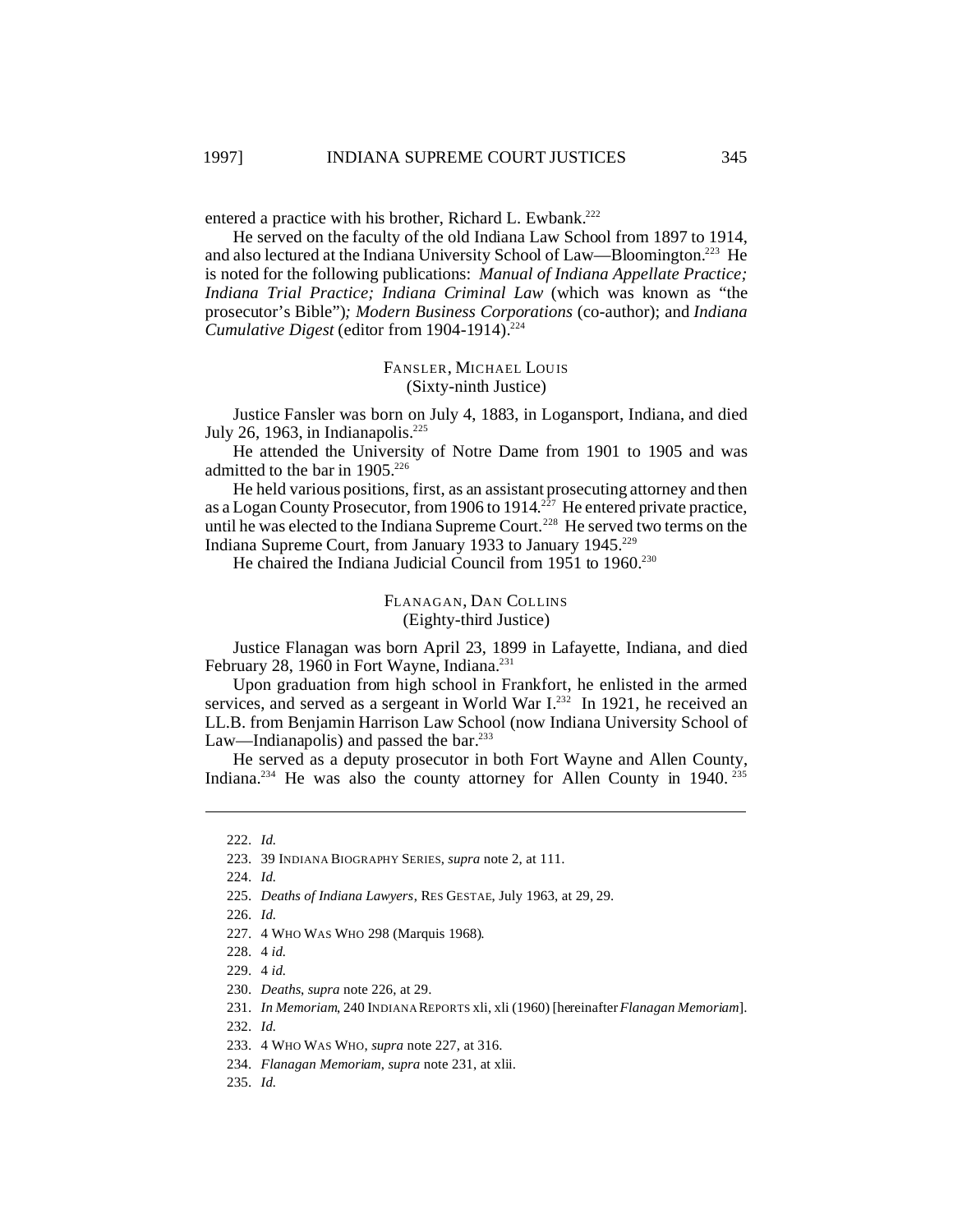He taught at Valparaiso University and at the University of Notre Dame.<sup>236</sup> He was appointed to, and served on the Appellate Court of Indiana from 1941 to 1949, and on the Indiana Supreme Court from 1953 until January of 1955.<sup>237</sup> He returned to private practice in Fort Wayne between his court terms and following his tenure on the supreme court, continuing to practice until his death in  $1960$ <sup>238</sup>

> FRAZER, JAMES SOMERVILLE (Eighteenth Justice)

Justice Frazer was born July 17, 1824, in Hollidaysburg, Pennsylvania, and died February 20, 1893, in Warsaw, Indiana.<sup>239</sup>

He moved to Wayne County, Indiana in 1837 and studied law there.<sup>240</sup> In March 1845, he was admitted to the Indiana bar. $241$ 

He served in the Indiana House of Representatives in 1847-48 and 1854.<sup>242</sup> From 1865 to 1871, he was an Indiana Supreme Court Justice.<sup>243</sup>

In 1871, President Ulysses S. Grant appointed him a commissioner to adjust the claims between Great Britain and the United States arising from the Civil War.<sup>244</sup> He devoted himself to that task until 1875.<sup>245</sup> In 1879, he was appointed to revise and codify the laws of Indiana, which resulted in the Revised Statutes of 1881.<sup>246</sup> In 1889, he was appointed Kosciusko Circuit Court Judge.<sup>247</sup>

# GAUSE, FRED C.

(Sixty-fourth Justice)

Justice Gause was born August 29, 1879, in Wayne County, Indiana, and died February 15, 1944, in Indianapolis.<sup>248</sup>

He studied at Indiana University from 1898 to 1900 and graduated from the Law Division.<sup>249</sup> He was admitted to the Indiana bar in 1900 and began practice as a county attorney in New Castle.<sup>250</sup> He served as the Henry County Attorney

248. 2 WHO WAS WHO 206 (Marquis 1950).

*reprinted in* 27 INDIANA BIOGRAPHY SERIES, *supra* note 2, at 29.

250. 2 WHO WAS WHO, *supra* note 248, at 206.

<sup>236.</sup> *Id.* at xliii.

<sup>237.</sup> *Id.* at xlii.

<sup>238.</sup> *Id.* at xliii.

<sup>239.</sup> 1 MONKS, *supra* note 25, at 254-55.

<sup>240.</sup> 1 *id.* at 254.

<sup>241.</sup> 1 *id.*

<sup>242.</sup> 1 *id.*

<sup>243.</sup> 1 *id.*

<sup>244.</sup> 1 *id.*

<sup>245.</sup> 1 *id.*

<sup>246.</sup> 1 BIOGRAPHICAL DIRECTORY, *supra* note 55, at 134.

<sup>247.</sup> 1 MONKS, *supra* note 25, at 255.

<sup>249.</sup> *F.C. Gause, Former Judge, Succumbs,* INDIANAPOLIS STAR, Feb. 16, 1944, at 1,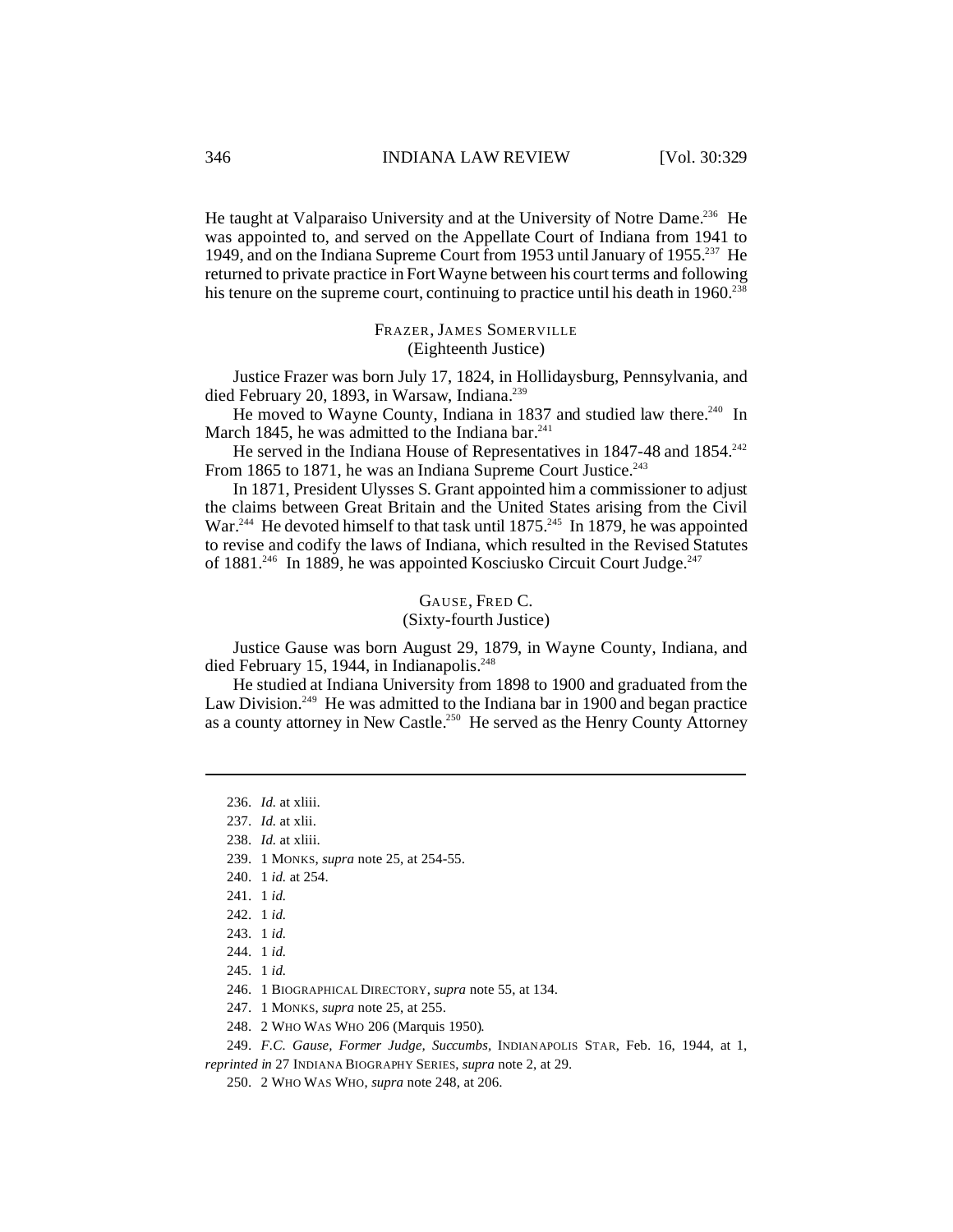from 1902 to 1912, and as Henry Circuit Court Judge from 1914 to  $1923.^{251}$ When Indiana Supreme Court Justice Howard Townsend died in office, Justice Gause was appointed as his successor.<sup>252</sup> He completed Justice Townsend's term of office from November 21, 1923 to January 5, 1925, but failed to win a bid for re-election.<sup>253</sup> He then returned to private law practice with the firm of Pickens, Gause & Pickens.<sup>254</sup>

## GEMMILL, WILLARD BEHARRELL (Sixty-fifth Justice)

Justice Gemmill was born on August 7, 1875 in Rigdon, Indiana, and died May 24, 1935 in Marion, Indiana.<sup>255</sup>

He received a Bachelor of Philosophy from DePauw University in 1897 and an LL.B. from the Indiana Law School in 1902.<sup>256</sup> He was admitted to the Indiana bar in 1902 and practiced law in Marion, Indiana.<sup>257</sup> He served in the Indiana House of Representatives from 1909 to 1911 and in the Indiana Senate from 1914 to 1918.<sup>258</sup> He became Marion City Attorney in 1918, but resigned after only one month to take the position of Indiana Special Deputy Attorney General. After having served in that capacity from 1918 to 1920, he resigned to return to private law practice.<sup>259</sup> He was an Indiana Supreme Court Justice from 1925 to 1931.<sup>260</sup> After losing a re-election bid, he returned to Marion to practice with the law firm of Gemmill, Brown & Campbell.<sup>261</sup>

## GILKISON, FRANK EARL (Seventy-eighth Justice)

Justice Gilkison was born November 3, 1877 in Martin County, Indiana, and died February 25, 1955 in Indianapolis.<sup>262</sup>

He received an LL.B from Indiana University in 1901.<sup>263</sup> He practiced law in Shoals, Indiana from 1901 to 1935, where he served as deputy prosecuting

253. *Id.*

254. *Id.*

<sup>251.</sup> 2 *id.*

<sup>252.</sup> 27 INDIANA BIOGRAPHY SERIES, *supra* note 2, at 29.

<sup>255.</sup> 2 BIOGRAPHICAL DIRECTORY OF THE INDIANA GENERAL ASSEMBLY 151-152 (Justin Walsh et al. eds., 1984) [hereinafter BIOGRAPHICAL DIRECTORY]

<sup>256.</sup> 2 *id.* at 151.

<sup>257.</sup> 2 *id.*

<sup>258.</sup> 2 *id.*

<sup>259.</sup> *All Around the Town,* INDIANAPOLIS NEWS, June 5, 1930, at 3, *reprinted in* 4 INDIANA BIOGRAPHY SERIES, *supra* note 2, at 156.

<sup>260.</sup> 2 BIOGRAPHICAL DIRECTORY, *supra* note 255, at 152

<sup>261.</sup> *Former Judge of High Court Dead,*INDIANAPOLIS NEWS, May 25, 1935, at 3, *reprinted in* 4 INDIANA BIOGRAPHY SERIES, *supra* note 2, at 83.

<sup>262.</sup> 3 WHO WAS WHO 324 (Marquis 1960).

<sup>263.</sup> 3 *id.*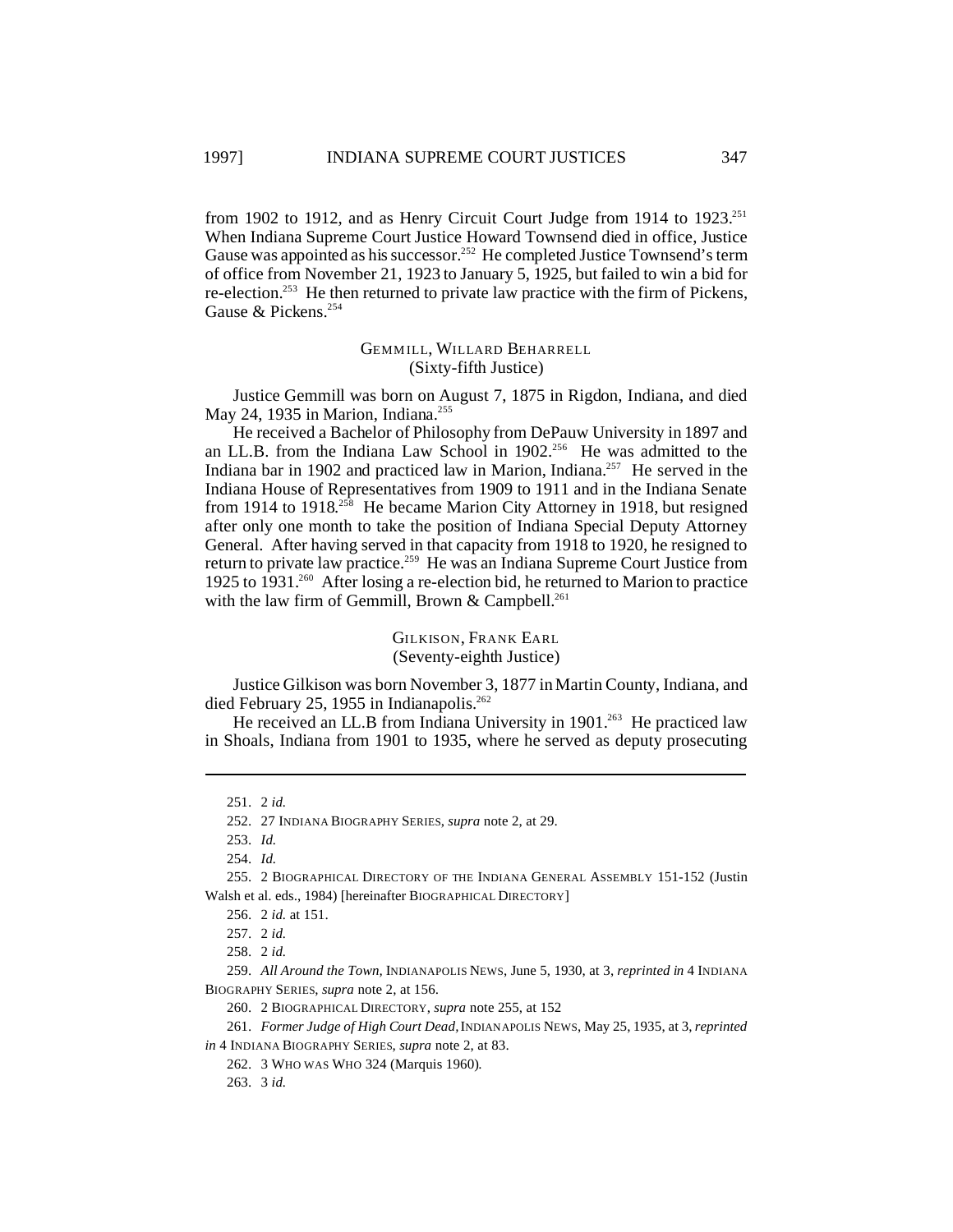attorney from 1907 to 1909.<sup>264</sup> He served as a circuit court judge in the 49th Circuit from 1935 to 1945 and as an Indiana Supreme Court Justice from 1945 until his death during his term of office.<sup>265</sup>

## GILLETT, JOHN HENRY (Fiftieth Justice)

Justice Gillett was born September 18, 1860, in Medina, New York, and died March 16, 1920, in Hammond, Indiana.<sup>266</sup>

He was educated in the public schools of Valparaiso, Indiana.<sup>267</sup> He studied law under the direction of his father, Judge Hiram A. Gillett and was admitted to the Indiana bar in  $1881^{268}$ 

He practiced law from 1881 to 1885, and he was also a law instructor at Northern Indiana Normal School.<sup>269</sup> In 1885, he was appointed City Attorney of Valparaiso, Indiana.<sup>270</sup> He served as Deputy Attorney General of Indiana from  $1886$  until  $1890$ <sup>271</sup> In 1890, he moved to Hammond, Indiana, and formed a law partnership with Peter Crumpacker which continued until June 1892.<sup>272</sup> He was appointed judge of the 31st Indiana Circuit Court, and was elected for a full term at the next election.<sup>273</sup> He served on the circuit court from 1892 to 1902, when he was appointed to the Indiana Supreme Court to fill the vacancy created by the resignation of Justice Baker.<sup>274</sup> In November 1902, he was elected for a full term and served until January 3, 1909.<sup>275</sup>

Among his other accomplishments, he authored two legal volumes: *Criminal Law* and *Indirect and Collateral Evidence*. 276

## GIVAN, RICHARD MARTIN (Ninety-sixth Justice)

Justice Givan was born June 7, 1921, in Indianapolis.<sup>277</sup>

He graduated from Decatur Central High School in Indianapolis in 1939.<sup>278</sup> He received an LL.B. from Indiana University in 1951, and was admitted to the

264. WHO'S WHO AND WHAT'S WHAT IN INDIANA POLITICS 809 (James E. Perry ed., 1944).

265. *Id.*

266. 1 MONKS, *supra* note 25, at 284.

- 267. 1 *id.*
- 268. 1 *id.*

269. 1 *id.*

- 270. 1 *id.*
- 271. 1 *id.*
- 272. 1 *id.*
- 273. 1 *id.*

274. 1 *id.*

275. 1 *id.*

276. 1 *id.*

277. 2 BIOGRAPHICAL DIRECTORY, *supra* note 255, at 155.

278. Givan Speech, *supra* note 196, at 5.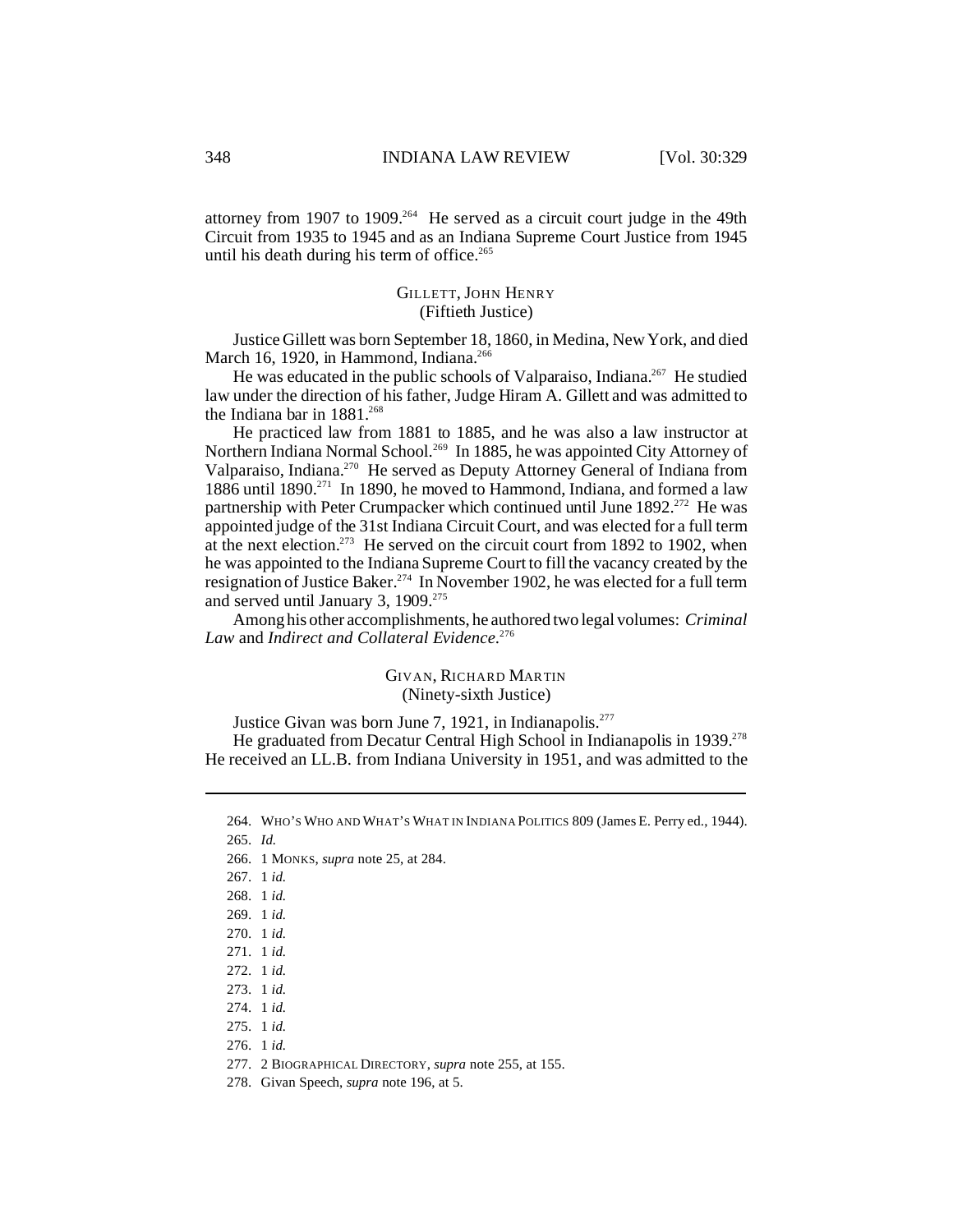Indiana bar in  $1952.^{279}$ 

While he was a law school student, he was assistant librarian for the Indiana Supreme Court in 1949, and then became a research assistant for the Indiana Supreme Court.<sup>280</sup> He was appointed deputy public defender of Indiana after graduation from law school and served in that post until 1954.<sup>281</sup> From 1954 to 1966, he was Assistant Attorney General of Indiana, pleading cases before both the Indiana and U.S. Supreme Courts.<sup>282</sup> In 1967, he was a representative and a ranking member of the Judiciary Committee in the Indiana Legislature.<sup>283</sup> He was elected to the Indiana Supreme Court in 1968 and served continuously until his retirement in December 1994.<sup>284</sup> He was also chairman of the board of directors of the Indiana Judicial Conference from 1974 to 1987, served on the board of managers of the Indiana Judges Association from 1975 to 1987, and became an Indiana Judicial College graduate in 1989.<sup>285</sup>

In addition to his legal career, Justice Givan served as a pilot in the U.S. Army Air Corps during World War II and was later a flight instructor with the Air Corps Reservists.<sup>286</sup>

A fourth generation lawyer, his great-grandfather, Noah S. Givan, was a circuit judge in Dearborn County, Indiana before 1900.<sup>287</sup> His grandfather, Martin J. Givan, was a Dearborn County trial lawyer.<sup>288</sup> His father, Clinton H. Givan, was a Marion County Superior Court Judge and practiced law in Indianapolis for forty years.<sup>289</sup>

## GOOKINS, SAMUEL BARNES (Fifteenth Justice)

Justice Gookins was born May 30, 1809, in Rupert, Vermont, and died June 14, 1880, in Terre Haute, Indiana.<sup>290</sup>

286. *Indiana Supreme Court is Reorganized*, *supra* note 280, at 24; *Richard M. Givan New Chief Justice of Indiana*, RES GESTAE, Dec. 1974, at 1, 1 [hereinafter *Richard M. Givan*].

288. *Biographical Highlights*, *supra* note 287, at 12; *Richard M. Givan*, *supra* note 286, at 1; *Lawyers Polled on Judicial Retention*, *supra* note 287, at 115.

<sup>279.</sup> 2 BIOGRAPHICAL DIRECTORY, *supra* note 255, at 155.

<sup>280.</sup> *Indiana Supreme Court is Reorganized*, RES GESTAE, Feb. 1969, at 24, 24.

<sup>281.</sup> Givan Speech, *supra* note 196, at 5.

<sup>282.</sup> *Id.*

<sup>283.</sup> *Id.*

<sup>284.</sup> *Id.*

<sup>285.</sup> *Id.*

<sup>287.</sup> *Biographical Highlights of Seven Judicial Hopefuls*, RES GESTAE, Aug. 1974, at 12; *Richard M. Givan*, *supra* note 286, at 1; *Lawyers Polled on Judicial Retention*, 28 RES GESTAE 115 (1984).

<sup>289.</sup> *Biographical Highlights*, *supra* note 287, at 12; *Richard M. Givan*, *supra* note 286, at 1; *Lawyers Polled on Judicial Retention*, *supra* note 287, at 115.

<sup>290.</sup> TAYLOR, *supra* note 89, at 46.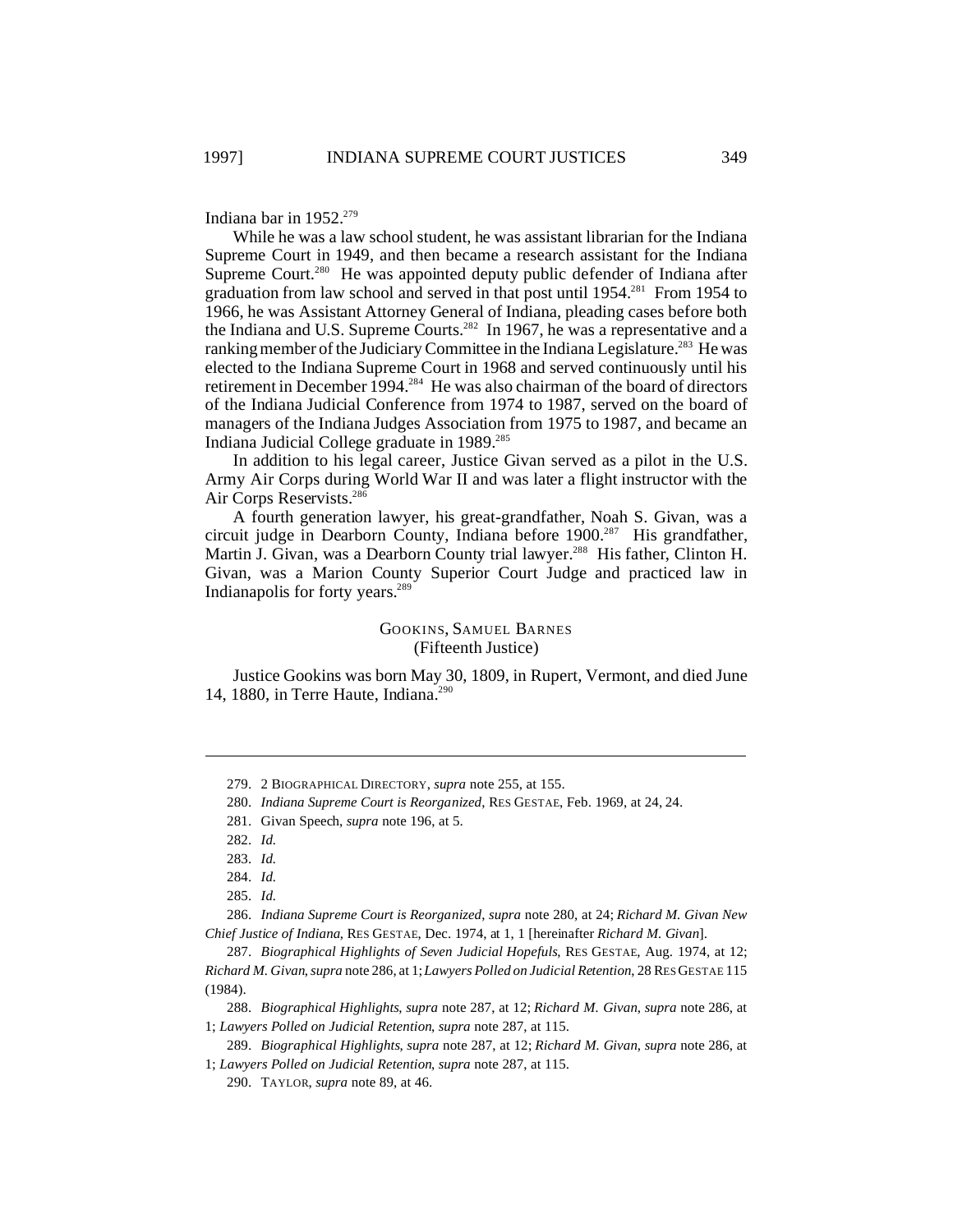He moved to the Terre Haute area in 1823.<sup>291</sup> When his mother died, he went to live with another family.<sup>292</sup> He learned the newspaper business and from 1834 to 1850 was widely known as a publisher. $293$ 

He was defeated in a race for the Indiana Supreme Court in 1852 while he was a member of the Indiana House of Representatives.<sup>294</sup> In 1855, he ran again and won.<sup>295</sup> He served on the Indiana Supreme Court from October 10, 1854 until December 1857, resigning for reasons of low pay and poor health.<sup>296</sup> In 1857, a justice received only \$1200 per annum.<sup>297</sup>

He moved to Chicago, Illinois, and practiced law there until 1875, when he moved home to Terre Haute.<sup>298</sup> He published a *History of Vigo County* in 1880.<sup>299</sup>

#### GREGORY, ROBERT CROCKETT (Twenty-first Justice)

Justice Gregory was born February 15, 1811, in Kentucky and died January 25, 1885, in Lafayette, Indiana.<sup>300</sup>

At age two, his family moved to Indiana.<sup>301</sup> He lived in Crawfordsville, Indiana, from 1832 to 1843, and was admitted to practice there in  $1838$ <sup>302</sup>

He served in the Indiana Senate from 1841 to 1843.<sup>303</sup> In 1843, he moved to Lafayette where he practiced law the rest of his life.<sup>304</sup> He served on the Indiana Supreme Court from January 1865 to January 3, 1871.<sup>305</sup>

## HACKNEY, LEONARD J. (Forty-first Justice)

Justice Hackney was born March 29, 1855, in Edinburgh, Indiana, and died October 3, 1938, in Winter Park, Florida.<sup>306</sup>

He received very little public school education.<sup>307</sup> In 1871, he was employed

299. 1 BIOGRAPHICAL DIRECTORY, *supra* note 55, at 147.

- 304. 1 *id.*
- 305. 1 BIOGRAPHICAL DIRECTORY, *supra* note 55, at 153.
- 306. 1 MONKS, *supra* note 25, at 278.

307. 1 *id.*

<sup>291.</sup> *Id.*

<sup>292.</sup> *Id.*

<sup>293.</sup> *Id.*

<sup>294.</sup> *Id.*

<sup>295.</sup> *Id.*

<sup>296.</sup> *Id.* 297. *Id.*

<sup>298.</sup> 1 MONKS, *supra* note 25, at 251.

<sup>300.</sup> *Id.* at 153.

<sup>301.</sup> 1 MONKS, *supra* note 25, at 255.

<sup>302.</sup> 1 *id.*

<sup>303.</sup> 1 *id.*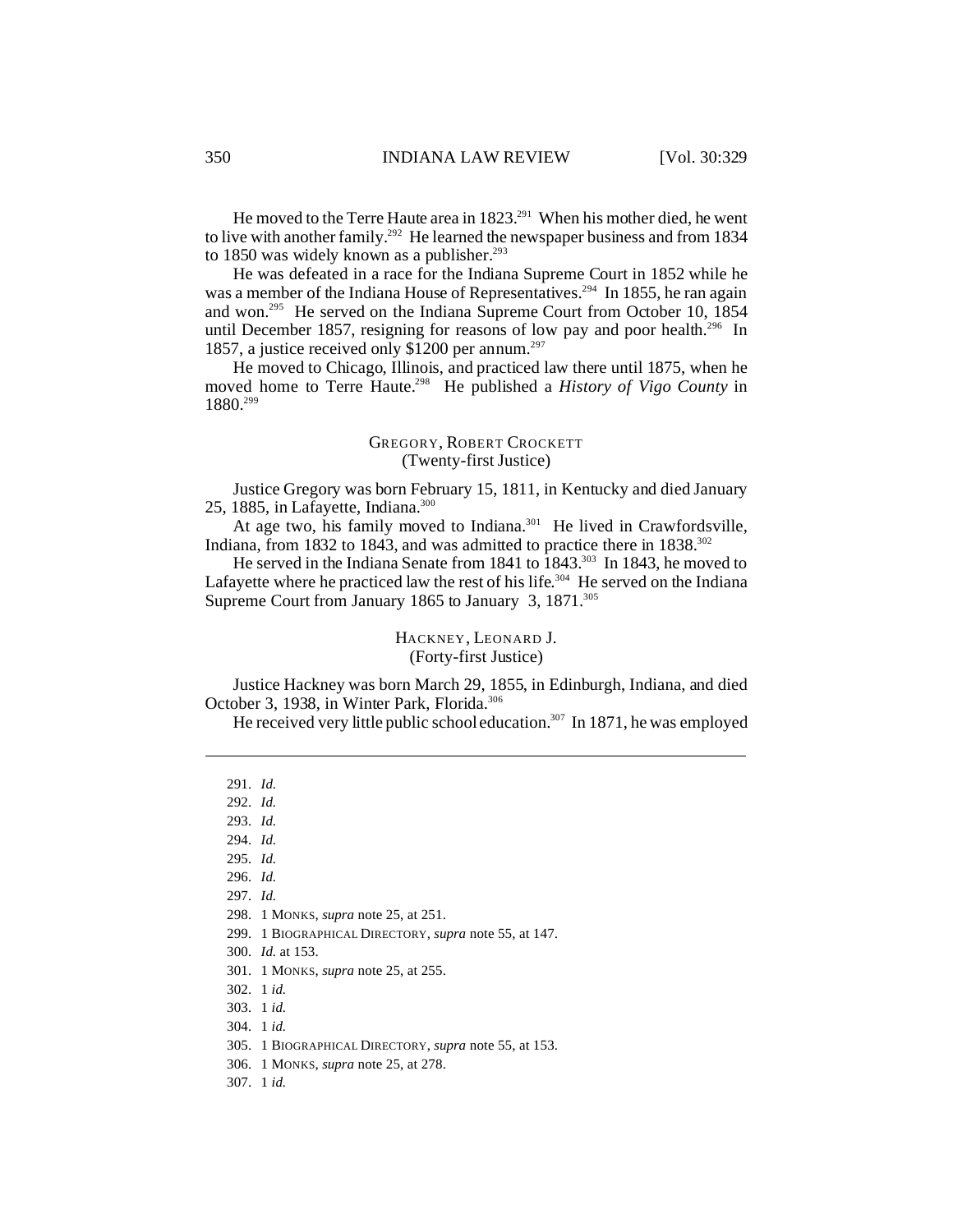in the law office of Hord & Blair in Shelbyville, Indiana, where he later became an assistant.<sup>308</sup> From 1873 to 1874, he was employed in the law office of John W. Kern in Kokomo, Indiana.<sup>309</sup> He then became a clerk in the law firm of Baker, Hord,  $&$  Hendricks in Indianapolis and studied law there.  $310$ 

In 1876, he returned to Shelbyville, Indiana and opened a law office.<sup>311</sup> He was elected prosecuting attorney of the 16th Indiana Judicial Circuit in 1878 and, after serving one term, resumed his private practice.<sup>312</sup> On November 17, 1888, he took his seat on the bench of the 16th Indiana Circuit Court.<sup>313</sup> He was elected to the Indiana Supreme Court in 1892, assuming his official duties on January 2, 1893, and remained there until January 2, 1899.<sup>314</sup>

In 1905, he became an attorney for the Cleveland, Cincinnati, Chicago, & St. Louis Railway Company.<sup>315</sup>

## HADLEY, JOHN VESTAL (Forty-eighth Justice)

Justice Hadley was born in Hendricks County, Indiana, sometime between 1839 and 1842, and died November 17, 1915, in Danville, Indiana.<sup>316</sup>

He attended Northwestern Christian (now Butler) University for one year before enlisting in the Union Army.<sup>317</sup>

He served for three and one half years before the end of the Civil War.<sup>318</sup> He wrote a book regarding his experiences as a prisoner of war entitled, *Seven Months a Prisoner*. <sup>319</sup> He was wounded twice during the war and ultimately managed to escape from a POW camp in Columbia, South Carolina, and walk to Tennessee, where he found a camp of Union troops.<sup>320</sup>

After returning from the war, he studied at the Indianapolis Law School in 1866 and was admitted to the bar in the same year.<sup>321</sup> He was a circuit judge for eleven years and then served on the Indiana Supreme Court from January 1899 to January  $1911^{322}$ 

- 309. 1 *id.* 310. 1 *id.*
- 311. 1 *id.*
- 312. 1 *id.*
- 313. 1 *id.*
- 314. 1 *id.*
- 315. 1 *id.*
- 
- 316. 1 *id.* at 282; *In Memoriam*, 185 INDIANA REPORTS xxxi, xxxi-xxxii (1916).
- 317. 1 MONKS, *supra* note 25, at 282.
- 318. 1 *id.*
- 319. 1 *id.*
- 320. 1 *id.*
- 321. 1 *id.*

<sup>308.</sup> 1 *id.*

<sup>322.</sup> 1 WHO WAS WHO, *supra* note 145, at 499.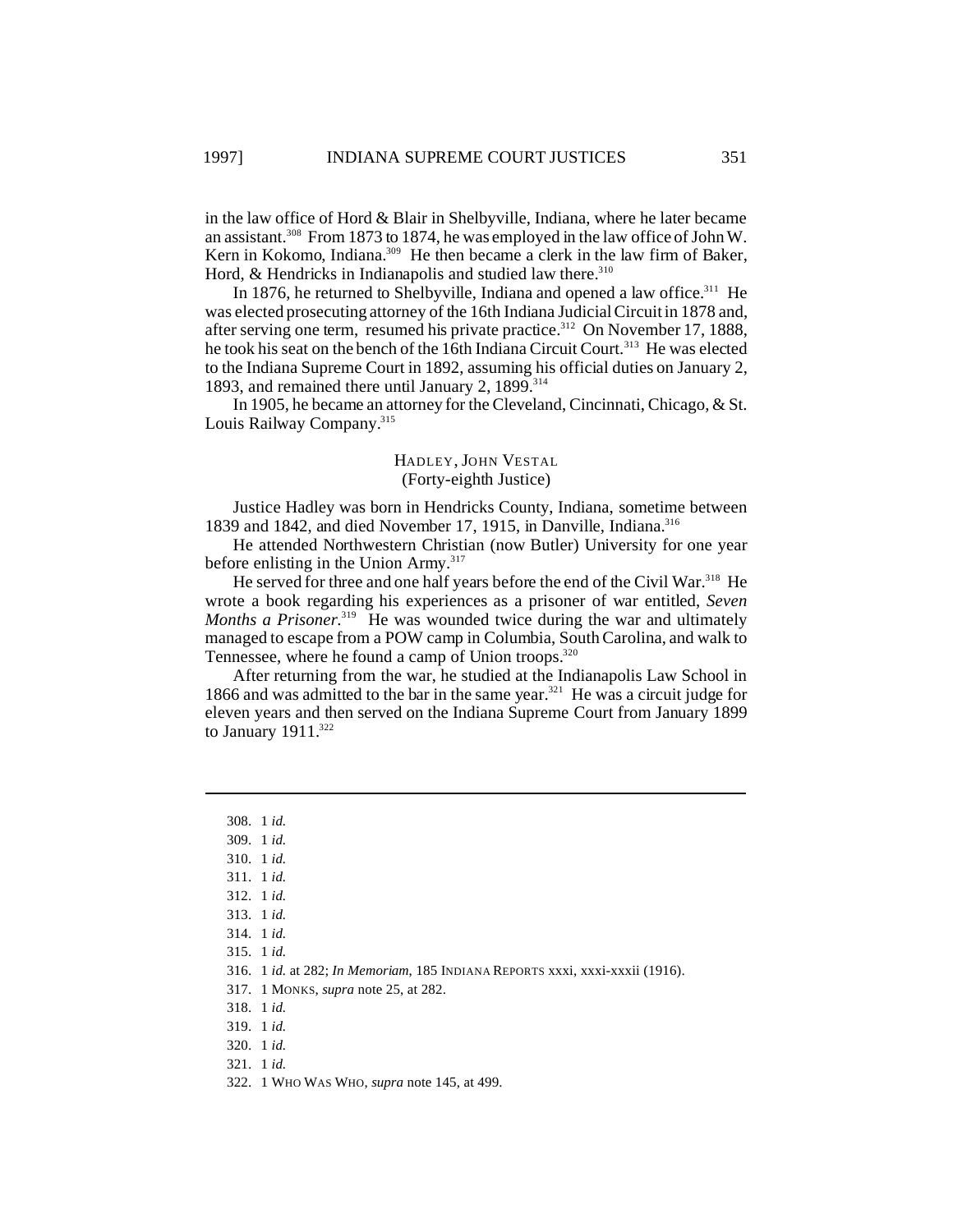## HAMMOND , EDWIN POLLOCK (Thirty-fourth Justice)

Justice Hammond was born November 26, 1835, in Brookville, Indiana, and died January 27, 1920, in Lafayette, Indiana.<sup>323</sup>

He moved to Columbus, Indiana, when he was fourteen, and later studied law in Indianapolis.<sup>324</sup> In 1857, he was admitted to the senior law class at Asbury (now DePauw) University.<sup>325</sup> Hammond was admitted to the Indiana bar in 1858.<sup>326</sup>

He practiced for two years prior to enlisting in the Union Army during the Civil War.<sup>327</sup> After the war, he was appointed a circuit judge and he won election to a full term in  $1878^{328}$  He went from his circuit court seat to the Indiana Supreme Court in 1883.<sup>329</sup> He sat on the high court from May 14, 1883, until January 6, 1885.<sup>330</sup> He returned to private practice briefly, and then served two more years as a circuit judge.<sup>331</sup> He was also a trustee of Purdue University.<sup>332</sup>

#### HANNA, JAMES MCLEAN (Sixteenth Justice)

Justice Hanna was born October 25, 1816 in Franklin County, Indiana and died January 15, 1872 in Curryville, Indiana.

He served as an Indiana State Senator from 1833 to 1835, as a 7th Circuit Prosecuting Attorney from 1844 to 1846 and as a Judge of the 6th Judicial Circuit from 1856 to 1857. He was appointed to the Indiana Supreme Court December 10, 1857, to fill the vacancy created by the resignation of Justice Gookins, and he was later elected to an additional term and remained on the bench until 1865. He then returned to his Sullivan County farm which supported the county's first underground coal mine.<sup>333</sup>

#### HARVEY, LAWSON MOREAU (Fifty-ninth Justice)

Justice Harvey was born December 5, 1856, in Plainfield, Indiana, and died June 25, 1920, in Indianapolis.

<sup>323.</sup> *In Memoriam*, 191 INDIANA REPORTS xxxvi, xxxvi-xxxvii (1923) [hereinafter *Hammond Memoriam*].

<sup>324.</sup> 1 MONKS, *supra* note 25, at 272.

<sup>325.</sup> 1 *id.*

<sup>326.</sup> 1 WHO WAS WHO, *supra* note 145, at 513.

<sup>327.</sup> *Hammond Memoriam*, *supra* note 323, at xxxvii.

<sup>328.</sup> 1 MONKS, *supra* note 25, at 272.

<sup>329.</sup> 1 *id.*

<sup>330.</sup> 1 *id.*

<sup>331.</sup> *Hammond Memoriam*, *supra* note 323, at xxxvii.

<sup>332.</sup> *Id.*

<sup>333.</sup> 1 BIOGRAPHICAL DIRECTORY, *supra* note 55, at 64; 1 MONKS, *supra* note 25, at 253.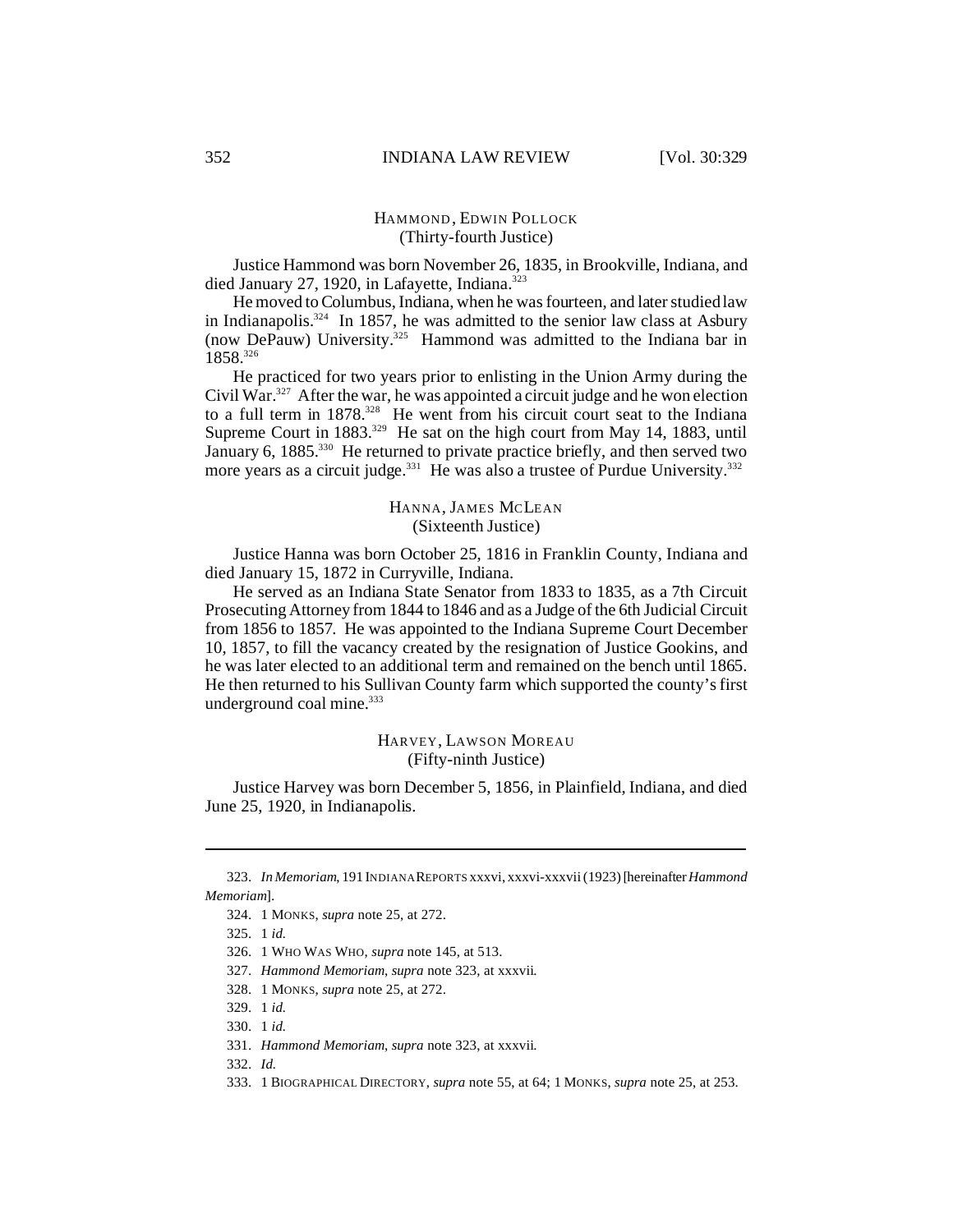He was educated in the public schools of Indianapolis and attended the Indianapolis Classical School. He also studied at Butler College in Indianapolis and at Haverford College in Pennsylvania. He graduated from the Central Law School in Indianapolis in 1882.

He entered the private practice of law, and, in 1894, he was elected to the Marion County Superior Court. After his term expired in 1898, he returned to private practice until 1907, when he returned to the bench in Marion County Superior Court. He served in this position for one year, again returning to private practice afterward. He took his seat on the Indiana Supreme Court on January 1, 1917 and died in office in  $1920$ .<sup>334</sup>

## HENLEY, GEORGE WASHINGTON (Eighty-sixth Justice)

Justice Henley was born May 13, 1890 in Washington, D.C., and died February 19, 1965 in Bloomington, Indiana.<sup>335</sup>

He attended Indiana University and received an A.B. in 1913 and an LL.B in 1914. He was admitted to the Indiana bar in 1914 and represented a variety of corporate clients in his private practice. He was an Indiana State Representative from 1937 to 1947.<sup>336</sup> On March 15, 1955, this prominent Republican was appointed by Governor George S. Craig to the Indiana Supreme Court to fill the vacancy created by the death of Justice Gilkison. $337$  From the start, it was apparent that Justice Henley's appointment was designed to be temporary. Immediately after the announcement of his appointment, Henley told the press that he did not want the appointment, but he only wanted the prestige of having served.<sup>338</sup> On April 14, 1955, Governor Craig announced the imminent On April 14, 1955, Governor Craig announced the imminent resignation of Justices Henley and Levine (another 1955 appointee). Justice Henley was replaced by Justice Arterburn. Justice Arterburn was one of the candidates at the time of Justice Henley's appointment.<sup>339</sup> The Governor defended this temporary appointment by pointing out that the \$13,000 salary

<sup>334.</sup> 3 *id.* at 1163; 1 WHO WAS WHO, *supra* note 145, at 531; *In Memoriam*, 191 INDIANA REPORTS xxxii, xxxii-xxxv (1923).

<sup>335.</sup> 2 BIOGRAPHICAL DIRECTORY, *supra* note 255, at 188-89.

<sup>336.</sup> 2 *id.*

<sup>337.</sup> *State High Court Vacancy Filled*, INDIANAPOLIS TIMES, Mar. 16, 1955, at 19, *reprinted in* 44 INDIANA BIOGRAPHY SERIES, *supra* note 2, at 36.

<sup>338.</sup> *Attorneys Vie for Brief Tenure on Bench of Supreme Court*, INDIANAPOLIS STAR, Mar. 17, 1955, at 1 (Henley appointed with the understanding that he would serve until May 21, 1955); *Craig Names Two State Supreme Court Judges*, INDIANAPOLIS STAR, Apr. 14, 1955, at 1 ("Levine and Henley were appointed with the understanding that they would enjoy the honor briefly and resign.").

<sup>339.</sup> *State High Court Vacancy Filled*, INDIANAPOLIS TIMES, Mar. 16, 1955, at 19, *reprinted in* 44 INDIANA BIOGRAPHY SERIES, *supra* note 2, at 36 (reporting that Norman Arterburn was among those mentioned to replace Justice Gilkison).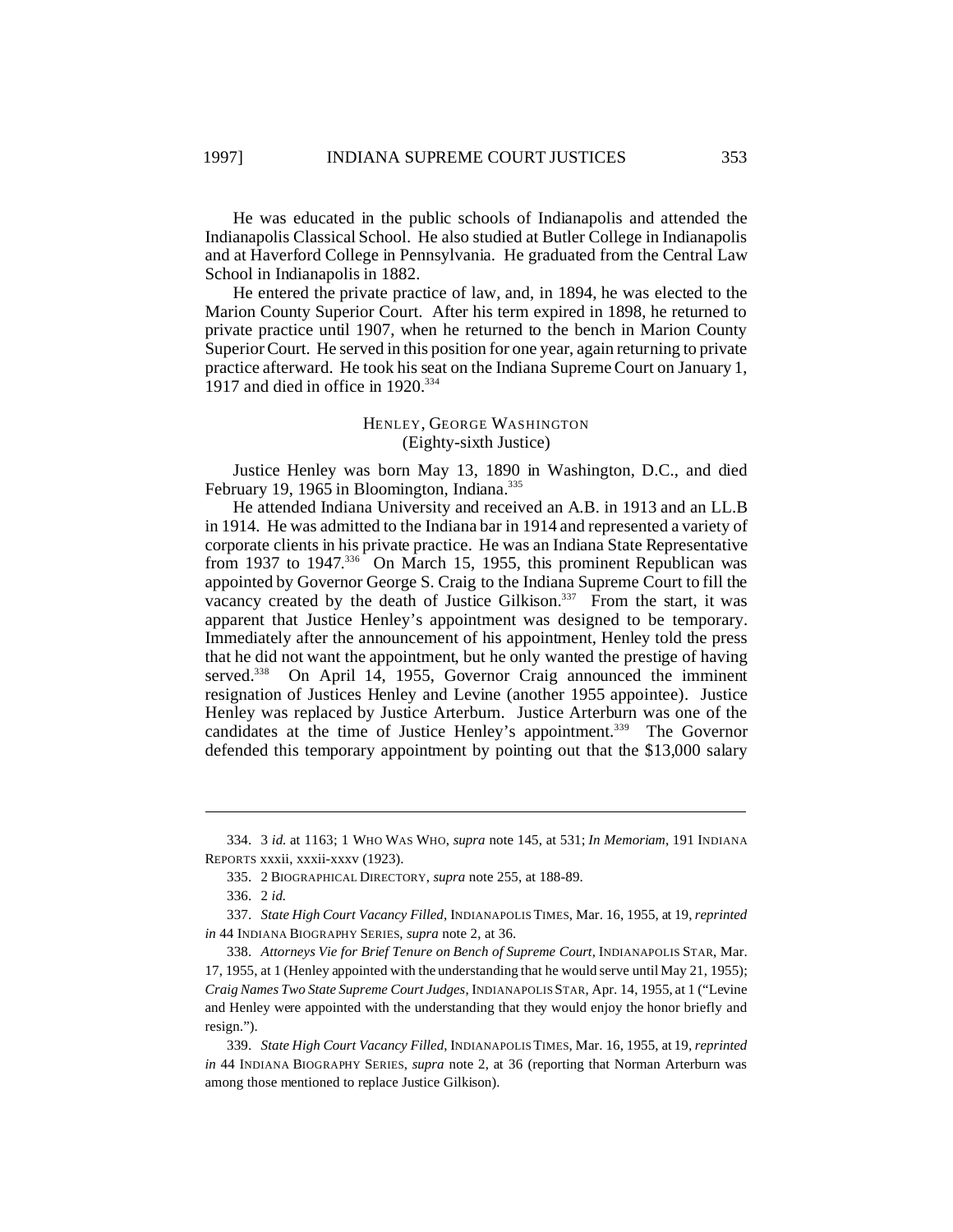level made it difficult to convince attorneys to give up private law practice.<sup>340</sup> As it turned out, George Henley's moment of glory was fleeting. Newspaper reports covering the 1956 judicial elections indicated that Governor Craig appointed Justices Arterburn and Landis to replace Justices Gilkison and Draper, relegating Henley to immediate obscurity.<sup>341</sup>

#### HOLMAN, JESSE LYNCH (Third Justice)

Justice Holman was born on October 24, 1784, in Danville, Kentucky, and died on March 28, 1842 in Aurora, Indiana.<sup>342</sup>

He attended a public school in Kentucky, and he read law in the Lexington office of Henry Clay.<sup>343</sup> He moved to Indiana in 1810, and he was named the Prosecutor of Dearborn County, Indiana in 1811.<sup>344</sup> He was elected to the Indiana Territorial Legislature in 1814, but resigned the same year to accept an appointment as a judge of the 2nd District of the Indiana Territory. He sat on the Indiana Supreme Court from December 1816 to December 1830.<sup>345</sup> He was an unsuccessful candidate for the U.S. Senate, losing to John Tipton by only one vote.<sup>346</sup> In 1835, he became a federal district court judge, a post he held until death.<sup>347</sup>

It appears he come into a considerable estate soon after he turned twenty-one. Five years later, he brought his slaves to Indiana for the sole purpose of liberating them. He was the preacher at the Aurora Baptist Church for most of his life. He was also on the Board of Visitors of Indiana University for twenty years. He is considered a founder of both Indiana University and Franklin College.<sup>348</sup>

#### HOVEY, ALVIN PETERSON (Fourteenth Justice)

Justice Hovey was born September 6, 1821, in Mt. Vernon, Indiana, and died November 23, 1891, in Indianapolis.

<sup>340.</sup> *Top Lawyers Shun High Court*,INDIANAPOLIS TIMES, May 20, 1955, at 1 (reporting the governor's defense of stop-gap appointments).

<sup>341.</sup> *Three Judges of the All Republican Supreme Court Announce Renomination Bids*, INDIANAPOLIS STAR, Jan. 27, 1956, at 19 (indicating that the re-election announcement states that Governor Craig appointed Arterburn and Landis to replace Gilkison and Draper).

<sup>342.</sup> TAYLOR,*supra* note 89, at 33;WHOWASWHO,HISTORICAL VOLUME, 1607-1896, at 257 (Marquis 1963).

<sup>343.</sup> TAYLOR, *supra* note 89, at 33.

<sup>344.</sup> *Id.*

<sup>345.</sup> 1 MONKS, *supra* note 25, at 186-87.

<sup>346.</sup> TAYLOR, *supra* note 89, at 32. This may seem somewhat unusual, but it must be remembered that until 1913, U.S. Senators were chosen by the state legislatures. U.S.CONST. art. I, § 3, cl. 1 (amended 1913).

<sup>347.</sup> 1 MONKS, *supra* note 25, at 186; 2 *id.* at 411.

<sup>348.</sup> 1 *id.* at 186-87.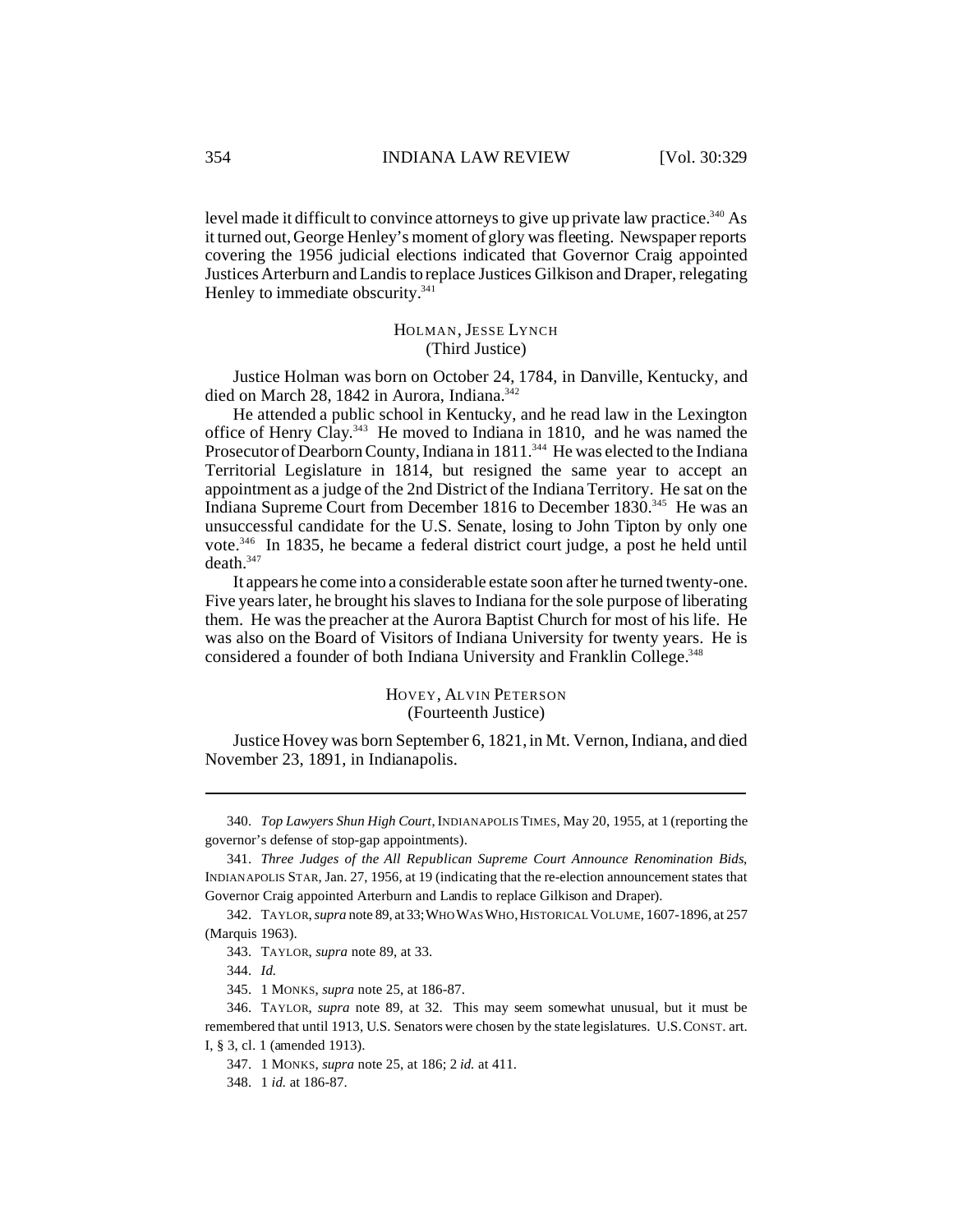He was virtually self-educated in the law, having received only a common school education before he began his legal studies. He was admitted to the Indiana bar in 1843 and began legal practice at Mount Vernon, Indiana. In 1850, he was elected a member of the Indiana Constitutional Convention and was later chosen judge of the Third Indiana Judicial Circuit, because of his exemplary service at the convention. He served as circuit judge for three years and was then appointed to be an Indiana Supreme Court Justice on May 8, 1854, to fill the vacancy caused by the resignation of Justice Roach. He held that position only a few months, suffering defeat in his 1855 election bid. Justice Hovey was then appointed U.S. District Attorney for Indiana by President Franklin K. Pierce, and held that office until his removal by President James Buchanan.

When the Civil War began, Justice Hovey was appointed a colonel in the Union Army by Governor Morton and served throughout the war. When he left the military in October 1865, he held the rank of major general. In 1865, he was appointed U.S. Minister to Peru and held that position for five years. He resigned in 1870, and returned to Indiana to resume his law practice. In 1886, he was elected to the U.S. House of Representatives. Two years later, he made a successful bid for governor of Indiana on the Republican ticket. He died in office in  $1891^{349}$ 

#### HOWARD, TIMOTHY EDWARD (Forty-third Justice)

Justice Howard was born on January 27, 1837 in Northfield, Michigan, and died July 9, 1916 in South Bend, Indiana.

He attended the University of Michigan from 1855 to 1857, but received his degrees, an A.B. in 1862, an A.M. in 1864, and an Honorary LL.D. in 1893, from the University of Notre Dame.<sup>350</sup> He left school in 1862, shortly before graduation, to enlist in the 12th Michigan Infantry. During his Civil War service, he was wounded at Shiloh and was discharged because of a disability. Howard then returned to Notre Dame to continue his studies.<sup>351</sup> He was admitted to the Indiana bar in 1883. He held a variety of public offices, including Inspector of Schools in 1858, and served several terms between 1878 and 1913 as South Bend City Councilman. From 1879 to 1883, he was also the St. Joseph County Clerk. He was an Indiana State Senator from 1887 to 1891, and from 1888 to 1891, he was also the South Bend City Attorney. He served on the Indiana Supreme Court from 1893 to 1899. Later, he was the President of the Indiana Fee and Salary Commission and a member of the Commission for Revising and Codifying the Laws of Indiana.<sup>352</sup>

He began his professional career teaching in public school and was a

<sup>349.</sup> 1 MONKS, *supra* note 25, at 250-51; 2 *id.* at 481-84.

<sup>350.</sup> 1 BIOGRAPHICAL DIRECTORY, *supra* note 55, at 192-193.

<sup>351.</sup> UNIVERSITY OF NOTRE DAME, SILVER JUBILEE JUNE 23, 1869, at 113-14 (Joseph A. Lyons ed., Chicago, E.B. Myers & Co. 1869).

<sup>352.</sup> 1 BIOGRAPHICAL DIRECTORY, *supra* note 55, at 193.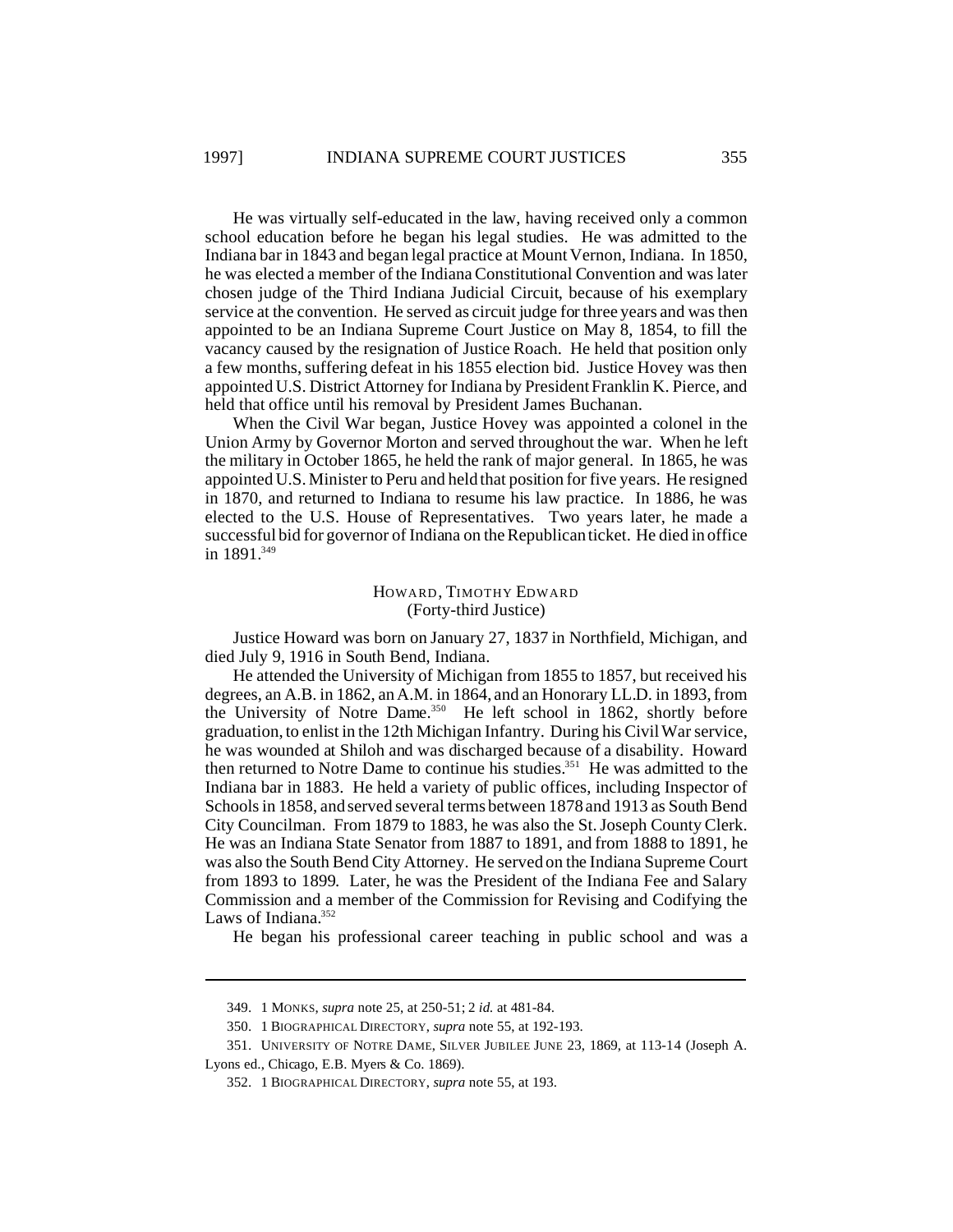professor of rhetoric and English at the University of Notre Dame, but he taught a variety of subjects including mathematics and astronomy.<sup>353</sup> He apparently the left the university for a short period, indicating to the Reverend Father Sorin, the Founder of the University, in a letter dated January 22, 1867 that "as a college, Notre Dame is not successful." In his opinion, it was at best a prosperous high school because it required the instructors to teach too many disparate subjects. He later returned to teaching at Notre Dame and must have had a lighter teaching assignment because he was able to find time to read and practice law. In later years, he was a law professor, and during his time on the Indiana Supreme Court, he was an adjunct professor for a course on the appellate jurisdiction of the Indiana Supreme Court.<sup>354</sup> In 1898, he was awarded the Laetare Medal, a prestigious award for catholic laypersons given by the University of Notre Dame.<sup>355</sup> The Laetare Medal goes to an American Catholic distinguished in literature, science or art.<sup>356</sup> His publications include: *History of St. Joseph County, Indiana* (1907), *Excelsior* (1868), *History of Notre Dame, 1842-1891* (1895), *Laws of Indiana* (1900), *Indiana Supreme Court* (1900), *Musings and Memories* (1905). 357

> HOWK, GEORGE VAIL (Twenty-eighth Justice)

Justice Howk was born September 21, 1824, in Charlestown, Indiana, and died January 13, 1892 in New Albany, Indiana.<sup>358</sup>

He studied law with Charles Dewey (the Seventh Justice) and later married Justice Dewey's daughter.<sup>359</sup> He held a variety of public posts. He was a New Albany City Judge from 1852 to 1853 and served several terms as a New Albany City Councilman between 1850 and 1863. He was an Indiana State Representative in 1863 and an Indiana State Senator in 1867 and 1869. He was elected to the post of judge in the 6th Court of Common Pleas District in 1858. Howk was elected to the Indiana Supreme Court and served as justice from 1877 to 1889. He then returned to private law practice and later was appointed Floyd Circuit Court Judge.<sup>360</sup>

#### HUGHES, JAMES PETER

<sup>353.</sup> 1 ENCYCLOPEDIA OF BIOGRAPHY OF INDIANA 257-60 (George I. Reed ed., Chicago, Century Publ. & Engraving Co. 1895) [hereinafter ENCYCLOPEDIA].

<sup>354.</sup> REV. PHILIP S. MOORE, A CENTURY OF LAW AT NOTRE DAME 8 n.18 (1969).

<sup>355.</sup> UNIVERSITY OF NOTRE DAME GOLDEN JUBILEE: 1842-1892, at 192-93 (Chicago,Werner Co. 1895).

<sup>356.</sup> ARTHUR J. HOPE, NOTRE DAME: ONE HUNDRED YEARS 233 (1943).

<sup>357.</sup> 1 BIOGRAPHICAL DIRECTORY, *supra* note 55, at 193.

<sup>358.</sup> 1 *id.*

<sup>359.</sup> TAYLOR, *supra* note 89, at 611.

<sup>360.</sup> *Id.* at 611-612; 1BIOGRAPHICAL DIRECTORY, *supra* note 55, at 193; ALUMNAL RECORD DEPAUW UNIVERSITY 12 (Martha J. Ridpath ed., 1920).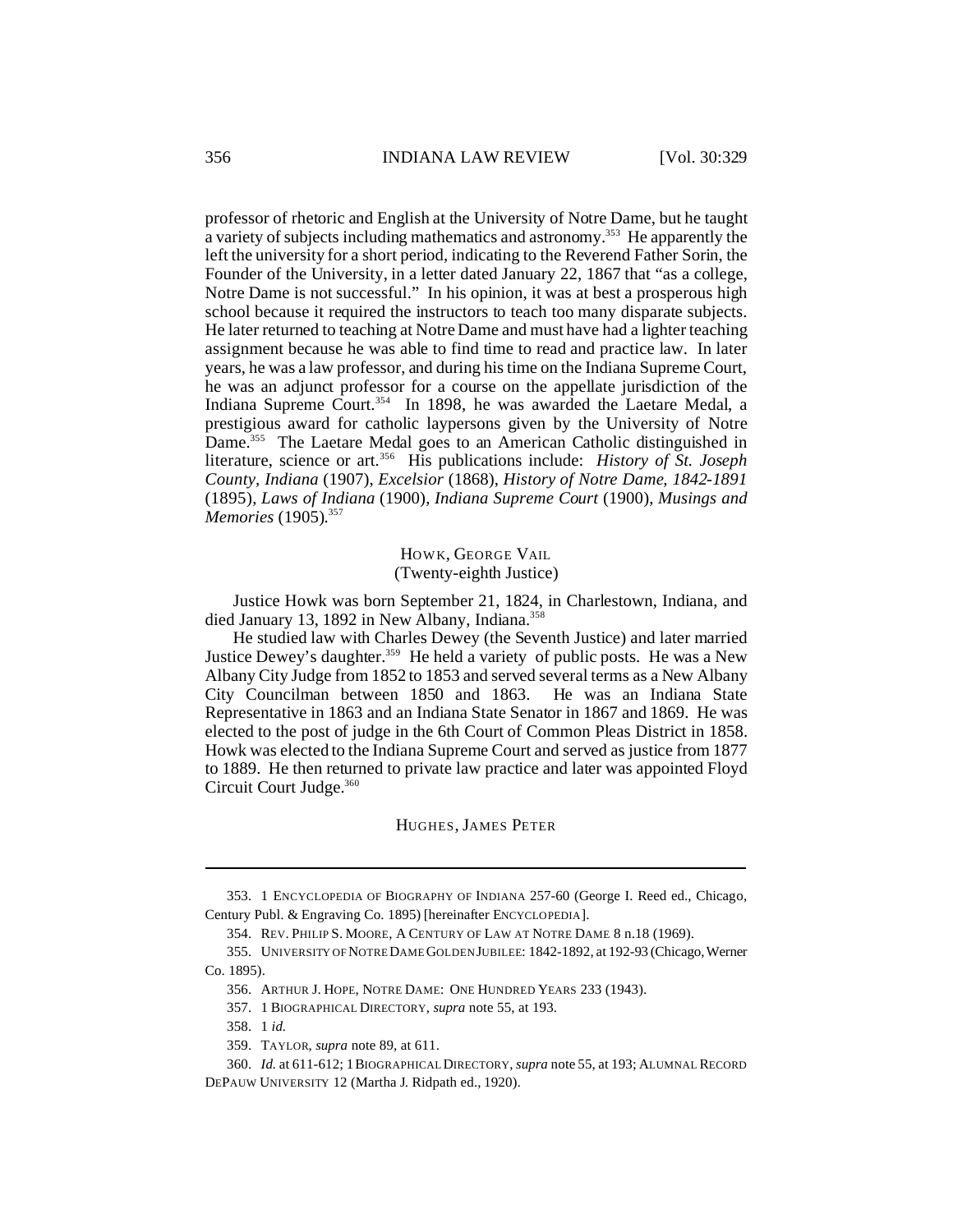#### (Seventieth Justice)

Justice Hughes was born December 18, 1874, near Terre Haute, Indiana, and died August 30, 1961, in Greencastle, Indiana.

He received a Bachelor of Philosophy (Ph.B.) from DePauw University in 1898 and an LL.B. from Indiana University in 1900. He was admitted to the Indiana bar in 1900 and practiced law in Greencastle, where he was a prosecutor from 1902 to 1911, and a circuit judge from 1911 to 1933. He then served on the Indiana Supreme Court from 1933 to 1936. He practiced law until 1941 and retired to Greencastle.<sup>361</sup>

## HUNTER, DONALD HERBERT (Ninety-fourth Justice)

Justice Hunter was born October 21, 1911, in Anderson, Indiana, and died October 27, 1991, in LaGrange, Indiana.

In 1937 he received an LL.B. from the Lincoln Law School and was admitted to the Indiana bar. He served in the Indiana House of Representatives, as a deputy attorney general of Indiana, as a hearing officer with the Public Service Commission, and then from 1948 to 1962 as a circuit judge. In 1963, he joined the Indiana Court of Appeals, and was chief judge in 1966. In 1967, he joined the Indiana Supreme Court. He served as a justice until 1985, when he reached the mandatory age of retirement.<sup>362</sup>

He was also a member of the Indiana Constitutional Revision Commission from 1967 to 1971.<sup>363</sup>

#### JACKSON, AMOS WADE (Eighty-ninth Justice)

Justice Jackson was born June 25, 1904, in Versailles, Indiana, and died September 30, 1972, in Madison, Indiana.<sup>364</sup>

He received an A.B. from Hanover College in 1926. In 1925, while still a senior at Hanover, he was admitted to the Indiana bar.<sup>365</sup> He served as Ripley County Prosecuting Attorney from 1937 to 1940. <sup>366</sup> During World War II, he served as an associate attorney for the U.S. Army Corps of Engineers.<sup>367</sup> He was

<sup>361.</sup> 4 WHO WAS WHO, *supra* note 227, at 472; *In Memoriam*, 241 INDIANA REPORTS xl-xlii (1962).

<sup>362.</sup> *Obituaries*, INDIANAPOLIS STAR, Oct. 29, 1991, at D9.

<sup>363.</sup> WHO'S WHO IN AMERICA 1592 (Marquis, 43rd ed. 1984); *Judicial Retention Subject of Bar Poll*, 26 RES GESTAE 108, 108 (1982).

<sup>364.</sup> *In Memoriam*, 246 INDIANA REPORTS xxxii, xxxii-xxxiv (1973) [hereinafter *Jackson Memoriam*]; *Obituaries*, RES GESTAE, Nov. 1972, at 23, 23.

<sup>365.</sup> *Alumni Portraits*, HANOVER COLLEGE ALUMNI NEWS, Spr. 1964, at 3.

<sup>366.</sup> *JacksonMemoriam*, *supra* note 364, at xxxii-xxxiv; *Obituaries*, RES GESTAE, Nov. 1972, at 23, 23.

<sup>367.</sup> *Id.*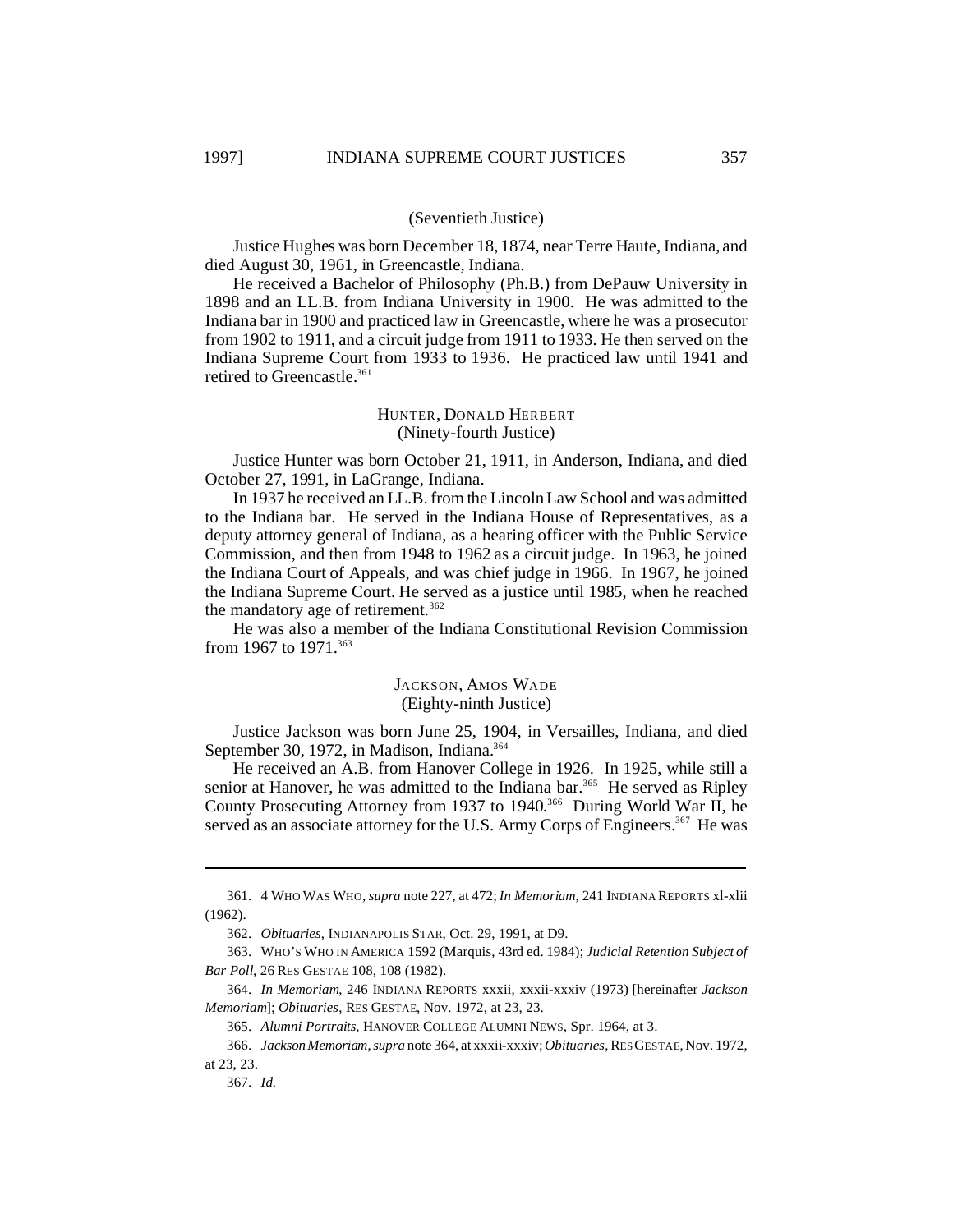appointed to the Indiana Supreme Court in 1959 and served on the court until he retired for health reasons in 1970.<sup>368</sup>

## JASPER, PAUL GEORGE (Eightieth Justice)

Justice Jasper was born December 15, 1908, in Fort Wayne, Indiana.

He received his LL.B. from Indiana University in 1932 and was licensed to practice law in Indiana the same year.<sup>369</sup>

He practiced law in Fort Wayne until he joined the Indiana Supreme Court. He served on the high court from 1949 to 1953 and then served as general counsel to Public Service Indiana.<sup>370</sup> He also served on the State Police Board for many years.<sup>371</sup>

## JOHNSON, JOHN (First Justice)

Justice Johnson was born in Kentucky, date and place unknown, and died September 17, 1817, during the first recess of the Indiana Supreme Court and before any significant opinions were delivered.

He was an active early Indiana politician. He worked on the 1806 codification of Indiana law and was a Knox County delegate to the 1816 Indiana Constitutional Convention.<sup>372</sup>

## JORDAN, JAMES HENRY (Forty-fifth Justice)

Justice Jordan was born December 21, 1842, in Woodstock, Virginia, and died April 5, 1912, in Martinsville, Indiana.<sup>373</sup>

He attended Wabash College, but graduated in 1868 from Indiana University, where he received an LL.B. in  $1871^{374}$  During the Civil War, he served with the 45th Indiana Volunteers, 3d Indiana Cavalry and participated in all of the important battles of the Army of the Potomac.<sup>375</sup> He fought in seventy-six engagements and was wounded twice.<sup>376</sup> He read law with Judge William A. Porter and Thomas C. Slaughter, and was admitted to the Indiana bar in 1868.<sup>377</sup> He was the prosecuting attorney of the Common Pleas District, which included

<sup>368.</sup> *Id.*; HANOVER COLLEGE ALUMNI NEWS, Spr. 1964, at 3.

<sup>369.</sup> WHO'S WHO IN AMERICA 1577 (Marquis, 38th ed. 1974).

<sup>370.</sup> WORLD WHO'S WHO IN FINANCE AND INDUSTRY 377 (Marquis, 16th ed. 1971).

<sup>371.</sup> WHO'S WHO IN AMERICA, *supra* note 369, at 1577.

<sup>372.</sup> 1 MONKS, *supra* note 25, at 184-85.

<sup>373.</sup> *In Memoriam*, 177 INDIANA REPORTS xl, xl-xli (1913) [hereinafter *Jordan Memoriam*].

<sup>374.</sup> *Id.*; MYERS, *supra* note 60, at 405

<sup>375.</sup> *Jordan Memoriam*, *supra* note 373, at xl-xli.

<sup>376.</sup> *Id.*

<sup>377.</sup> MEN OF PROGRESS, INDIANA, *supra* note 20, at 281.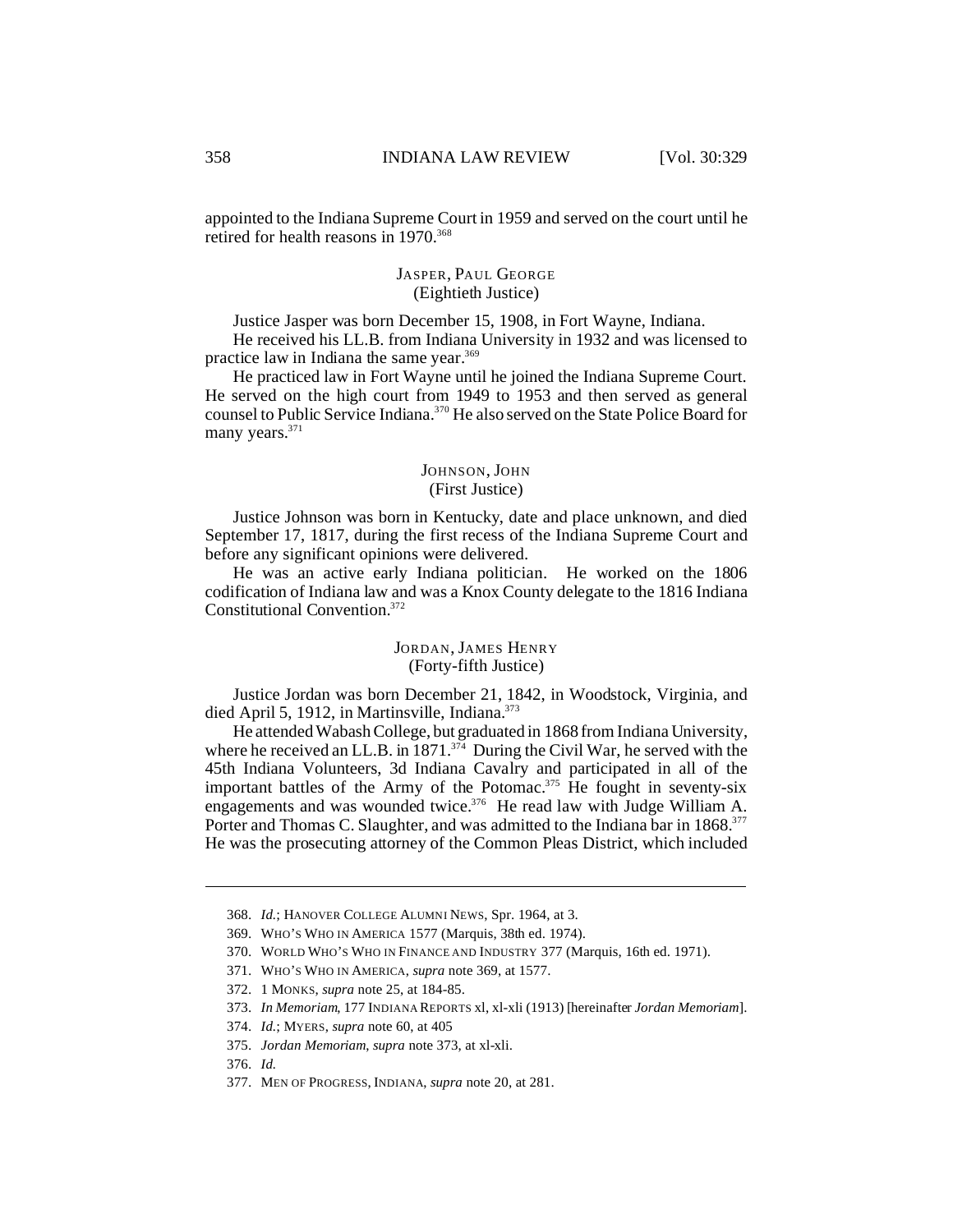Morgan, Johnson, Monroe, Brown, and Shelby counties, and served as the city attorney of Martinsville from 1873 to 1885. <sup>378</sup> He was elected to the Indiana Supreme Court in 1894 and served three terms. Justice Jordan died in office.<sup>379</sup>

## KRAHULIK, JON D. (One hundred-first Justice)

Justice Krahulik was born December 31, 1944, in Indianapolis.

He received both an A.B. in 1965 and a J.D. *cum laude* in 1969 from Indiana University. He was admitted to the Indiana bar in 1969. He was also admitted to practice before the U.S. Court of Appeals, Seventh Circuit; the U.S. District Court, Southern District of Indiana, and the U.S. Tax Court.

He served from 1967 to 1969 on the *Indiana Legal Forum*, the predecessor to the *Indiana Law Review*, and was director of the Indiana Lawyers Commission in 1973. He was an adjunct professor of State Constitutional Law at Indiana University School of Law—Indianapolis in 1992.<sup>380</sup>

> LAIRY, MOSES BARNETT (Fifty-seventh Justice)

Justice Lairy was born August 13, 1859, in Cass County, Indiana, and died April 9, 1927, in Logansport, Indiana.<sup>381</sup>

He went to the public schools and then taught there following graduation. He attended Valparaiso University, and then entered the law department at the University of Michigan, where he graduated in 1889. He was admitted to the Indiana bar the same year. $382$ 

He was appointed a circuit judge in 1895, and in 1910, he was elected to the Indiana Appellate Court. In 1914, he was elected to the Indiana Supreme Court and served from 1915 to 1921.<sup>383</sup>

> LANDIS, FREDERICK, JR. (Eighty-seventh Justice)

Justice Landis was born January 17, 1912, in Logansport, Indiana, and died March 1, 1990, in Logansport.

He received both his A.B. (1932) and his LL.B. (1934) from Indiana University. He was admitted to the Indiana bar in 1934. He was the prosecuting attorney for the 29th Circuit from 1938 to 1940. He served as an Indiana State

<sup>378.</sup> 2 ENCYCLOPEDIA, *supra* note 353, at 322-23.

<sup>379.</sup> MYERS, *supra* note 60, at 405; MEN OF PROGRESS, INDIANA, *supra* note 20, at 281; 2 ENCYCLOPEDIA, *supra* note 353, at 322-23; *Jordan Memoriam*, *supra* note 373, at xl-xli.

<sup>380.</sup> INDIANA LEGAL DIRECTORY (Biographical Section) 306 (1995 ed.).

<sup>381.</sup> *In Memoriam*, 198 INDIANA REPORTS xxviii, xxviii-xxx (1927).

<sup>382.</sup> *Id.*

<sup>383.</sup> *Id.* at xxix; 1 MONKS, *supra* note 25, at 290.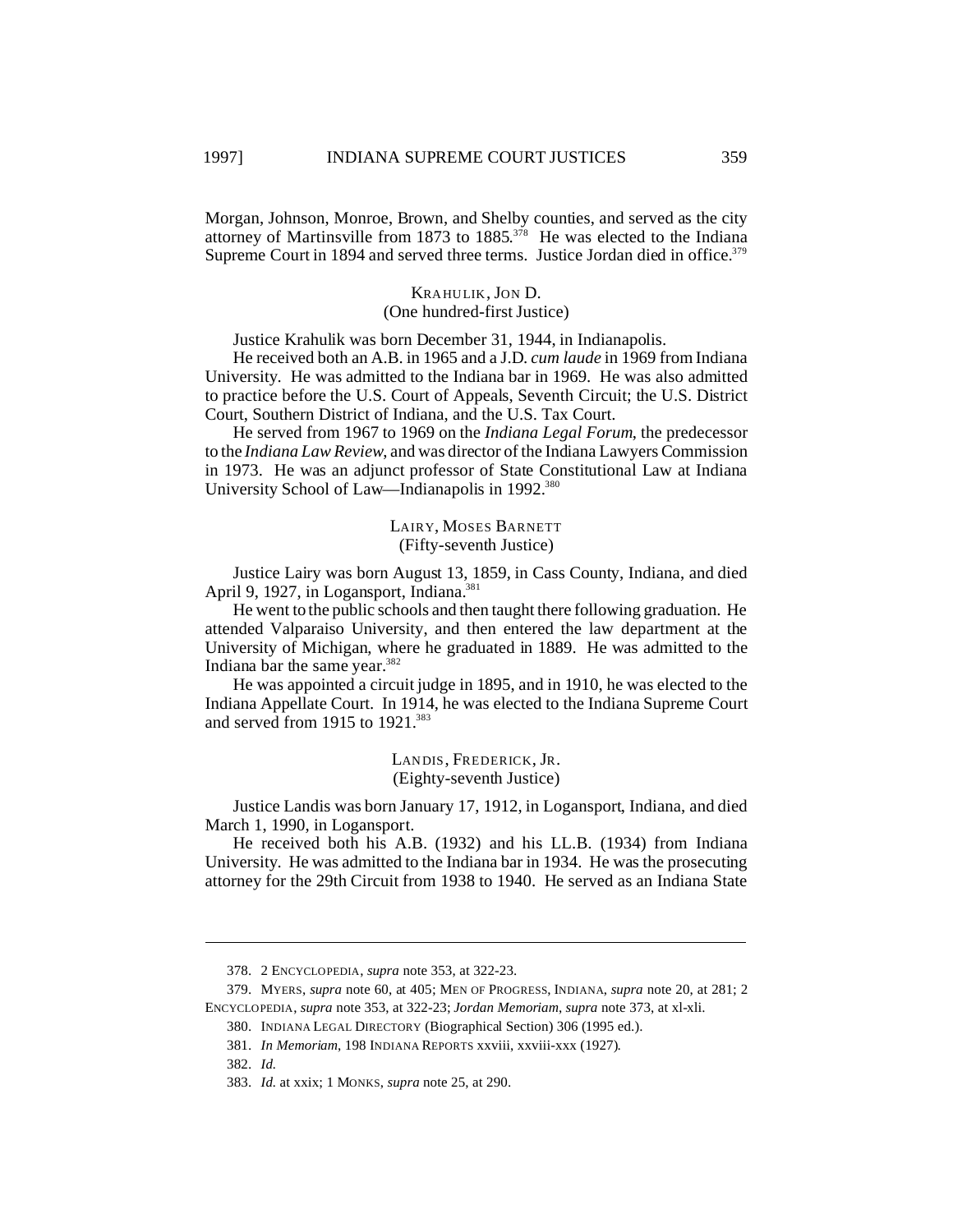Representative in 1951, and as an Indiana State Senator in 1953 and 1955.<sup>384</sup> He resigned from the Senate on April 13, 1955 to accept an appointment to the Indiana Supreme Court. He replaced Justice Levine, who was appointed amid speculation that Levine would serve for a brief time before he was replaced by Landis.<sup>385</sup> Justice Landis resigned from the Indiana Supreme Court on November 8, 1965, and on the same day accepted an appointment as judge of the U.S. Court of International Trade.<sup>386</sup> He held that position until 1983.<sup>387</sup>

## LEVINE, ISADORE EDWARD (Eighty-fifth Justice)

Justice Levine was born March 25, 1897, in Michigan City, Indiana, and died April 5, 1963, in LaPorte, Indiana.

He attended the University of Michigan and received an A.B. in 1920 and a J.D. in 1921. He was admitted to the Indiana bar in 1919 and opened a general law practice in LaPorte. In January 1955, he was appointed by Governor George S. Craig to the Indiana Supreme Court to fill the vacancy created by the resignation of Justice Floyd S. Draper.<sup>388</sup> Justice Levine had never before held public office. He was appointed amid speculation that he would hold the office briefly and then resign with Senator Frederick Landis, Jr. as a possible replacement.<sup>389</sup> In March 1955, newspaper reports continued the speculation that Levine would quit in favor of Landis.<sup>390</sup> On April 14, 1955, Governor Craig announced the imminent resignation of Justices Levine and George Henley (another 1955 appointee).<sup>391</sup> Governor Craig defended the temporary Governor Craig defended the temporary appointment by pointing out that the \$13,000 salary level made it difficult to convince attorneys to give up private law practice.<sup>392</sup> As was the case with Justice Henley, Levine's brief "service" was quickly forgotten. In the next judicial elections, held in 1956, newspaper reports indicated that Governor Craig appointed Justices Arterburn and Landis to replace Justices Gilkison and Draper

<sup>384.</sup> 2 BIOGRAPHICAL DIRECTORY, *supra* note 255, at 247.

<sup>385.</sup> Edward Ziegner, *Levine Hinted Giving Up New Judgeship Soon*, INDIANAPOLIS NEWS, Jan. 18, 1955, at 1; *Attorneys Vie for Brief Tenure on Bench of Supreme Court*, INDIANAPOLIS STAR, Mar. 17, 1955, at 1 (reporting speculation that Levine would quit for Landis to join the court).

<sup>386.</sup> *Judge Landis Takes Oath of Office*, RES GESTAE, Dec. 1965, at 18, 30.

<sup>387.</sup> *In Memoriam*, 33 RES GESTAE 488, 488 (1990).

<sup>388.</sup> WILLIAM M. HEPBURN, WHO'S WHO IN INDIANA 133 (1957).

<sup>389.</sup> Edward Ziegner, *Levine Hinted Giving Up New Judgeship Soon*, INDIANAPOLIS NEWS, Jan. 18, 1955, at 1.

<sup>390.</sup> *Attorneys View for Brief Tenure on Bench of Supreme Court*, INDIANAPOLIS STAR, Mar. 17, 1955, at 1.

<sup>391.</sup> *Craig Names Two State Supreme Court Judges*, INDIANAPOLIS STAR, Apr. 14, 1955, at 1.

<sup>392.</sup> *Top Lawyers Shun High Court*, INDIANAPOLIS TIMES, May 20, 1955, at 1.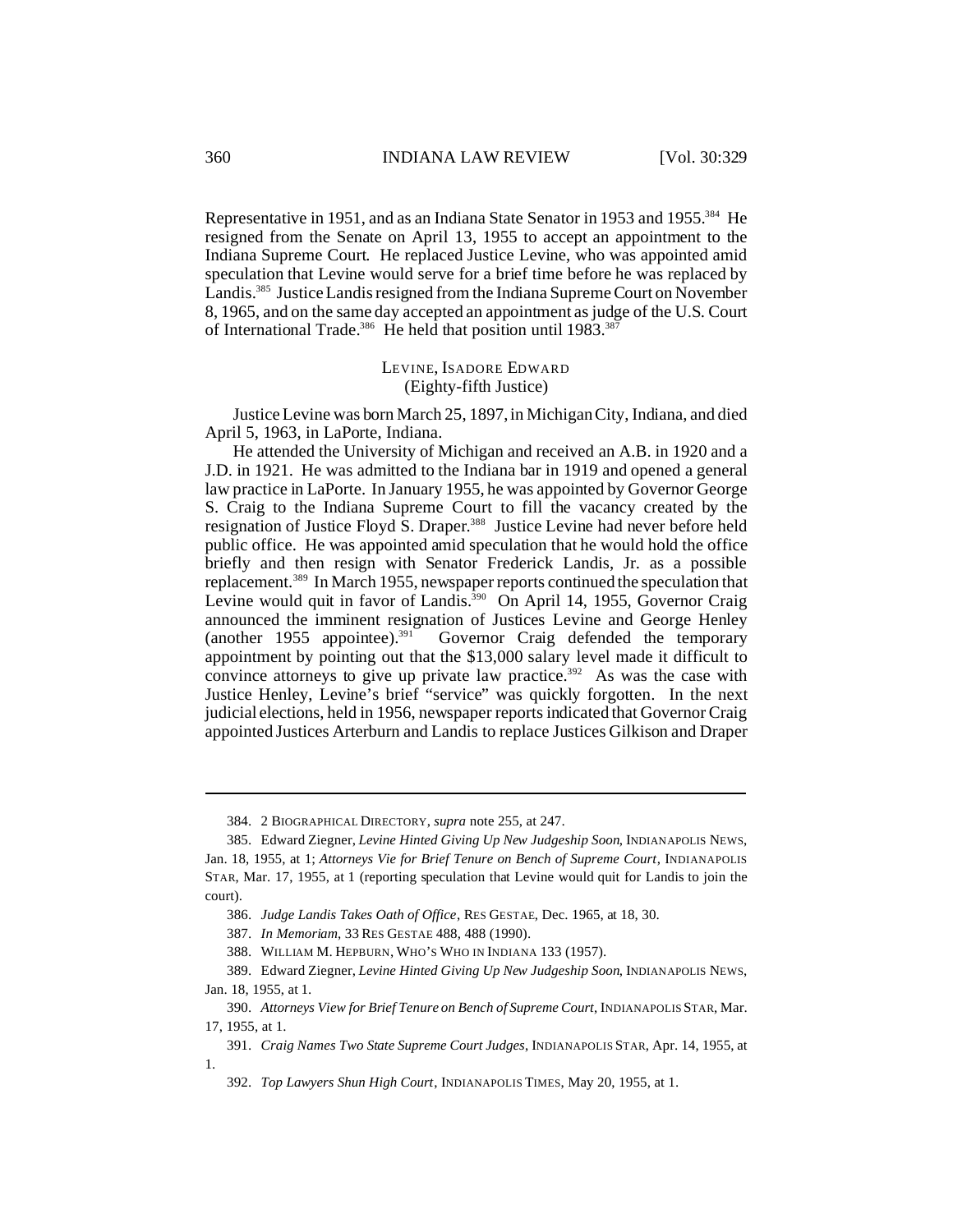thus overlooking the abbreviated terms of Justices Henley and Levine.<sup>393</sup>

## LEW IS, DAVID M. (Ninety-third Justice)

Justice Lewis was born March 15, 1909, and died on September 24, 1985, in Indianapolis.

He graduated from DePauw University and the University of Chicago School of Law. He was admitted to the Indiana bar in 1932. He served as Marion County Prosecutor. He was appointed to the Indiana Supreme Court by Governor Branigan in 1967 to fill the vacancy created by the death of Justice Walter Myers. He served on the Indiana Supreme Court from June 21, 1967 to January 9, 1969.

His most notable Indiana Supreme Court opinion abolished the doctrine of charitable immunity, which had declared charitable institutions not responsible for their torts, thus preventing injured plaintiffs from recovering damages.<sup>394</sup>

> MARTIN, CLARENCE R. (Sixty-sixth Justice)

Justice Martin was born December 10, 1886, in Aberdeen, Ohio, and died May 2, 1972, in Indianapolis.

He graduated from the University of Michigan and its law school in the early 1900s. He was admitted to the Indiana bar in 1907. He began his legal practice in Indianapolis in 1907. In 1908, he became active in the Republican party, serving as chairman of the Speakers' Bureau in the early  $1920s^{395}$  In 1920, he was counsel to a U.S. Senate committee investigating radical activities. In 1922, he became campaign manager for U.S. Senator Albert J. Beveridge.<sup>396</sup> He served on the Indiana Supreme Court from January 3, 1927, to January 3, 1933.<sup>397</sup>

He was also an army veteran of World War I, attaining the rank of major and commanding an infantry battalion at the front from 1917 to 1918.<sup>398</sup>

> MCBRIDE, ROBERT WESLEY (Thirty-ninth Justice)

Justice McBride was born January 25, 1842, in Richland County, Ohio, and

<sup>393.</sup> *Three Indiana Supreme Court Judges Announce for Renomination*, INDIANAPOLIS STAR, Jan. 27, 1956, at 19.

<sup>394.</sup> *David Lewis Was State Chief Justice*, INDIANAPOLIS NEWS, Sept. 25, 1985, at 28, *reprinted in* 94 INDIANA BIOGRAPHY SERIES, *supra* note 2, at 121 (*referring to* Harris v. YWCA of Terre Haute, 237 N.E.2d 242 (Ind. 1968)).

<sup>395.</sup> *Ex-Chief Justice C. R. Martin Dies*, INDIANAPOLIS STAR, May 4, 1972, at 19, *reprinted in* 75 INDIANA BIOGRAPHY SERIES, *supra* note 2, at 36.

<sup>396.</sup> *Id.*; *Obituaries*, RES GESTAE, June 1972, at 32, 32.

<sup>397.</sup> *Ex-Chief Justice C. R. Martin Dies*, *supra* note 395, at 19.

<sup>398.</sup> *Obituaries*, *supra* note 396, at 32.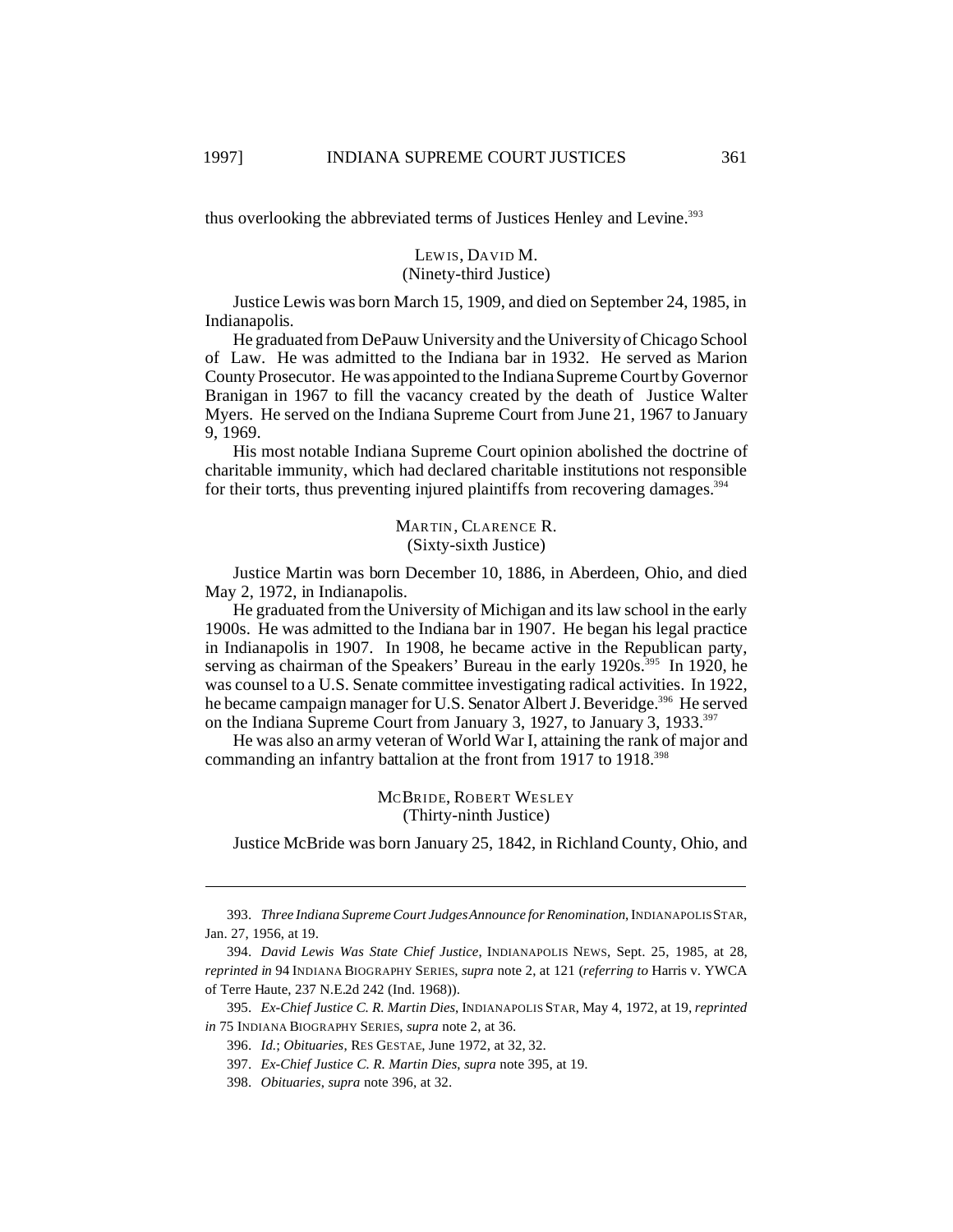he died May 15, 1926, in Indianapolis.

He attended school in Ohio and Iowa. He later taught school in Iowa, but in 1862 returned to Ohio and joined a cavalry company. He was a bodyguard to President Lincoln for about six months in 1863. In 1866, he moved to Waterloo, Indiana. In 1867, he was admitted to the Indiana bar after working as a clerk in the Indiana Senate.

In 1882, he was elected a circuit judge. In 1890, he was appointed to the Indiana Supreme Court to fill the vacancy caused by the death of Justice Joseph Mitchell. He served from December 17, 1890 until January 2, 1893. Coincidentally, he had been defeated by Mitchell in the November 1890 election for the same Indiana Supreme Court seat. He practiced law in Indianapolis until his death.<sup>399</sup>

#### MCCABE, JAMES (Forty-second Justice)

Justice McCabe was born July 4, 1844, in Darke County, Ohio.<sup>400</sup> He died in 1911, in Williamsport, Indiana.<sup>401</sup>

His parents left Ohio and moved to Illinois during McCabe's childhood. He did not attend school until he was seventeen years old, while he was working as a section hand for the Monon Railroad in Crawfordsville, Indiana.<sup>402</sup> After attending a trial in Crawfordsville, he made up his mind to practice law. He taught school in the winter and began to study law in his spare time. He was admitted to the Indiana bar in 1871.<sup>403</sup>

He was an avid Democrat and twice ran unsuccessfully for the U.S. Congress. In 1892, he was elected to the Indiana Supreme Court, and served one six-year term, from January 2, 1893, until January 2, 1899. He was defeated in his bid for re-election, along with the rest of the Democratic slate. He returned to Williamsport, where he practiced law until his death.<sup>404</sup> Former presidential candidate William Jennings Bryan journeyed from Nebraska to speak at Justice McCabe's memorial service.<sup>405</sup>

## MCKINNEY, JOHN TALIAFERRO (Sixth Justice)

Justice McKinney was born in 1796, in Caroline County, Virginia, and died March 4, 1837, at Brookville, Indiana.<sup>406</sup>

<sup>399.</sup> 1 MONKS, *supra* note 25, at 276.

<sup>400.</sup> 1 *id.* at 279.

<sup>401.</sup> TAYLOR, *supra* note 89, at 187; *In Memoriam*, 177 INDIANA REPORTS xxxix, xxxix-xl (1913) [hereinafter *McCabe Memoriam*].

<sup>402.</sup> 1 MONKS, *supra* note 25, at 279.

<sup>403.</sup> 1 *id.*

<sup>404.</sup> 1 *id.*

<sup>405.</sup> *McCabe Memoriam*, *supra* note 401, at xl.

<sup>406.</sup> 1 BIOGRAPHICAL DIRECTORY, *supra* note 55, at 254-55.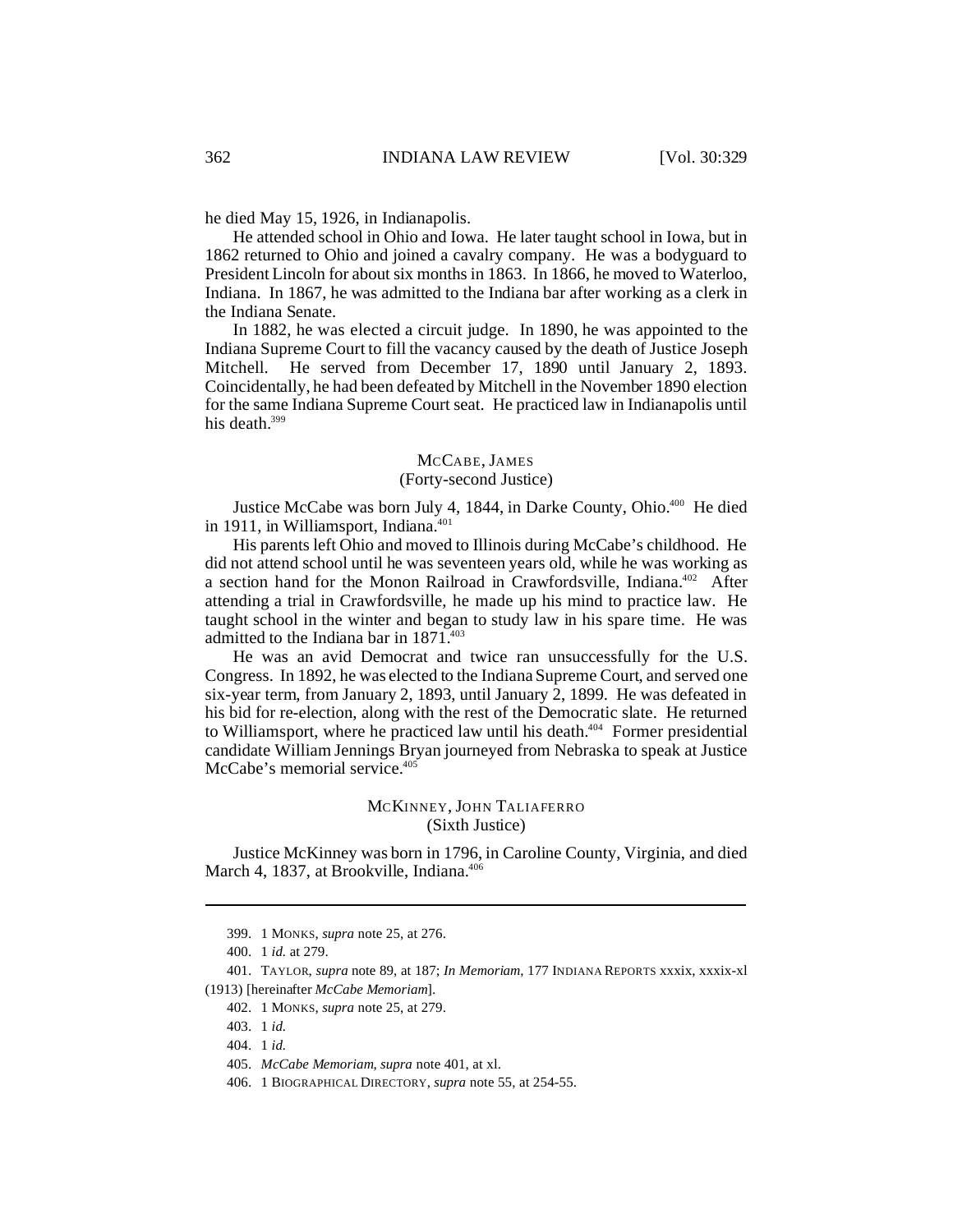He was admitted to the Indiana bar on March 15, 1815. Two years later, he pleaded guilty to fistfighting in court and was fined five dollars. He practiced law in Brookville, Indiana. McKinney served two terms as an Indiana State Representative and three terms as an Indiana State Senator. He served in the senate until January 28, 1831, when he was appointed to the Indiana Supreme Court. He apparently saw military service during the War of 1812, but his biographical records are sketchy. Unfortunately, he contracted tuberculosis and died during his term of office.<sup>407</sup>

#### MILLER, JOHN DONNELL (Fortieth Justice)

Justice Miller was born December 2, 1840, in Clarksburg, Indiana, and died March 18, 1898, in Decatur County, Indiana.

He attended Hanover College from 1859 to 1861, where he studied law. Miller was admitted to the Indiana bar in 1866. He was the Greensburg City Clerk from 1866 to 1870 and the Greensburg City Attorney in 1871. He was appointed to the Indiana Supreme Court in February 1891 to fill the unexpired term of Justice Berkshire, who had died in office. In 1893, he lost his election bid for another term on the court. He served as a judge in the 8th Circuit from 1894 to 1898.408

## MITCHELL, JOSEPH A. S. (Thirty-fifth Justice)

Justice Mitchell was born December 21, 1837, near Mercersburg, Pennsylvania, and died December 12, 1890, in Goshen, Indiana.

He was educated in the Pennsylvania public schools. In 1854, he moved to Illinois and attended Blandisville Academy for two years. He returned to Pennsylvania in 1856 and studied law. He was admitted to the Indiana bar in 1859.

He opened a law office in Goshen in 1860. When the Civil War began, he enlisted in the Union Army, serving in the cavalry for two years. He re-entered legal practice at Goshen and formed a partnership with Judge John H. Baker. From 1872 to 1874, he served two terms as mayor of Goshen. He also served on the Board of Trustees of DePauw University.

He was elected to the Indiana Supreme Court in 1884 and re-elected for a second term, but died before his first term was completed. He served on the Indiana Supreme Court from January 6, 1885 to December 12, 1890.<sup>409</sup>

> MONKS, LEANDER JOHN (Forty-sixth Justice)

<sup>407.</sup> 1 MONKS,*supra* note 25, at 197-98; 1 BIOGRAPHICAL DIRECTORY, *supra* note 55, at 254- 55.

<sup>408.</sup> 1 BIOGRAPHICAL DIRECTORY, *supra* note 55, at 273.

<sup>409.</sup> 1 MONKS, *supra* note 25, at 272, 273, 276.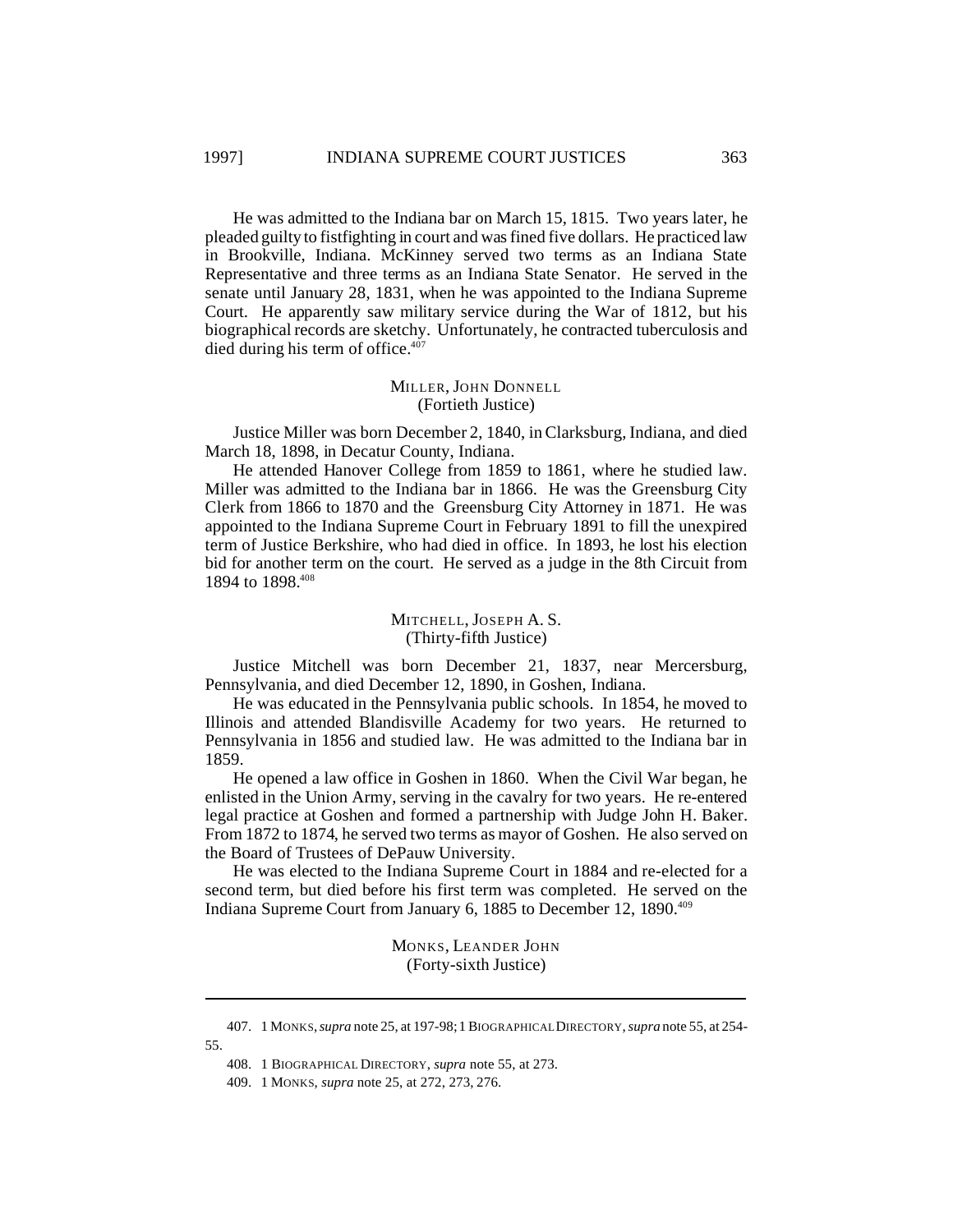Justice Monks, in his autobiographical sketch, states that he was born July 10, 1843, in Winchester, Indiana.<sup>410</sup> He died April 19, 1919, in Indianapolis.<sup>411</sup>

He entered Indiana University in 1861 and stayed there until 1863. He was admitted to the Indiana bar in 1865. He practiced with various attorneys until 1878, when he was elected a circuit judge. He was twice re-elected and served until his election to the Indiana Supreme Court in 1894. He served eighteen years on the Indiana Supreme Court, from January 7, 1895 until January 7, 1913. He was chief justice in 1904.<sup>412</sup>

After leaving the bench he practiced law in Indianapolis. He is the author of the extremely valuable *Courts and Lawyers of Indiana*. 413

#### MONTGOMERY, OSCAR HILTON (Fifty-first Justice)

Justice Montgomery was born April 27, 1859, near Seymour, Indiana, and died May 5, 1936, in Seymour. $414$ 

He attended public schools until he was seventeen. He entered Hanover College and graduated from the classical department in 1881. He taught school for three years and studied law during vacations. He was admitted to the bar in 1884 and maintained a solo practice for over twenty years.

He was the city attorney of Seymour for ten years and held no other office until he was elected to the Indiana Supreme Court. He served from January 1905 until January 1911. He returned to Seymour to practice law and serve as a bank officer.<sup>415</sup>

#### MORRIS, DOUGLAS J. (Fifty-fourth Justice)

Justice Morris was born January 5, 1861, at Knightstown, Indiana, and died July 8, 1928, in Rushville, Indiana.

He graduated from DePauw University in 1882 and was admitted to the bar the following year in Rushville. He was elected a circuit judge in 1898. When his six-year term expired, he returned to private practice. In the fall of 1910, he was elected to the Indiana Supreme Court. He served as a justice from January 1911 to January 1917.<sup>416</sup>

> MOTE, DONALD ROOSEVELT (Ninety-second Justice)

<sup>410.</sup> 1 *id.* at 281.

<sup>411.</sup> 1 WHO WAS WHO, *supra* note 145, at 854.

<sup>412.</sup> *In Memoriam*, 188 INDIANA REPORTS xxvii, xxvii-xxxi (1920).

<sup>413.</sup> MONKS, *supra* note 25 (3 volumes).

<sup>414.</sup> 1 WHO WAS WHO, *supra* note 145, at 856.

<sup>415.</sup> 1 MONKS, *supra* note 25, at 285-86.

<sup>416.</sup> 1 *id.* at 288.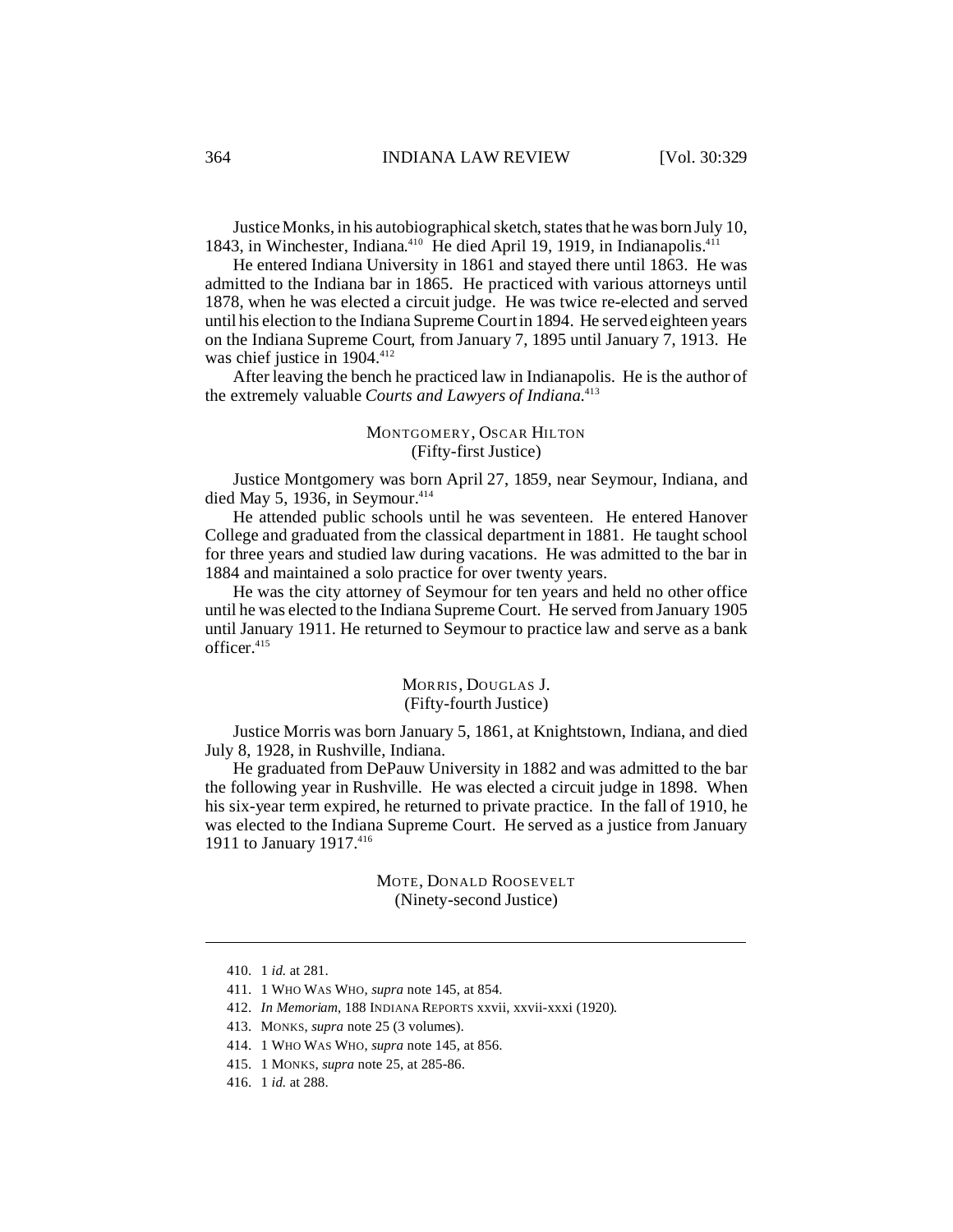Justice Mote was born April 27, 1900, in Randolph County, Indiana, and died September 17, 1968, in Indianapolis.

He attended DePauw University, but graduated with an A.B. in 1923 from Wabash College, where he played tackle on the varsity football team. He received his LL.B from George Washington University Law School in 1927. During his time in Washington, D.C., he worked for Secretary of Commerce Herbert Hoover, and for the U.S. Department of Justice. He practiced law for thirty-five years in Indiana, first in Indianapolis and then in Wabash County.<sup>417</sup> He served as Indiana Deputy Attorney General in 1928 and as Wabash County Attorney from 1957 to 1962. He was a judge on the Indiana Appellate Court from 1962 to 1966. He was then elected to the Indiana Supreme Court in 1966, where he died in office two years later.<sup>418</sup>

#### MYERS, DAVID ALBERT (Fifty-eighth Justice)

Justice Myers was born August 5, 1859, in Cass County, Indiana, and died July 1, 1955, in Greensburg, Indiana.

He attended Smithson College, Danville Normal College, and Union University. He received a law degree from Union (now Albany) Law School at Albany, New York in 1882. 419

He began practicing law in 1883 at Greensburg, Indiana. In 1886, he was elected city attorney of Greensburg, Indiana. In 1899, he was appointed judge of the 8th Indiana Judicial District. In 1890 and 1892, he served as county prosecutor for the Decatur-Rush Judicial District.<sup>420</sup> In 1904, he was appointed judge of the 1st District Indiana Appellate Court and was subsequently elected to the post, serving until 1913. He was elected to the Indiana Supreme Court in 1916, and re-elected in 1922 and 1928, serving altogether from January 1, 1917, to December 31, 1934. In thirty years as a member of Indiana's two highest courts, he served under eleven governors.<sup>421</sup>

#### MYERS, QUINCY ALDEN (Fifty-second Justice)

Justice Myers was born September 1, 1853, near Logansport, Indiana, and died December 27, 1921, in Indianapolis. $422$ 

<sup>417.</sup> HUBERT H. HAWKINS & ROBERT M. MCCLARREN, INDIANA LIVES 554 (1967).

<sup>418.</sup> *Id.*; *In Memoriam*, 248 INDIANA REPORTS xxxvii, xxxvii-xliii (1969); *State Supreme Justice Mote Dies*,INDIANAPOLIS STAR, Sept. 18, 1968, at 1,*reprinted in* 68 INDIANA BIOGRAPHY SERIES, *supra* note 2, at 107.

<sup>419.</sup> *In Memoriam*, 233 INDIANA REPORTS xlvii, xlvii-xlix (1955).

<sup>420.</sup> *Id.*

<sup>421.</sup> *Id.*; *David Myers, Ex-Judge, Dead*, INDIANAPOLIS NEWS, July 1, 1955, at 19,*reprinted in* 45 INDIANA BIOGRAPHY SERIES, *supra* note 2, at 24.

<sup>422.</sup> *In Memoriam*, 191 INDIANA REPORTS xlii, xlii-xlviii (1923) [hereinafter *Myers*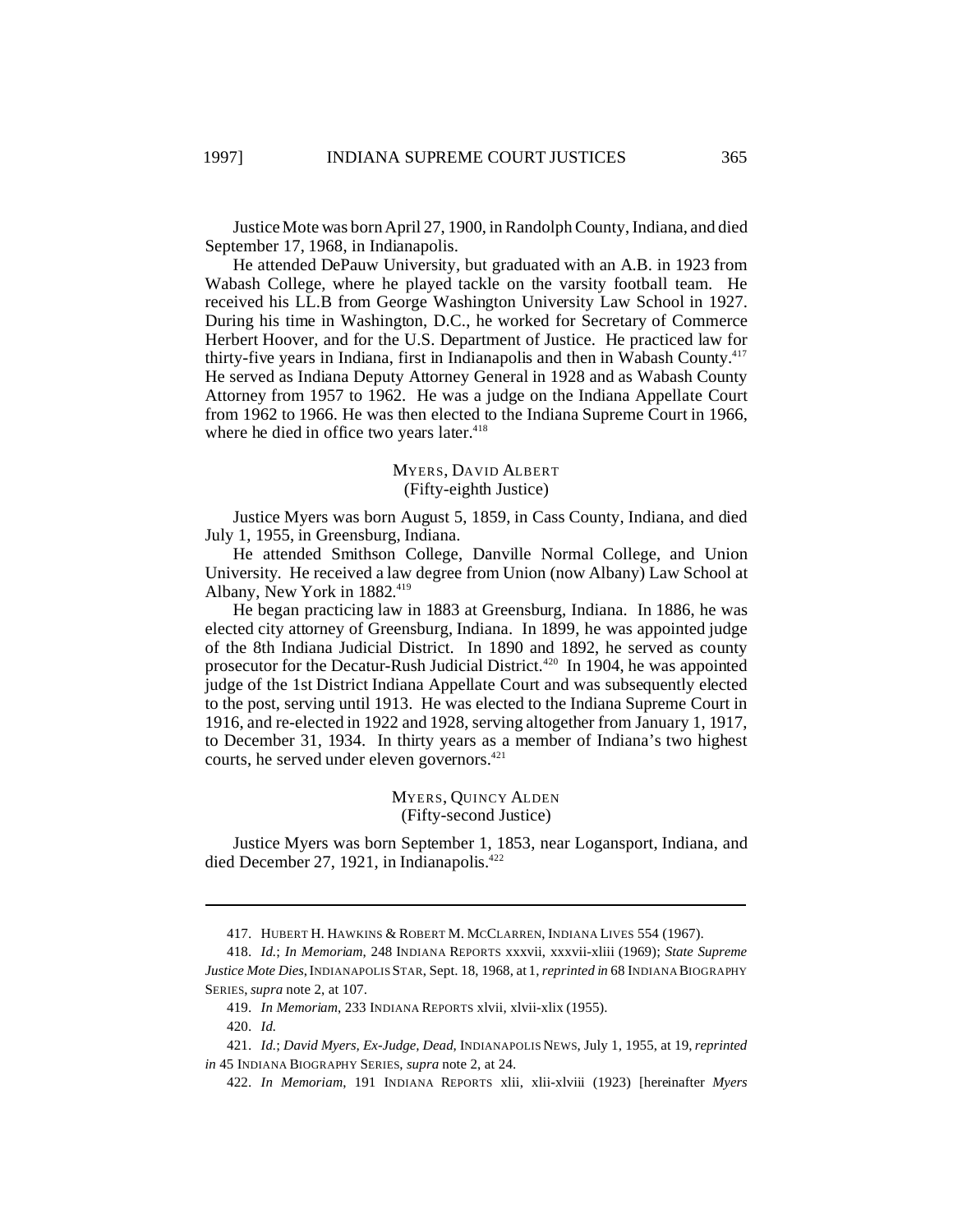In 1875, he received a B.A. from Dartmouth College, where he was editor of the student newspaper. In 1875, he studied law with the city attorney of Logansport for more than one year and then attended the Union (now Albany) Law School at Albany, New York, where he received a Bachelor of Laws in 1877. He was admitted to the Cass County bar in 1877 and worked in several law partnerships in Logansport.<sup>423</sup> He was the Logansport City Attorney from 1885 to 1887 and twice was Cass County Attorney, from 1895 to 1897 and from 1903 to 1909. He was elected to the Indiana Supreme Court and served one term (1909 to 1915). He unsuccessfully sought the Republican nomination for governor in 1916.<sup>424</sup> He then returned to private practice in Indianapolis.<sup>425</sup>

## MYERS, WALTER, JR. (Ninetieth Justice)

Justice Myers was born on June 9, 1914, in Indianapolis, and died June 2, 1967, in Indianapolis.

He attended Shortridge High School in Indianapolis. He graduated from Yale University in 1935, and received a law degree from Yale Law School in 1938.

He opened a legal practice in Indianapolis in 1939. Myers also lectured in business law at Butler University beginning in 1943. He was elected in 1958 to a four-year term on the Indiana Appellate Court where he served until 1962. He was then elected to the Indiana Supreme Court, where he served from January 7, 1963, until his death in  $1967$ <sup>426</sup>

## NIBLACK, WILLIAM ELLIS (Twenty-seventh Justice)

Justice Niblack was born May 19, 1822, in Dubois County, Indiana, and died May 4, 1893, in Indianapolis.

He attended a log school until age sixteen, when he entered Indiana University. The death of his father made it impossible for him to graduate. He took up surveying and then studied law, being admitted to the bar in 1854. He held various seats in the Indiana General Assembly and, in 1855, he was elected to the U.S. Congress. He served a total of fourteen years as a U.S. Representative and was very active in national Democratic politics. In January 1877, he joined the Indiana Supreme Court, and he remained on the bench until January  $1889$ <sup>427</sup>

He was elected in the "Upholstery War" of 1876, when Republican partisans

*Memoriam*]; 1 WHO WAS WHO, *supra* note 145, at 886; *but see* 1 MONKS, *supra* note 25, at 287 (stating that Myers' date of death was December 21, 1921).

<sup>423.</sup> *Myers Memoriam*, *supra* note 422, at xlii.

<sup>424.</sup> *Id.* at xliii.

<sup>425.</sup> 1 WHO WAS WHO, *supra* note 145, at 886.

<sup>426.</sup> *In Memoriam*, 246 INDIANA REPORTS lv, lv-lxiv (1968); *Walter Myers, Jr. Is Dead at 52,* INDIANAPOLIS NEWS, June 2, 1967, at 1, *reprinted in* 66 INDIANA BIOGRAPHY SERIES, *supra* note 2, at 75.

<sup>427.</sup> 1 BIOGRAPHICAL DIRECTORY, *supra* note 55, at 292.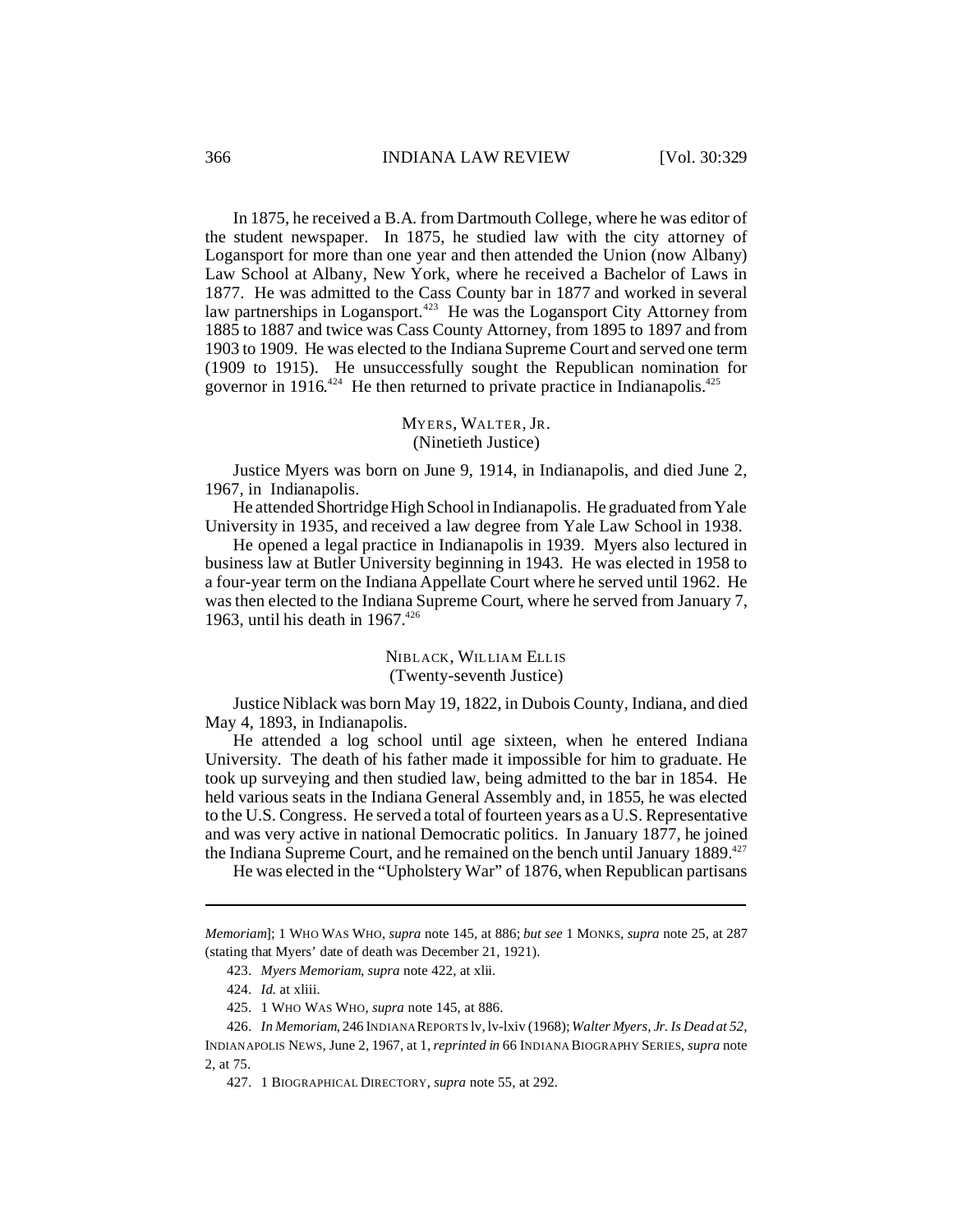began an uproar over the expenses of decorating the chambers of the Indiana Supreme Court. They claimed that lavish furnishings had been acquired, including upholstered chairs, carpets, lounge chairs, and other luxuries. Not to be outdone, many Democrats joined the fracas and denounced the waste of state funds. No corruption was found, but the members of the Indiana Supreme Court were affected by the taint of scandal.<sup>428</sup>

## OLDS, WALTER (Thirty-seventh Justice)

Justice Olds was born August 11, 1846, in Morrow County, Ohio, and died July 30, 1925, in Fort Wayne, Indiana.

He studied law at The Ohio State University. He was admitted to the Indiana bar in 1869. He served as an Indiana State Senator from 1877 to 1879 and was a judge in the 33rd Circuit from 1885 to 1888.<sup>429</sup> He served on the Indiana Supreme Court from 1889 to June 15, 1893, when he resigned to practice law in Chicago. During the Civil War, he served as a private in the 174th Regiment, Ohio Volunteers.<sup>430</sup>

> O'MALLEY, MARTIN JOSEPH "MART" (Seventy-fifth Justice)

Justice O'Malley was born September 17, 1890, in Pittston, Pennsylvania, and died September 9, 1972, in Gainesville, Florida.<sup>431</sup>

He attended St. Thomas College in Scranton, Pennsylvania, from 1910 to 1912, and received his LL.B. from Valparaiso University in 1915. He practiced law intermittently in Huntington, Indiana, from 1922 to 1965. He was Huntington County Attorney from 1930 to 1933, and twice Huntington City Attorney, from 1939 to 1943 and from 1955 to 1956. In 1942, he was elected to the Indiana Supreme Court, where he served until 1949.<sup>432</sup>

> OSBORN, ANDREW LAWRENCE (Twenty-fifth Justice)

Justice Osborn was born May 27, 1815, in Waterbury, Connecticut, and died April 13, 1891, in La Porte, Indiana.

He served as an Indiana State Representative from 1844 to 1846, and as an Indiana State Senator from 1846 to 1849. He was a judge in the 9th Circuit from 1857 to 1870. In December 1872, he was appointed to the Indiana Supreme Court, becoming the first to serve in the newly created Fifth Judicial District. He served until 1875, when he was defeated in his re-election bid. He then practiced

<sup>428.</sup> 1 MONKS,*supra* note 25, at 264-65; 1 BIOGRAPHICAL DIRECTORY, *supra* note 55, at 292.

<sup>429.</sup> 1 BIOGRAPHICAL DIRECTORY, *supra* note 55, at 298.

<sup>430.</sup> 1 *id.*; 1 MONKS, *supra* note 25, at 274.

<sup>431.</sup> *Obituaries*, RES GESTAE, Oct. 1972, at 22, 22.

<sup>432.</sup> *Id.*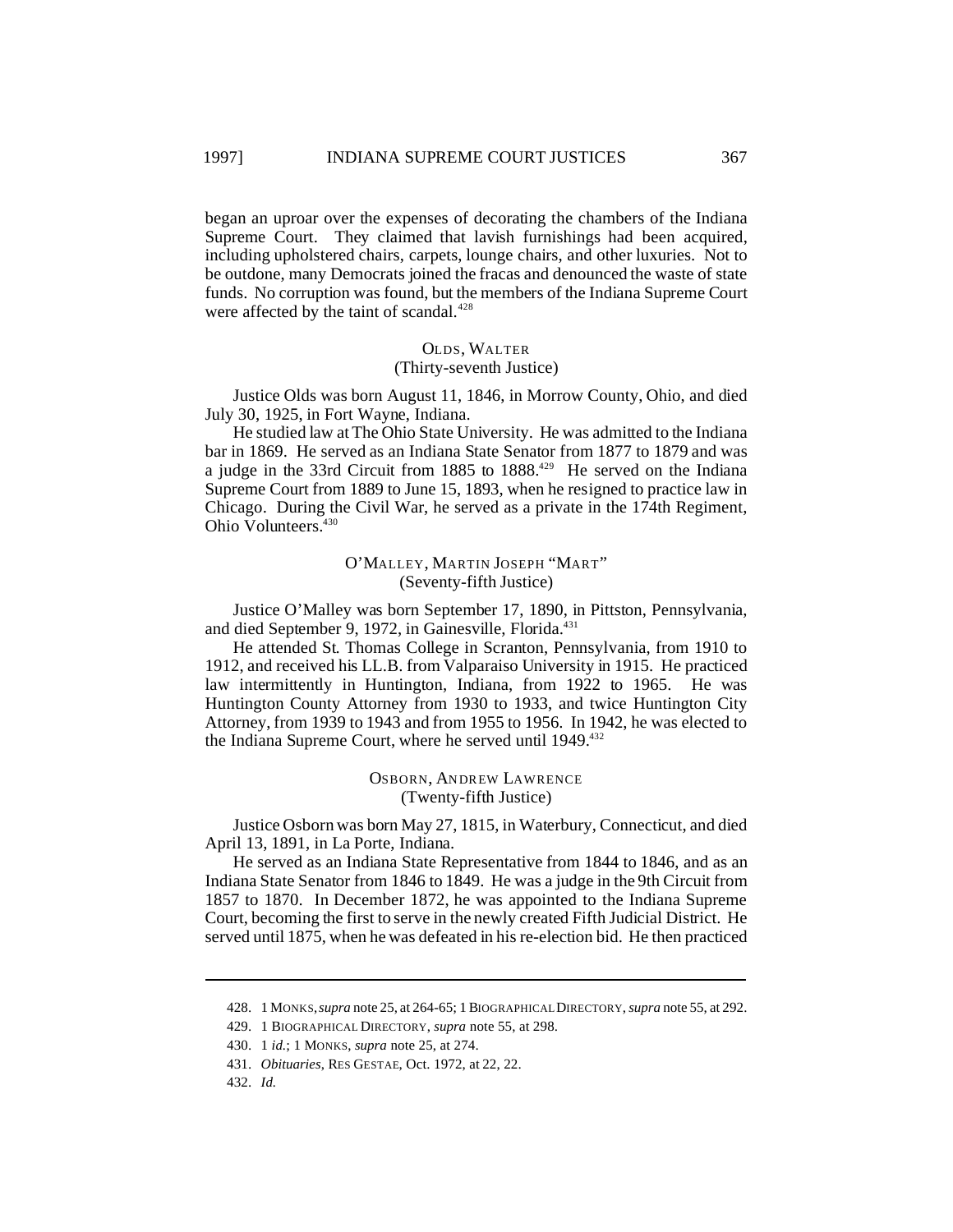law in Chicago.<sup>433</sup>

## PERKINS, SAMUEL ELLIOTT (Ninth Justice)

Justice Perkins was born on December 6, 1811, in Brattleboro, Vermont, and died December 17, 1879, in Indianapolis.

Left as an orphan at age five, he lived with friends in Massachusetts and then read law in New York.<sup>434</sup> He arrived in Indiana in 1836 and opened a law office in Richmond, Indiana.<sup>435</sup>

He was very active in Democratic politics and edited a newspaper that recruited new party members from those displeased over the failure of the canals and other improvement projects.<sup>436</sup> Governor Whitcomb nominated him to the Indiana Supreme Court, and his nomination was twice rejected by the Indiana Senate.<sup>437</sup> He served on the supreme court created by Indiana's first constitution, until January 3, 1853 and then joined the supreme court, created by the second Indiana Constitution, on the same day. The only justice to serve on both supreme courts, he remained on the bench until January 3, 1865. He returned to the Indiana Supreme Court, serving from 1877 to 1879. He is remembered for his publication of an *Indiana Digest* of more than 800 pages and his *Indiana Practice*. 438

#### PETTIT, JOHN

#### (Twenty-second Justice)

Justice Pettit was born June 24, 1807, in Sackets Harbor, New York, and died June 17, 1877, in Lafayette, Indiana.

He studied law with Judge Potter in Waterloo, New York, and then came to Indiana where he was admitted to the Indiana bar in 1833.<sup>439</sup> He served as an Indiana State Representative from 1838 to 1839, as a U.S. District Attorney from 1839 to 1843, and as U.S. Representative from 1843 to 1849. <sup>440</sup> In 1853, he was appointed a U.S. Senator to fill the unexpired term of James Whitcomb. He served in that capacity until 1855. He was a member of the 1850-1851 Indiana Constitutional Convention. He served as a judge in Indiana's 12th Circuit in 1855 and 1857. He traveled west to Kansas Territory and served as Chief Justice of the U.S. Courts there from 1859 to 1861.<sup>441</sup> Returning to Indiana, he served as Lafayette City Attorney from 1861 to 1865, and as mayor of Lafayette from

<sup>433.</sup> 1 MONKS, *supra* note 25, at 259-60; 1 BIOGRAPHICAL DIRECTORY, *supra* note 55, at 300.

<sup>434.</sup> 1 MONKS, *supra* note 25, at 207.

<sup>435.</sup> WHO WAS WHO, *supra* note 342, at 406.

<sup>436.</sup> 1 MONKS, *supra* note 25, at 207.

<sup>437.</sup> 1 *id.*

<sup>438.</sup> 1 *id.* at 206-07.

<sup>439.</sup> 1 BIOGRAPHICAL DIRECTORY, *supra* note 55, at 313.

<sup>440.</sup> 1 *id.*

<sup>441.</sup> 1 MONKS, *supra* note 25, at 257.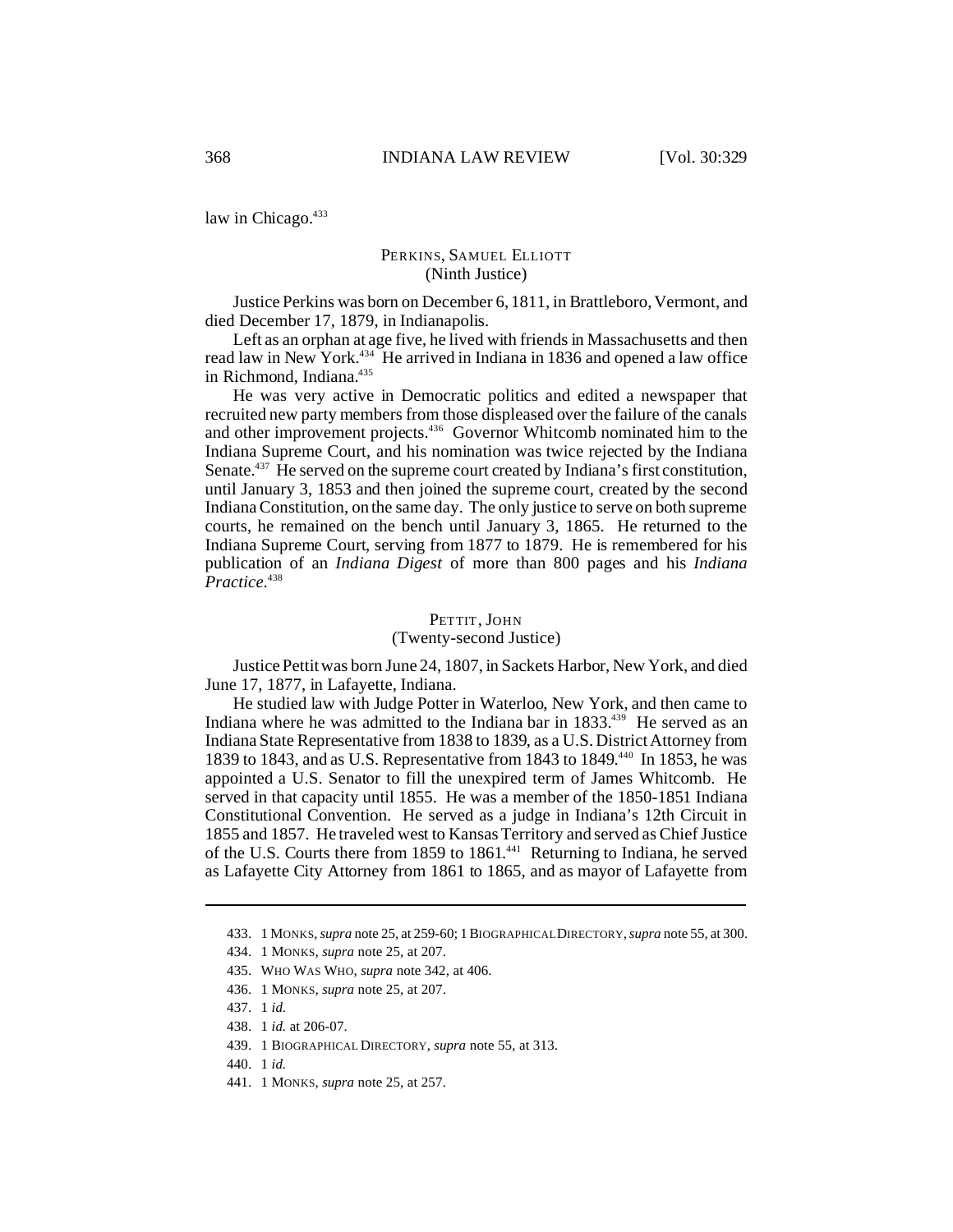1867 to 1870.<sup>442</sup> He was elected to the Indiana Supreme Court in 1870. He completed just one term, leaving office in 1877.<sup>443</sup>

#### PIVARNIK, ALFRED J. (Ninety-eighth Justice)

Justice Pivarnik was born in 1925 in Valparaiso, Indiana, and died June 3, 1995.

He received his law degree from Valparaiso University in 1951. During World War II, he served in the U.S. Army Air Force.<sup>444</sup> He served as deputy prosecutor of Porter County from 1952 to 1958 and as prosecuting attorney from 1958 to 1962.<sup>445</sup> He served as Porter Circuit Court Judge from 1962 to 1977, when he was appointed to the Indiana Supreme Court to fill the vacancy created by the retirement of Justice Arterburn.<sup>446</sup> Justice Pivarnik was the first justice to join the Indiana Supreme Court through a nonpolitical merit system.<sup>447</sup> He retired in 1990 due to poor health.<sup>448</sup>

## PRENTICE, DIXON WRIGHT (Ninety-seventh Justice)

Justice Prentice was born June 3, 1919, in Sellersburg, Indiana.

He received an LL.B. from Indiana University in 1942 and was subsequently admitted to the bar. From 1942 to 1946, he served in the Navy.<sup>449</sup> He practiced law in Sellersburg from 1946 until 1970. He served on the Indiana Supreme Court from 1971 to 1985. He also served as a commissioner of the National Conference on Uniform State Laws.<sup>450</sup>

> RAKESTRAW, FREDERICK EUGENE (Ninety-first Justice)

Justice Rakestraw was born August 29, 1923 in Lima, Ohio.

He received an LL.B. from Indiana University in 1947 and was admitted to the Indiana bar in 1949. He served as a circuit judge from 1955 to 1965. He served on the Indiana Supreme Court briefly in 1966. He practices law in

<sup>442.</sup> 1 *id.* at 257-58.

<sup>443.</sup> 1 *id*.; 1 BIOGRAPHICAL DIRECTORY, *supra* note 55, at 313.

<sup>444.</sup> *Biographies Trace Legal Careers Of Judges*, 24 RES GESTAE 415, 415 (1980).

<sup>445.</sup> *Ex-state Supreme Court Justice Alfred Pivarnik Dies*, INDIANAPOLIS STAR, June 5, 1995,

at B1.

<sup>446.</sup> *Id.*

<sup>447.</sup> *Ceremonies Induct New Supreme Court Associate Justice—and Pay Tribute to Retiring Justice Arterburn*, 21 RES GESTAE 239, 239 (1977).

<sup>448.</sup> *Ex-state Supreme Court Justice Alfred Pivarnik Dies*, *supra* note 445, at B1.

<sup>449.</sup> WHO'S WHO 2253-54 (Marquis, 44th ed. 1986).

<sup>450.</sup> *Three Judges Subject to Bar Poll*, 20 RES GESTAE 344, 344-45 (1976).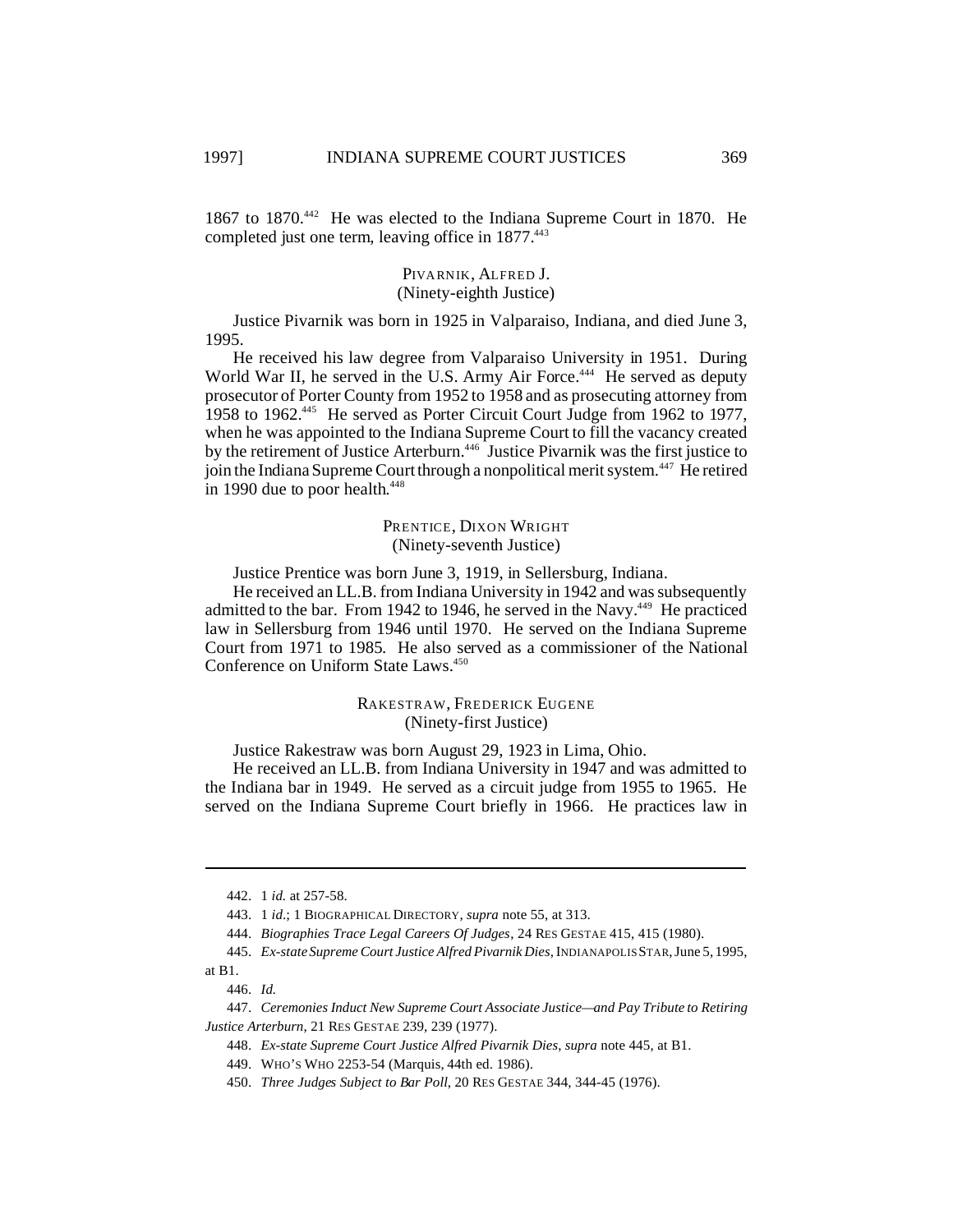Rochester, Indiana.<sup>451</sup>

## RAY, CHARLES A. (Twentieth Justice)

There is very little information on his early life and background. The only record that exists states that he was appointed judge of Indiana's 12th Common Pleas District on September 30, 1861. He was elected judge of the same district in October 1862, and served on the bench until December 7, 1864, when he resigned to assume his newly-elected position on the Indiana Supreme Court. He served on the Indiana Supreme Court from January 3, 1865 to January 3, 1871. Justice Ray moved to California during the  $1870s$  and became a judge there.<sup>452</sup>

## RICHMAN, FRANK NELSON (Seventy-fourth Justice)

Justice Richman was born July 1, 1881, in Columbus, Indiana, and died April 29, 1956, in Indianapolis.

He received an A.B. from Lake Forest (Illinois) College in 1904, and a J.D. in 1909 from the University of Chicago.<sup>453</sup> He was admitted to the Indiana bar in 1908. He served on the Indiana Supreme Court from 1941 to 1947.<sup>454</sup>

He taught part-time at Indiana University School of Law—Indianapolis from 1944 to 1946, then became a professor there in 1947.<sup>455</sup> He served as a judge of the American Military Tribunal, Division IV, Nuremberg Group in 1947.<sup>456</sup> Later, he was the chair of the Indiana Judicial Council.<sup>457</sup>

## ROACHE, ADDISON LOCKE (Twelfth Justice)

Justice Roache was born November 3, 1817, in Rutherford County, Tennessee, and died April 24, 1906, in Indianapolis.

He moved to Bloomington, Indiana, in 1828. He graduated from Indiana University in 1836 and was admitted to the bar in 1839.<sup>458</sup> In 1847, he was elected to the Indiana House of Representatives. On January 3, 1853, he took his seat on the supreme court. He resigned in May 1854 to become president of the Indiana & Illinois Central Railroad.459

<sup>451.</sup> INDIANA LEGAL DIRECTORY 429 (1990 ed.); Frederick E. Rakestraw, *Proposed Model Rules of Professional Conduct*, 28 RES GESTAE 475, 475 (1985).

<sup>452.</sup> 1 MONKS, *supra* note 25, at 256.

<sup>453.</sup> 4 WHO WAS WHO, *supra* note 227, at 791.

<sup>454.</sup> *In Memoriam*, 234 INDIANA REPORTS xliv, xliv (1956) [hereinafter *Richman Memoriam*].

<sup>455.</sup> 4 WHO WAS WHO, *supra* note 227, at 791.

<sup>456.</sup> 4 *id.*

<sup>457.</sup> 4 *id.*; *Richman Memoriam*, *supra* note 454, at xliv-xlvi.

<sup>458.</sup> 1 BIOGRAPHICAL DIRECTORY, *supra* note 55, at 332-33.

<sup>459.</sup> 1 *id.*; 1 MONKS, *supra* note 25, at 249-50.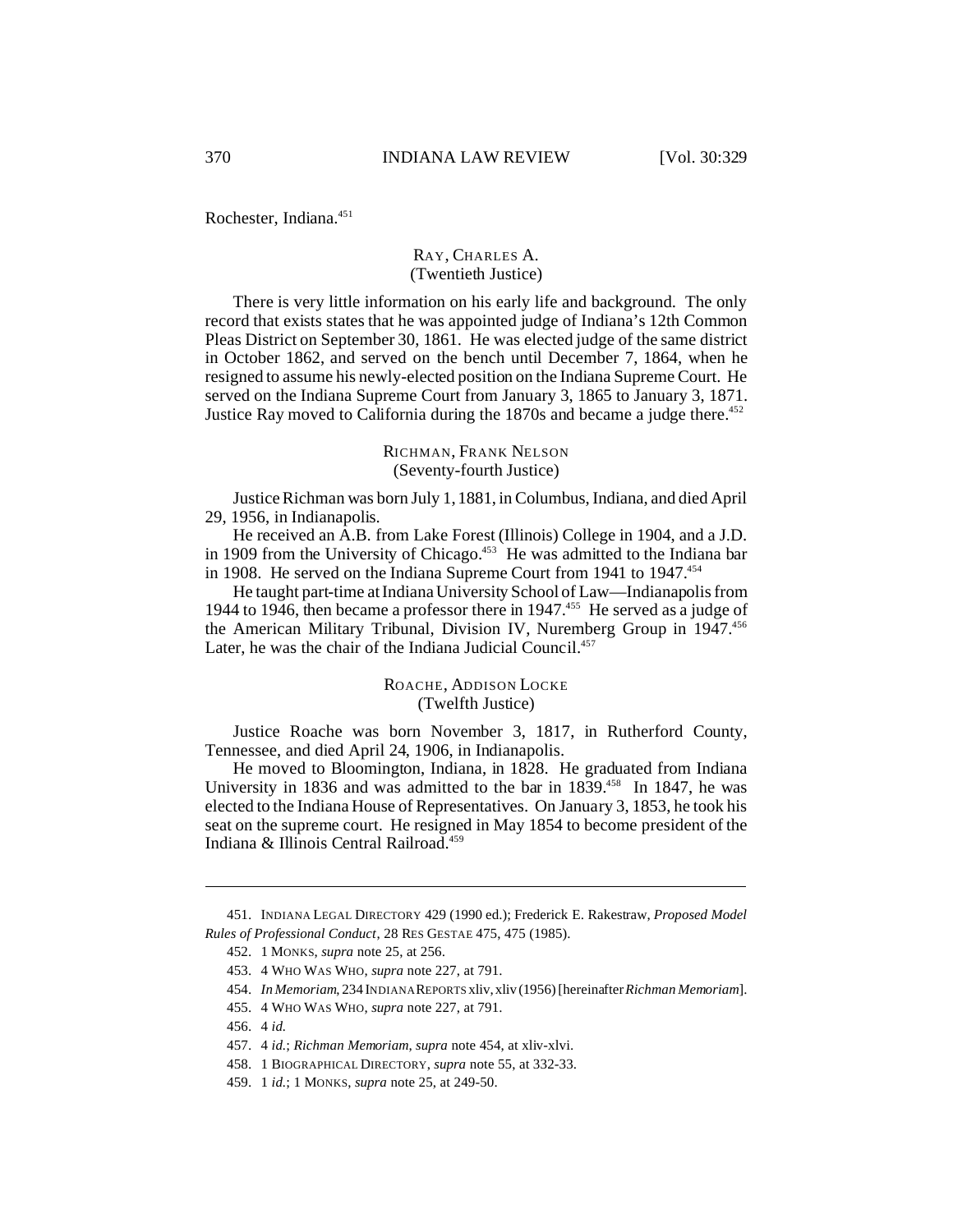## ROLL, CURTIS WILLIAM (Sixty-seventh Justice)

Justice Roll was born August 29, 1884, in Fredericksburg, Indiana, and died November 8, 1970, in Kokomo, Indiana.

He received both an A.B. (1909) and an LL.B. (1912) from Indiana University. He was admitted to the Indiana bar in  $1912^{460}$  He was the county attorney in Howard County from 1913 to 1914, and a prosecutor in Kokomo from 1912 to 1931. He served two terms on the Indiana Supreme Court, from 1931 to 1943.461

#### SCOTT, JAMES (Second Justice)

Justice Scott was born May 28, 1767, in Pennsylvania, and died on March 2, 1855, in Carlisle, Indiana.<sup>462</sup>

Records of his early education are sketchy, but the State University of Indiana granted him an honorary LL.D. in 1844 in recognition of his contributions to education in the state. In 1810, he was appointed Clark County Prosecutor by Governor William H. Harrison. He served as an Indiana State Representative in 1813. Scott resigned that position to become a chancery judge. In 1816, he attended the Indiana Constitutional Convention. He served on the Indiana Supreme Court from December 28, 1816, to December 28, 1830.<sup>463</sup>

He was a member of the judiciary committee that helped write the Indiana State Constitution. He is credited with authoring those sections that related to education.<sup>464</sup>

#### SCOTT, JOHN T.

## (Twenty-ninth Justice)

Justice Scott was born May 6, 1831, in Glasgow, Kentucky, and died December 29, 1891.<sup>465</sup>

He attended public school in Glasgow until he was fourteen years old and then became an apprentice harnessmaker. He entered Franklin College in Tennessee at age nineteen. He attended Franklin College for two years, coming to Indiana in 1853, where he was employed as a surveyor on the railroad between Indianapolis and Decatur, Illinois.<sup>466</sup>

He began practicing law in 1856 in Montezuma, Indiana, and in 1860, he was

<sup>460.</sup> 7 WHO WAS WHO, *supra* note 11, at 490

<sup>461.</sup> 7 *id.*

<sup>462.</sup> 1 MONKS, *supra* note 25, at 186.

<sup>463.</sup> 1 *id.*

<sup>464.</sup> 1 *id.* at 185-86.

<sup>465.</sup> 1 *id.* at 266.

<sup>466.</sup> 1 *id.*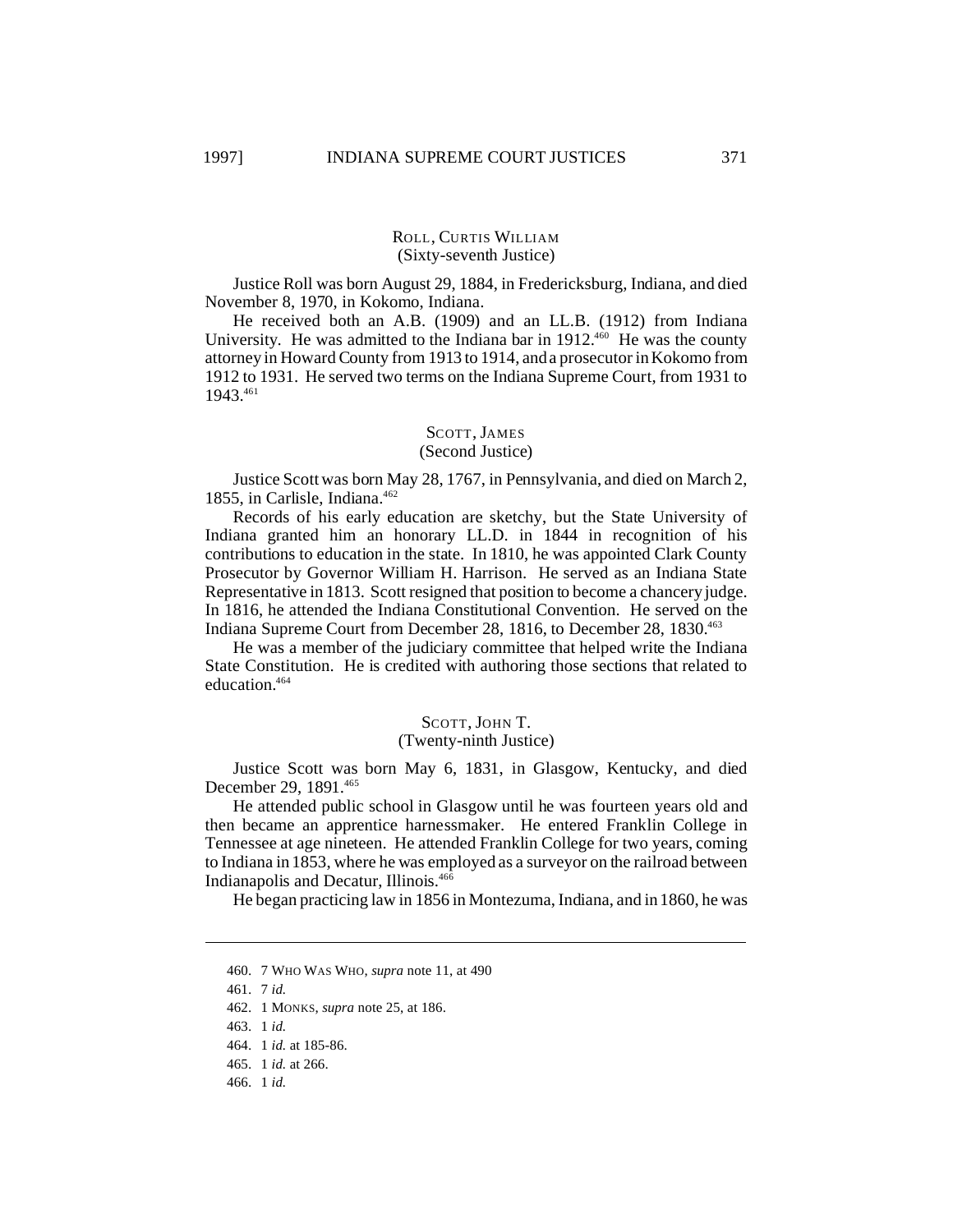elected district attorney for the 10th Indiana Common Pleas District.<sup>467</sup> He was re-elected in 1862, and moved to Terre Haute where he finished his term. He reentered private law practice until he was elected judge of the Common Pleas Court of Vigo County in 1868.<sup>468</sup> He was re-elected to this office in 1872, but only held the position until the court was abolished by the legislature in 1873.<sup>469</sup> In 1875, he was appointed to the Board of Trustees of the Indiana State Normal School and served in this capacity until December 29, 1879.<sup>470</sup> At that time, he was appointed to the Indiana Supreme Court by Governor Williams, to fill a vacancy created by the death of Justice Samuel Perkins.<sup>471</sup> He served on the Indiana Supreme Court until January 5, 1881, when he was defeated in his reelection bid.<sup>472</sup> He then returned to private practice until his death.<sup>473</sup>

## SELBY, MYRA CONSETTA (One hundred-third Justice)

Justice Selby was born July 1, 1955, in Bay City, Michigan.

She received a B.A. from Kalamazoo College, with honors, in 1977, and a J.D. from the University of Michigan in 1980. She practiced law in Washington, D.C. from 1980 to 1983.<sup>474</sup> She specialized in health law in her practice at the Indianapolis law firm of Ice Miller Donadio & Ryan, and was Health Policy Director under Governor Evan Bayh.<sup>475</sup> In 1995, she was appointed as a Justice of the Indiana Supreme Court to replace retiring Justice Givan. She represents several firsts for the Indiana Supreme Court. She is the first woman and the first African-American to serve on this court. The former quality required construction of a women's restroom for the Indiana Supreme Court.<sup>476</sup> She was also the first African-American partner in a major Indianapolis law firm, Ice Miller Donadio & Ryan.<sup>477</sup> In her words, "It is always an achievement for there to be a first . . . the barriers can be broken down only when people feel comfortable with things they are unaccustomed to. The first is probably the least enviable position, but it is very important."<sup>478</sup> She hopes that "there will one day

475. *Id.*

476. *Justice Myra Selby Takes Low-key Approach to High-profile Position,* RES GESTAE, Feb. 1995, at 13, 13.

477. *Id.*

478. Suzanne McBride, *Female Justice Marks Another First*, INDIANAPOLIS NEWS, Feb. 3, 1995, at A2.

<sup>467.</sup> 1 *id.*

<sup>468.</sup> 1 *id.* at 267.

<sup>469.</sup> 1 *id.*

<sup>470.</sup> 1 *id.*

<sup>471.</sup> 1 *id.*

<sup>472.</sup> 1 *id.*

<sup>473.</sup> 1 *id.*

<sup>474.</sup> WHO'S WHO OF AMERICAN WOMEN 971 (Marquis 20th ed., 1997).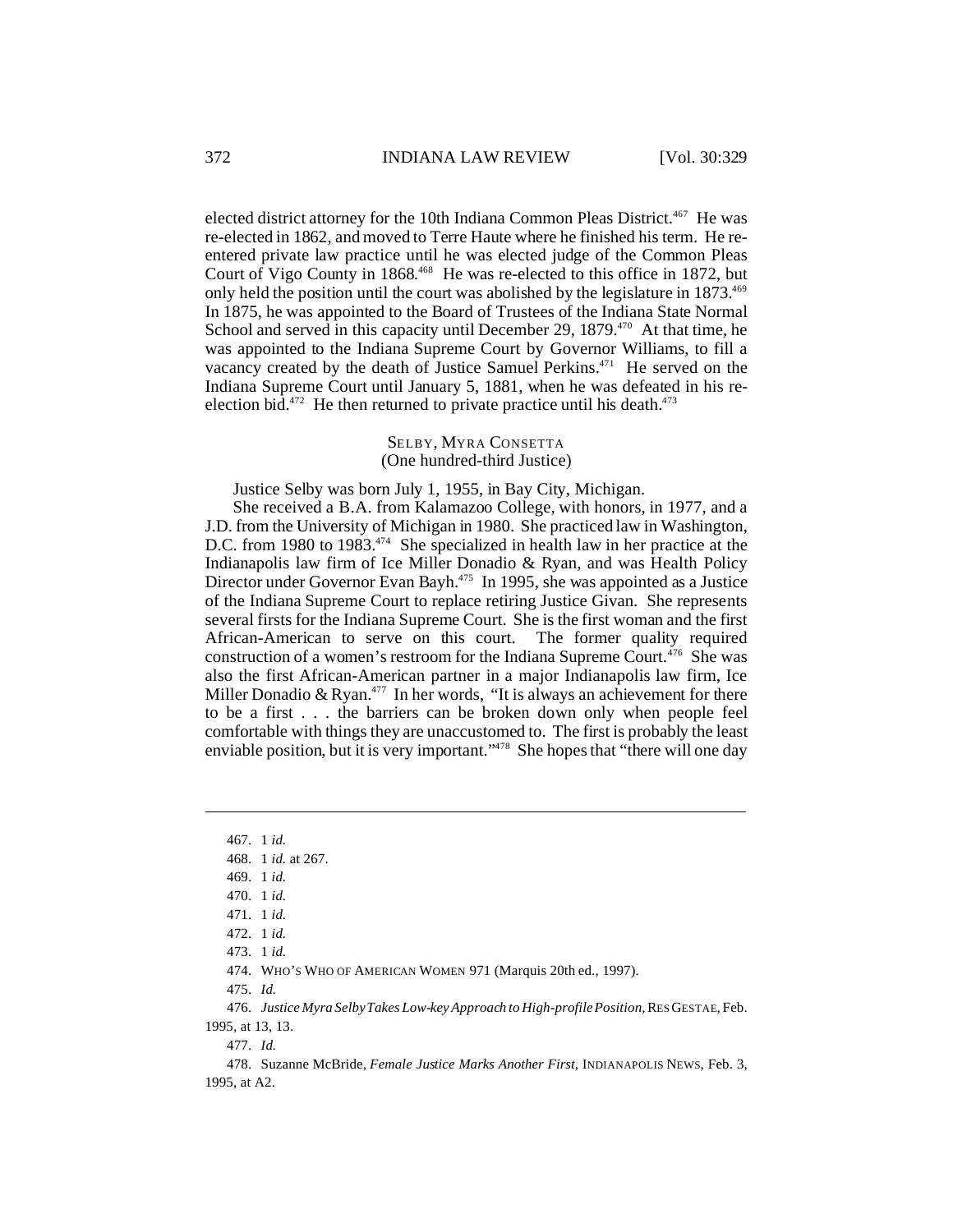be no such thing as a first." 479

## SHAKE, CURTIS GROVER (Seventy-second Justice)

Justice Shake was born July 14, 1887, in Harrison Township, Knox County, Indiana, and died September 11, 1978.

He graduated from Vincennes University in 1906, and received an LL.B. from Indiana University in 1910.<sup>480</sup> He was admitted to the Indiana bar in 1909 and practiced law primarily in Vincennes. He served in a variety of public positions, including terms as Knox County Deputy Prosecuting Attorney, Bicknell City Attorney, U.S. Commissioner, Knox County Attorney,<sup>481</sup> National Railroad Adjustment Board Referee, a member of a Presidential Emergency Board for Settlement of Railroad Strikes,<sup>482</sup> and, most prominently, as presiding judge for the U.S. Military Tribunal to try I.G. Farben Industries officials in Nuremberg, Germany.<sup>483</sup> For this national recognition, he was elected to the Indiana Academy, an organization honoring people with a Hoosier background who have won national recognition for themselves or the state.<sup>484</sup> He was an Indiana State Senator from 1928 to 1946. He was appointed to the Indiana Supreme Court in December 1938 to fill the vacancy created by the resignation of Justice Treanor.<sup>485</sup> He was chief justice three times (1937, 1941 and 1946) and sat on the court until 1946.<sup>486</sup> His publications include: *A History of Vincennes University* (1928), *The Old Cathedral and Its Environs* (1934) and *A Naval History of Vincennes* (1936). 487

> SHEPARD, RANDALL TERRY (Ninety-ninth Justice)

Chief Justice Shepard was born December 24, 1946, in Lafayette, Indiana.

482. *See Curtis G. Shake was Judge at Nuremberg*, INDIANAPOLIS NEWS, Sept. 12, 1978, at 29, *reprinted in* 88 INDIANA BIOGRAPHY SERIES, *supra* note 2, at 13.

484. *Id.*

<sup>479.</sup> *Id.*

<sup>480.</sup> *Shake Named to Serve on Indiana Court*, INDIANAPOLIS TIMES, Dec. 23, 1937, at 1, *reprinted in* 18 INDIANA BIOGRAPHY SERIES, *supra* note 2, at 53-54; *Curtis G. Shake was Judge at Nuremberg*, INDIANAPOLIS NEWS, Sept. 12, 1978, at 29, *reprinted in* 88 INDIANA BIOGRAPHY SERIES, *supra* note 2, at 13.

<sup>481.</sup> *Shake Named to Serve on Indiana Court*, INDIANAPOLIS TIMES, Dec. 23, 1937, at 1, *reprinted in* 18 INDIANA BIOGRAPHY SERIES, *supra* note 2, at 53-54; *Curtis G. Shake was Judge at Nuremberg*, INDIANAPOLIS NEWS, Sept. 12, 1978, at 29, *reprinted in* 88 INDIANA BIOGRAPHY SERIES, *supra* note 2, at 13.

<sup>483.</sup> *Id.*

<sup>485.</sup> *Shake Named to Serve on Indiana Court*, INDIANAPOLIS TIMES, Dec. 23, 1937, at 1, *reprinted in* 18 INDIANA BIOGRAPHY SERIES, *supra* note 2, at 53-54.

<sup>486.</sup> 2 BIOGRAPHICAL DIRECTORY, *supra* note 255, at 377.

<sup>487.</sup> *Id.*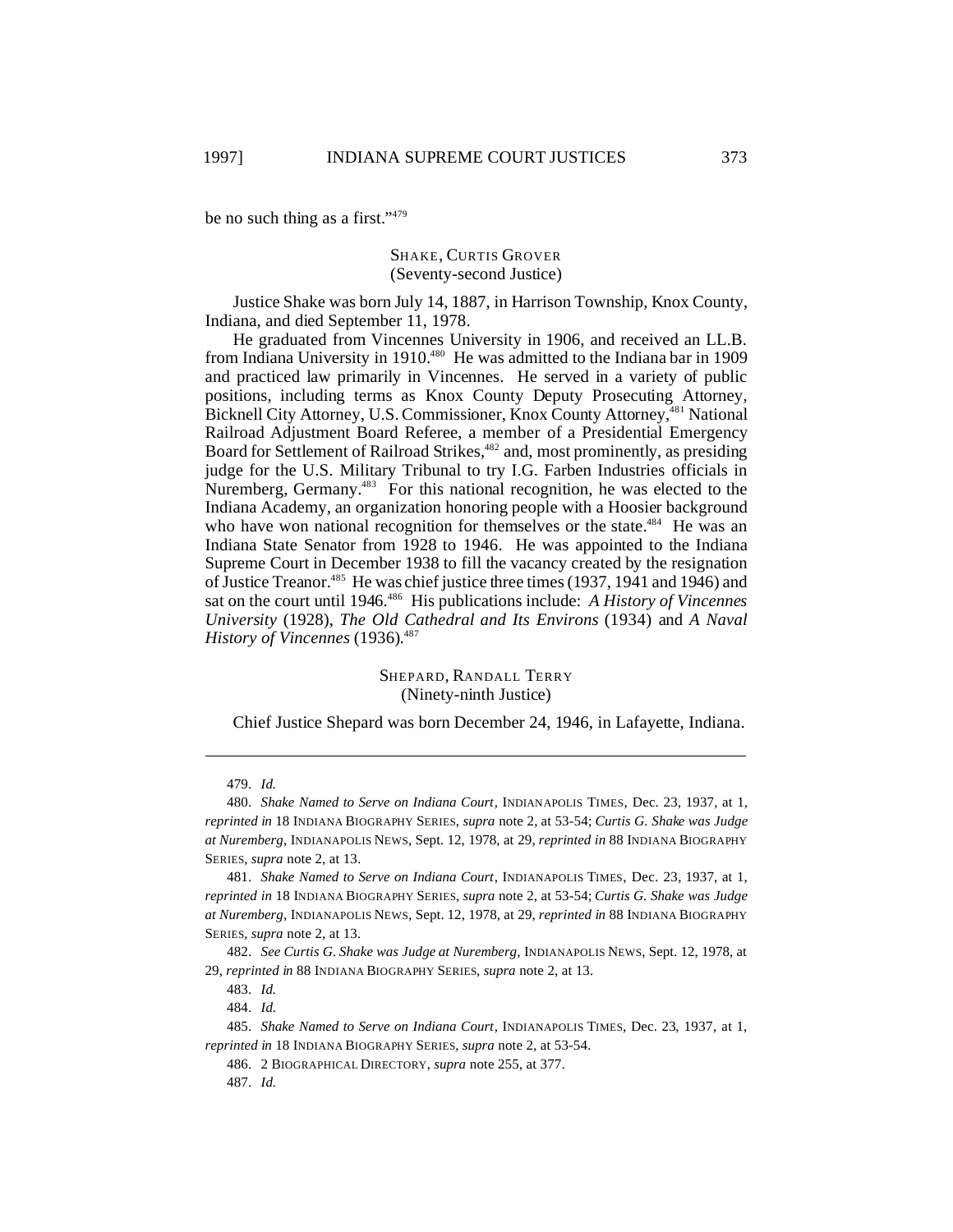He received a A.B. *cum laude* from Princeton University in 1969. He studied law at Yale University and received a J.D. in 1972. He was admitted to the Indiana bar in the same year.<sup>488</sup>

He worked as the special assistant to the Undersecretary of the U.S. Department of Transportation from 1972 to 1974.<sup>489</sup> From 1974 to 1979, he was the executive assistant to the mayor of Evansville, Indiana.<sup>490</sup> Shepard served as a superior court judge in Evansville from 1980 to 1985. In 1985, he was elevated to the Indiana Supreme Court. In 1987, he was named Chief Justice of Indiana, a position which he still holds.<sup>491</sup>

Shepard has authored a book on historic preservation, as well as many professional articles on other legal topics.<sup>492</sup> His activities with the National Trust for Historic Preservation include: member of its Board of Advisors, chair of its Board of Advisors, and trustee.<sup>493</sup> He also served as chair of the Historic Landmarks Foundation of Indianapolis.<sup>494</sup> He is a member of numerous boards, advisory bodies and other commissions.

Chief Justice Shepard has received numerous awards and much recognition for his civic interests. $495$ 

## SMITH, THOMAS L. (Tenth Justice)

His dates of birth and death are unknown.

There is no available history of his early life prior to coming to Indiana. He practiced law in New Albany, Indiana, beginning about 1839. He served on the Indiana Supreme Court from January 29, 1847 to January 3, 1853, after which he returned to life in New Albany.<sup>496</sup>

### SPENCER, JOHN WESLEY (Fifty-third Justice)

Justice Spencer was born March 7, 1864, at Mount Vernon, Indiana, and died June 28, 1939, in Madison, Wisconsin.

He graduated from Mount Vernon High School in 1880, and afterwards was a student at the Central Indiana Normal College at Danville for one year. He studied law in his father's law office in Mount Vernon, and was admitted to the

488. WHO'S WHO IN AMERICAN LAW 710 (Marquis, 9th ed. 1996); WHO'S WHO IN THE MIDWEST 586 (Marquis 25th ed., 1996).

<sup>489.</sup> WHO'S WHO IN THE MIDWEST, *supra* note 488, at 586.

<sup>490.</sup> *Id.*

<sup>491.</sup> *Shepard Installed as State Chief Justice*, 30 RES GESTAE 445, 445-46 (1987).

<sup>492.</sup> WHO'S WHO IN THE MIDWEST, *supra* note 488, at 586.

<sup>493.</sup> *Id.*

<sup>494.</sup> *Id.*

<sup>495.</sup> WHO'SWHO IN AMERICAN LAW, *supra* note 488, at 710; WHO'S WHO IN THE MIDWEST, *supra* note 488, at 586.

<sup>496.</sup> 1 MONKS, *supra* note 25, at 206.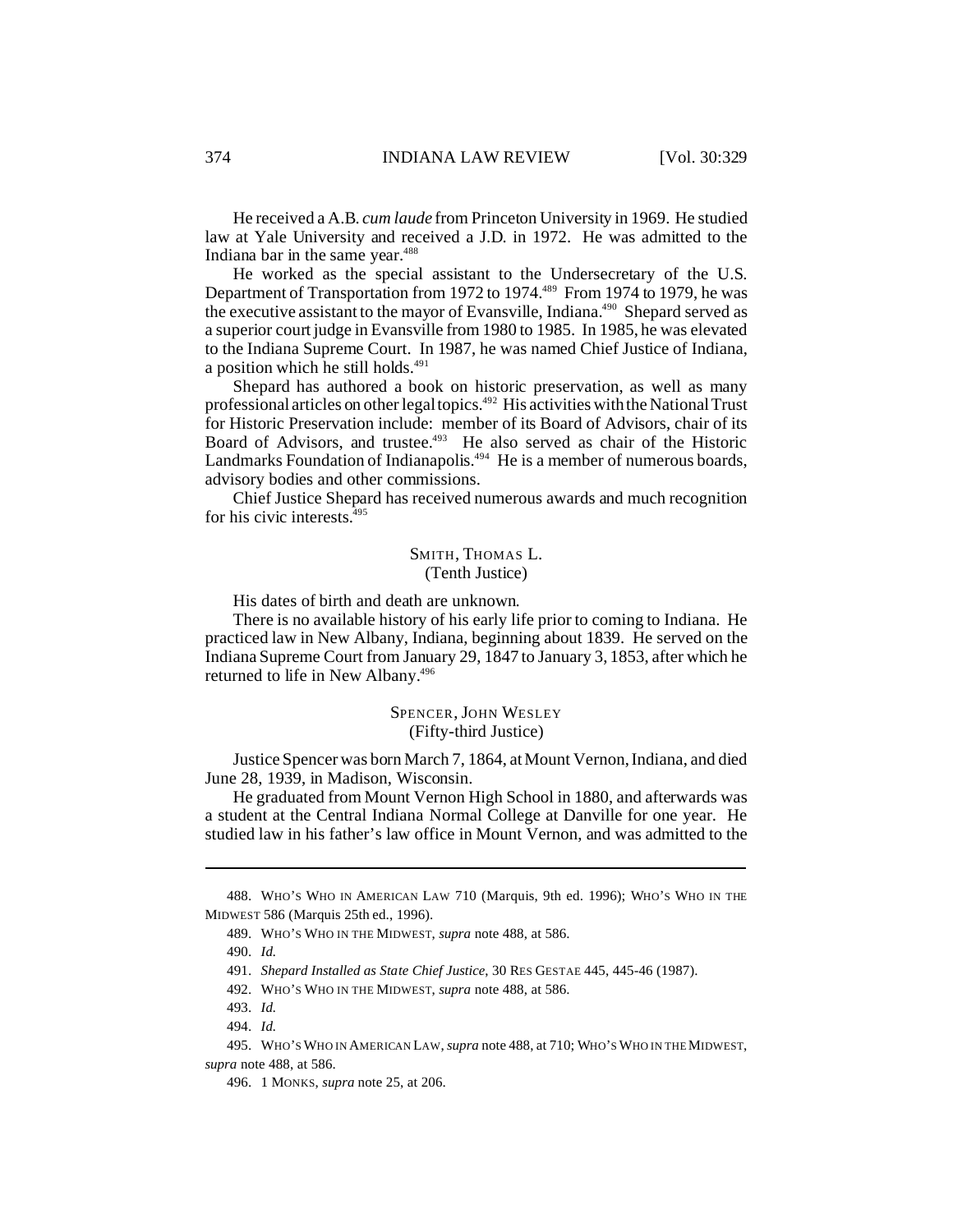Indiana bar on his twenty-first birthday. 497

He practiced law in Mount Vernon until 1890, when he was elected prosecuting attorney of the 1st Indiana Judicial Circuit.<sup>498</sup> He moved to Evansville, Indiana, in 1891. He was re-elected prosecuting attorney in 1892 and remained in this post until 1895.<sup>499</sup> Judge Spencer was then affiliated with the firm of Spencer & Brill until he was appointed to the Vanderburgh Circuit Court in  $1911$ <sup>500</sup> He was then elected to the Indiana Supreme Court, where he served from April 15, 1912 to January 17, 1919.<sup>501</sup>

# STARR, OLIVER

#### (Seventy-seventh Justice)

Justice Starr was born December 10, 1883, in Wells County, Indiana, and died March 1961 in Chesterton, Indiana.

He obtained his A.B. from Indiana University in 1905, his LL.B. from the University of Michigan in 1908 and was admitted to practice in Indiana the same year.<sup>502</sup> He held the posts of city attorney in Gary, and prosecuting attorney for Lake County.<sup>503</sup> He practiced law in Gary for many years. He served on the Indiana Supreme Court from 1945 to 1951.<sup>504</sup>

## STEVENS, STEPHEN C. (Fifth Justice)

Justice Stevens was born in Kentucky in 1793, and died November 7, 1870, in Indianapolis.<sup>505</sup>

He came to Brookville, Indiana, sometime before 1812. During the War of 1812 at the Battle of New Orleans, he received a musket ball wound to the head which troubled him the rest of his life, and probably caused his insanity in old age.<sup>506</sup> After the war, he returned to Brookville, studied law, and was admitted to the Indiana bar in 1817.<sup>507</sup> He represented Franklin County in the Indiana General Assembly in 1817. Renowned for his quick temper, he fought with Senator Noble in the Franklin Circuit Court in 1817, and both were fined five

<sup>497.</sup> *J.W. Spencer Sr. Dies in Wisconsin*, INDIANAPOLIS STAR, June 29, 1939, at 11, *reprinted in* 19 INDIANA BIOGRAPHY SERIES, *supra* note 2, at 39.

<sup>498.</sup> 3 MONKS, *supra* note 25, at 1365.

<sup>499.</sup> 3 *id.*

<sup>500.</sup> 1 WHO WAS WHO, *supra* note 145, at 1162.

<sup>501.</sup> *J.W. Spencer Sr. Dies in Wisconsin*, INDIANAPOLIS STAR, June 29, 1939, at 11, *reprinted in* 19 INDIANA BIOGRAPHY SERIES, *supra* note 2, at 39.

<sup>502.</sup> 4 WHO WAS WHO, *supra* note 227, at 898.

<sup>503.</sup> Floyd S. Draper et al., *In Memoriam*, 240 INDIANA REPORTS xlvi, xlvi-xlvii (1961). 504. *Id.*

<sup>505.</sup> 1 MONKS, *supra* note 25, at 84; WOOLEN, *supra* note 129, at 357; *but see* 1 BIOGRAPHICAL DIRECTORY, *supra* note 55, at 371-72 (stating that Stevens died in 1869).

<sup>506.</sup> 1 MONKS, *supra* note 25, at 195.

<sup>507.</sup> 1 *id.* at 196.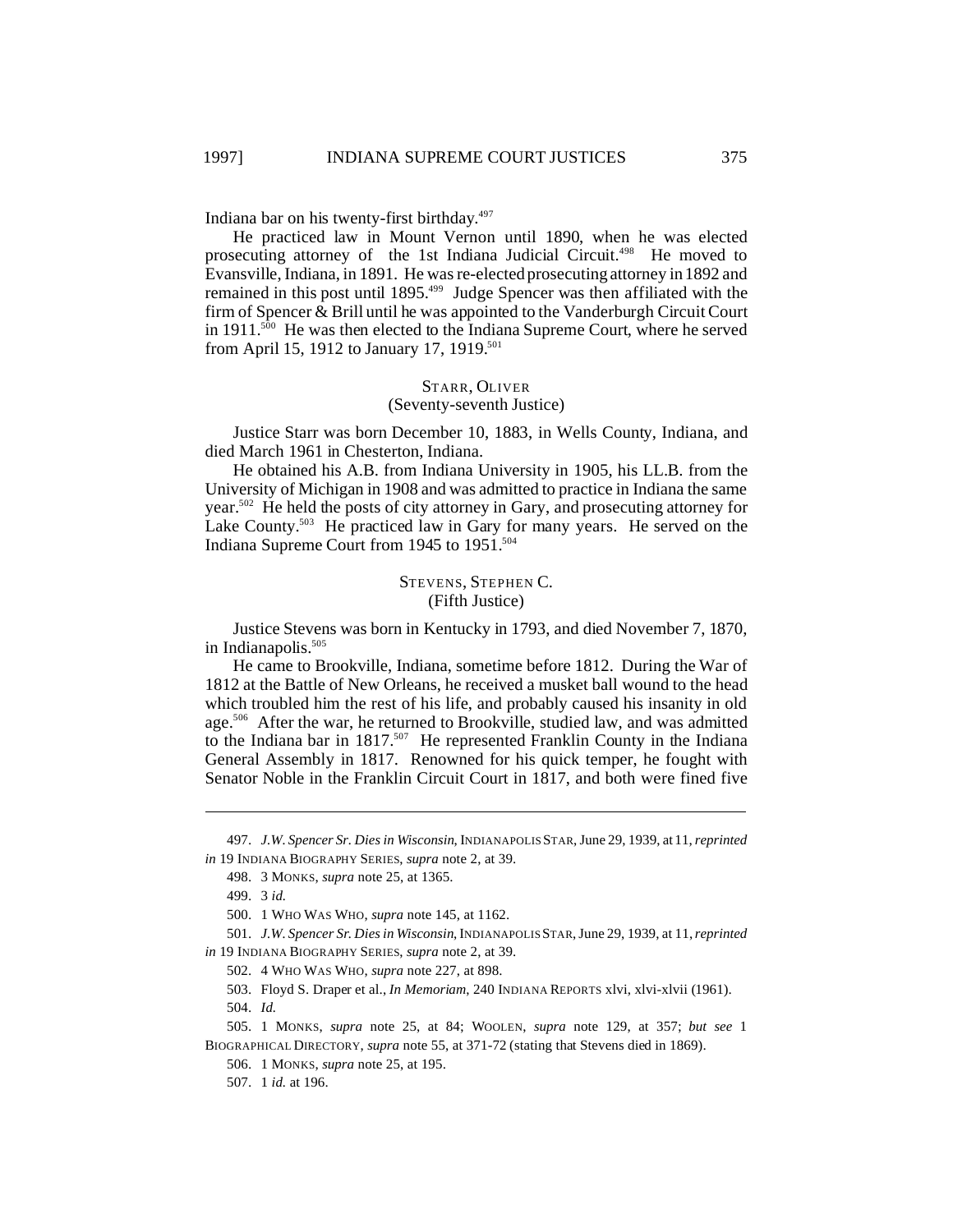dollars.<sup>508</sup>

Justice Stevens moved to Vevay, Indiana in 1817 and helped organize a local branch of the state bank, serving as its president.<sup>509</sup> When the bank failed, Justice Stevens returned to the practice of law. From 1823 to 1824, and again from 1826 to 1827, he represented Switzerland County in the Indiana House of Representatives. He held the position of speaker during 1824. In 1828, he was elected to the Indiana Senate, where he served until his appointment to the Indiana Supreme Court in 1830. He served on the Indiana Supreme Court from January 28, 1831 to May 30, 1836, when he resigned to open a law office in Madison, Indiana. He amassed quite a fortune but lost it in a failed railroad investment.<sup>510</sup> As a result, he was placed in the state mental hospital where he died penniless.<sup>511</sup> It was said that the Indianapolis bar paid for his burial.<sup>512</sup>

## STUART, WILLIAM Z. (Thirteenth Justice)

Justice Stuart was born December 25, 1811, in Dedham, Massachusetts, and died May 6, 1876, at Clifton Springs, New York. $513$ 

He lived in Massachusetts with his parents until age nine when the family returned to Scotland.<sup>514</sup> He studied under his mother, who was a well-educated teacher. At the age of fourteen, he ran away from home and returned to the United States, arriving without money or other assistance.<sup>515</sup> He worked as a drug store clerk while he studied medicine at Amherst College, where he graduated in 1833.<sup>516</sup> He studied law, moved to Indiana, and was admitted to the Indiana bar in 1837.<sup>517</sup> He was prosecuting attorney in the 8th Circuit from 1843 to 1845, and served as an Indiana State Representative from 1851 to 1852. He was elected to the Indiana Supreme Court in 1852, but resigned in 1858 to become an attorney for a railroad company.<sup>518</sup>

> SULLIVAN, FRANK L., JR. (One hundred-second Justice)

Justice Sullivan was born March 21, 1950, in South Bend, Indiana. He received a B.A. *cum laude* from Dartmouth College in 1972, and a J.D. from Indiana University *magna cum laude* in 1982. He was admitted to the

513. 1 BIOGRAPHICAL DIRECTORY, *supra* note 55, at 377.

<sup>508.</sup> 1 *id.*

<sup>509.</sup> 1 *id.*

<sup>510.</sup> 1 *id.* at 84, 195-97.

<sup>511.</sup> 1 *id.* at 197.

<sup>512.</sup> 1 *id.*

<sup>514.</sup> 1 MONKS, *supra* note 25, at 246-47.

<sup>515.</sup> 3 DUNN, *supra* note 19, at 1343.

<sup>516.</sup> 3 *id.*

<sup>517.</sup> 1 MONKS, *supra* note 25, at 246-47.

<sup>518.</sup> 2 ENCYCLOPEDIA, *supra* note 353, at 48-51.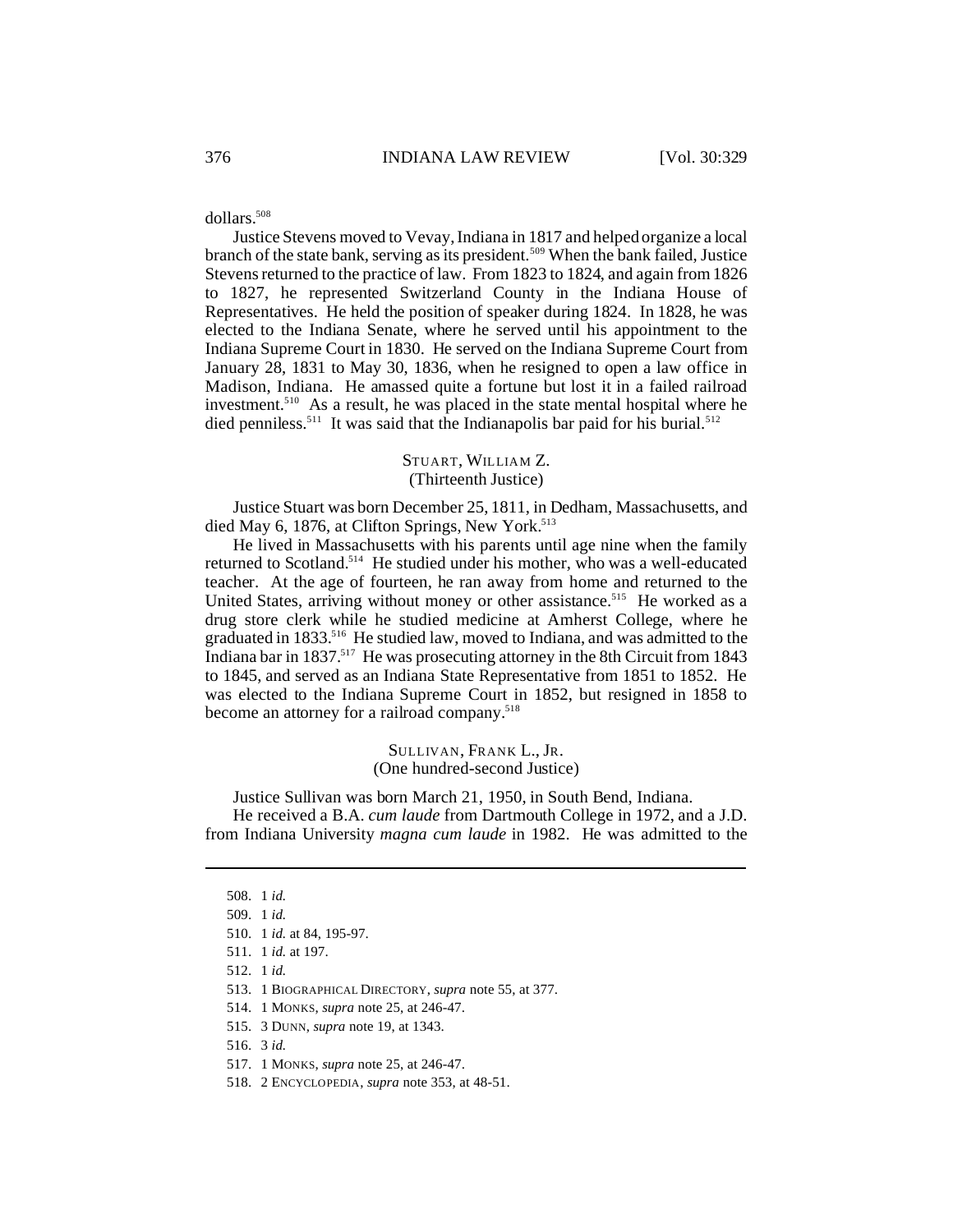Indiana bar in 1982.<sup>519</sup>

He served on the staff of U.S. Congressman John Brademas from 1974 to 1979, including three years as staff director. He practiced law with an Indianapolis firm, Barnes & Thornburg, from 1982 to  $1989^{520}$  From 1989 to 1992, he was the budget director of the State of Indiana.<sup>521</sup> In 1993, he assumed the position of executive assistant to Governor Evan Bayh. Later in 1993, he received his appointment to the Indiana Supreme Court.<sup>522</sup>

Justice Sullivan takes a strong interest in juvenile justice matters and has recently published an article in the *Indiana Law Review* on the history of the Indiana juvenile court system.<sup>523</sup>

## SULLIVAN, JEREMIAH (Eighth Justice)

Justice Sullivan was born July 21, 1794, in Harrisonburg, Virginia, and died December 6, 1870, in Madison, Indiana.<sup>524</sup>

After graduating from the College of William and Mary, he studied law and was admitted to the Indiana bar in 1812. In 1819, he was elected to the Indiana General Assembly and won re-election in 1820. Jeremiah Sullivan is credited with proposing the name "Indianapolis" for the capital city. In 1829, he represented Indiana in plans to build a canal between the Wabash River and Toledo, Ohio.<sup>525</sup>

He served on the Indiana Supreme Court from May 29, 1837, to January 21, 1846. In 1846, he left the Indiana Supreme Court and devoted his time solely to his law practice. In 1869, he was appointed judge of the Jefferson County (Indiana) Criminal Court, and was subsequently elected to the position but died suddenly only three hours before the court convened.<sup>526</sup>

#### SWAIM , HARDSES NATHAN (Seventy-third Justice)

Justice Swaim was born November 30, 1890, in Zionsville, Indiana, and died July 30, 1957, in Indianapolis. $527$ 

523. Frank Sullivan, Jr., *Indiana as a Forerunner in the Juvenile Court Movement*, 30 IND. L. REV. 279 (1997).

526. 1 *id.*

<sup>519.</sup> WHO'S WHO IN AMERICAN LAW, *supra* note 488, at 760.

<sup>520.</sup> *Id.*

<sup>521.</sup> *Id.*

<sup>522.</sup> *Id.*

<sup>524.</sup> 1 MONKS, *supra* note 25, at 202-03.

<sup>525.</sup> 1 *id.*

<sup>527.</sup> *Ailing U.S. Judge Swaim Dies at Home*, INDIANAPOLIS TIMES, July 30, 1957, at 1, *reprinted in* 49 INDIANA BIOGRAPHY SERIES, *supra* note 2, at 1; *In Memoriam*, 236 INDIANA REPORTS xlviii, xlviii (1956) [hereinafter *Swaim Memoriam*]; WHO'S WHO 2704 (Marquis, 30th ed. 1959).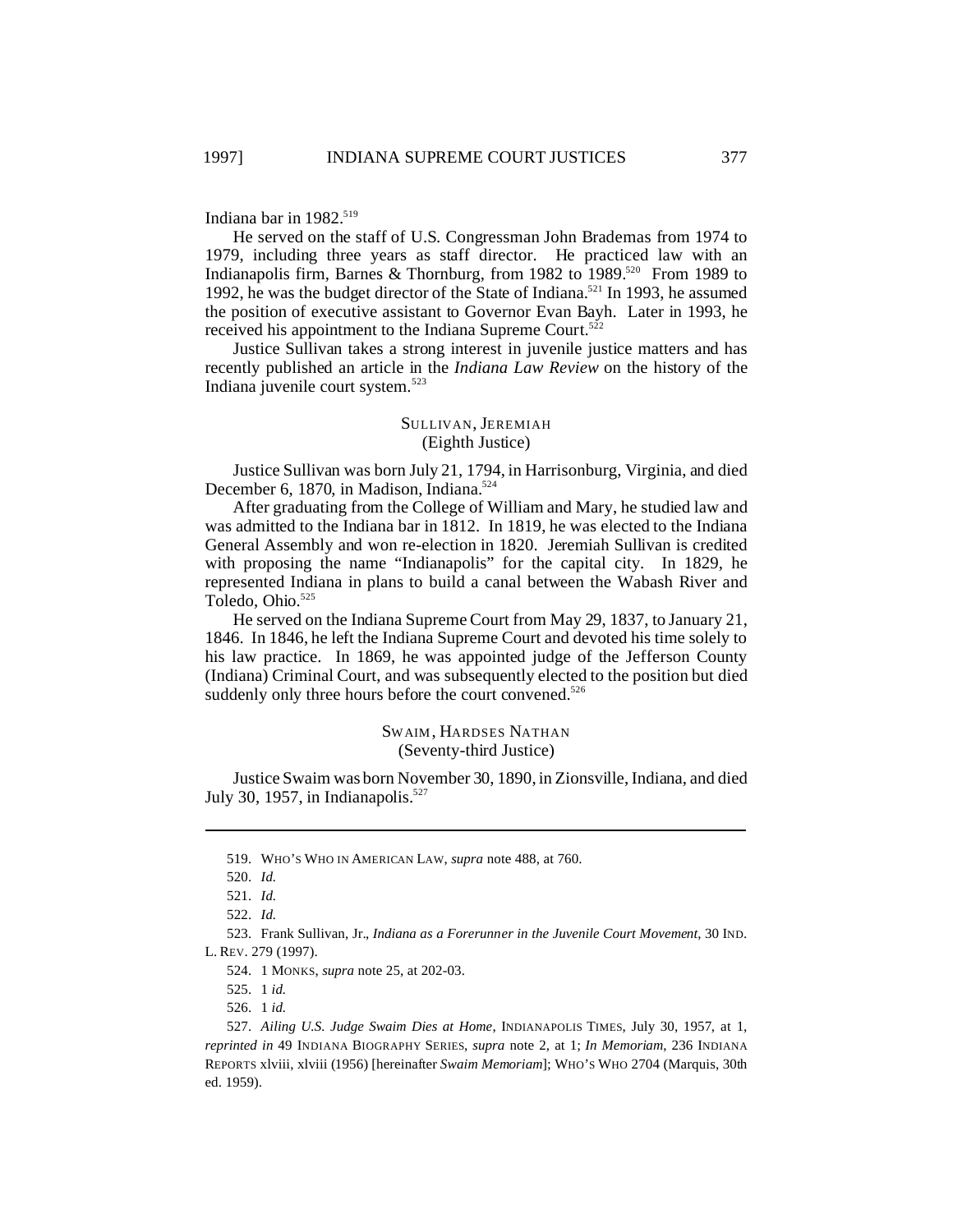He attended Zionsville High School, graduated from DePauw University in 1913, and received a law degree *cum laude* from the University of Chicago in 1916.<sup>528</sup> He joined the U.S. Army in 1917, reaching the rank of first lieutenant with the 87th and the 88th Infantry Divisions. $529$ 

He began legal practice in 1916 in Indianapolis. In the early 1930s, he became active in Democratic politics, serving as Marion County Democratic Chairman from 1930 to 1934, 12th District Chairman from 1936 to 1938, and Indianapolis City Controller from 1937 to 1938. In 1938, he was elected to the Indiana Supreme Court on the Democratic ticket. He served on the Indiana Supreme Court from January 1, 1939 to January 1, 1945.<sup>530</sup>

In 1949, President Truman appointed him to the U.S. Seventh Circuit Court of Appeals in Chicago, where he served until his death.<sup>531</sup>

## TOWNSEND, HOWARD L. (Sixtieth Justice)

Justice Townsend was born in 1870, near Eaton, Ohio, and died March 20, 1950, in Florida.

His family moved to Angola, Indiana, where he went to high school. He obtained his A.B. from Bethany College in West Virginia. He returned to Angola to teach Greek, Latin, and mathematics.<sup>532</sup> After teaching for a few years, he enrolled at the Chicago Kent College of Law, from which he received an LL.B.<sup>533</sup> He stayed in Chicago for a few years, but practiced law in Fort Wayne from 1904 onward.<sup>534</sup>

He sat on the Indiana Supreme Court from 1917 to 1923. He was very active in Republican politics. His love of literature and poetry was very well known.<sup>535</sup>

### TRAVIS, JULIUS CURTIS (Sixty-third Justice)

Justice Travis was born July 31, 1868, in La Porte County, Indiana, and died March 11, 1961, in Indianapolis.

He received an A.B. from the University of Michigan and then an LL.B. in 1894.<sup>536</sup> He was manager for the Michigan varsity football and baseball teams for three years, and later was a sports editor for several newspapers, including the

<sup>528.</sup> *Swaim Memoriam*, *supra* note 527, at xlvii-L.

<sup>529.</sup> *Id.*

<sup>530.</sup> *Id.*; *Ailing U.S. Judge Swaim Dies at Home*, INDIANAPOLIS TIMES, July 30, 1957, at 1, *reprinted in* 49 INDIANA BIOGRAPHY SERIES, *supra* note 2, at 1.

<sup>531.</sup> *H. Nathan Swaim, U.S. Judge, Dies in Home at Age 66*, *reprinted in* 60 INDIANA BIOGRAPHY SERIES, *supra* note 2, at 19.

<sup>532.</sup> *In Memoriam*, 226 INDIANA REPORTS lxxvi, lxxvi (1950).

<sup>533.</sup> *Id.*

<sup>534.</sup> *Id.*

<sup>535.</sup> *Id.* at lxxvi-lxxvii.

<sup>536.</sup> 4 WHO WAS WHO, *supra* note 227, at 951.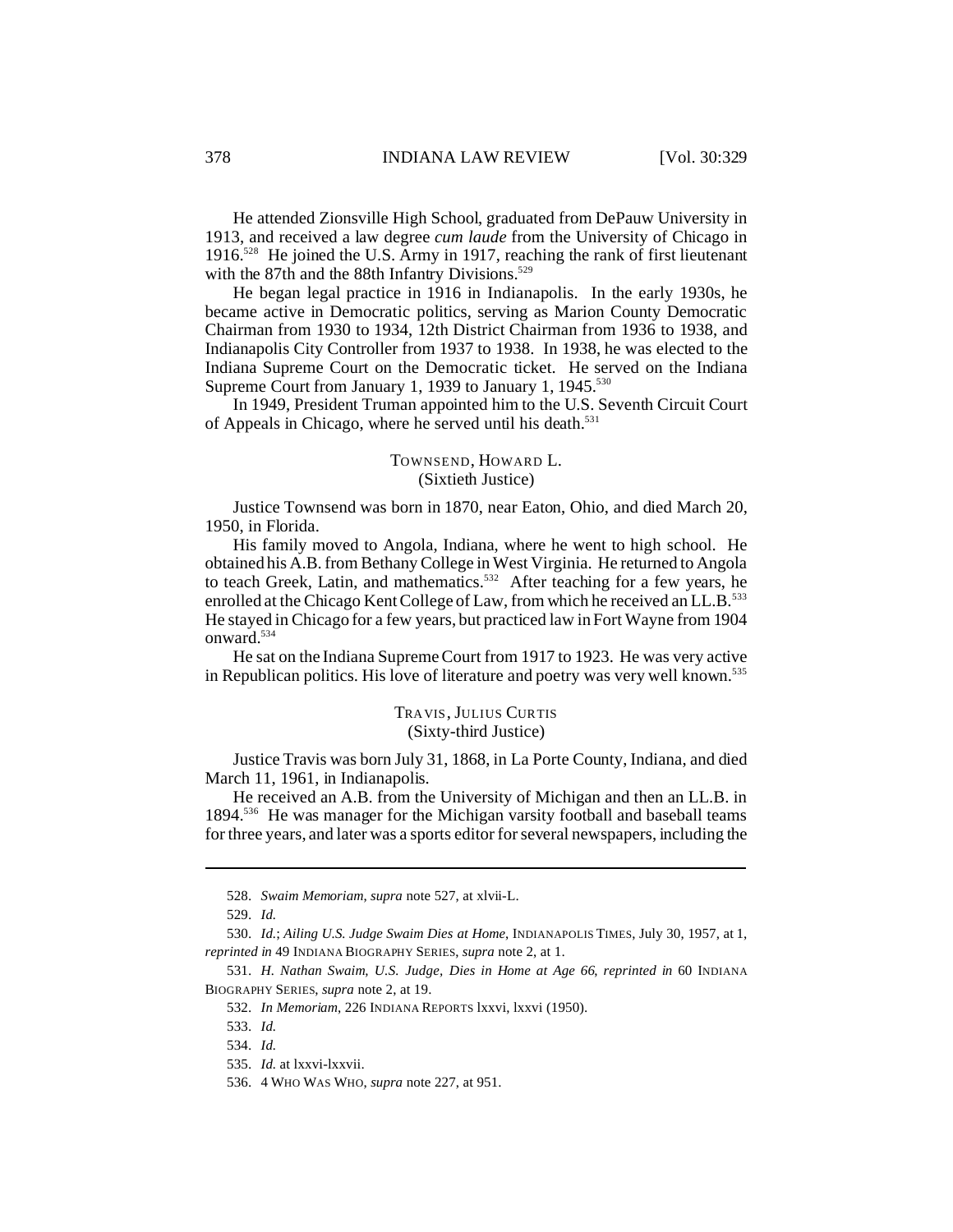## *Chicago Tribune*. 537

He was a prosecutor for a several years and served two terms on the Indiana Supreme Court, from 1921 until 1933.<sup>538</sup> He also served on the Selective Service Appeals Board in World Wars I and II.<sup>539</sup>

## TREANOR, WALTER EMANUEL (Sixty-eighth Justice)

Justice Treanor was born November 17, 1883, in Loogootee, Indiana, and died April 26, 1941, in Indianapolis.<sup>540</sup>

He received an A.B., with honors (1912), an LL.B. (1922), and a J.D. (1923), all from Indiana University.<sup>541</sup> In 1927, he earned a Doctor of Juridical Science (S.J.D.) from Harvard University.<sup>542</sup> He was a teacher and administrator in the Petersburg public schools for thirteen years.<sup>543</sup> He served as a second lieutenant in the U.S. Army during World War I.<sup>544</sup> He taught law at Indiana University School of Law—Bloomington from 1922 to 1930, and was editor of the *Indiana* Law Journal from 1927 to 1930.<sup>545</sup> He was elected to the Indiana Supreme Court in 1930 and re-elected for a second term in 1936. He served until December 27, 1937, when he was appointed to the U.S. Court of Appeals for the Seventh Circuit, a position he held until his death in 1941. 546

> TREMAIN, GEORGE LEE (Seventy-first Justice)

Justice Tremain was born April 6, 1874, near Hartsville, Indiana, and died February 8, 1948, in Greensburg, Indiana.

He received an elementary education in county schools and entered Central Normal (now Canterbury) College in Danville, Indiana, in 1894.<sup>547</sup> He taught school from 1895 to 1898, and re-entered Central Normal College for the 1898-

<sup>537.</sup> *InMemoriam*, 240 INDIANA REPORTS xlviii, xlviii (1961) [hereinafter *TravisMemoriam*].

<sup>538.</sup> 4 WHO WAS WHO, *supra* note 227, at 951.

<sup>539.</sup> *Travis Memoriam*, *supra* note 537, at xlix.

<sup>540.</sup> *Treanor Funeral to be Tomorrow*, INDIANAPOLIS STAR, Apr. 28, 1941 at 1, *reprinted in* 22 INDIANA BIOGRAPHY SERIES, *supra* note 2, at 2-3;*In Memoriam*, 219 INDIANA REPORTS xxvi, xxvi (1942) [hereinafter *Treanor Memoriam*]; *but see* WHO WAS WHO, *supra* note 145, at 1251 (giving April 27 as Treanor's date of death).

<sup>541.</sup> *Treanor Memoriam*, *supra* note 540, at xxvi.

<sup>542.</sup> *Id.*

<sup>543.</sup> *Id.*

<sup>544.</sup> *Id.*

<sup>545.</sup> *Treanor Funeral to be Tomorrow*, INDIANAPOLIS STAR, Apr. 28, 1941 at 1, *reprinted in* 22 INDIANA BIOGRAPHY SERIES, *supra* note 2, at 2.

<sup>546.</sup> *Id.*

<sup>547.</sup> *Ex-Judge G.L. Tremain Dies; Funeral Tomorrow*, INDIANAPOLIS STAR, Feb. 10, 1948, at 12, *reprinted in* 33 INDIANA BIOGRAPHY SERIES, *supra* note 2, at 50.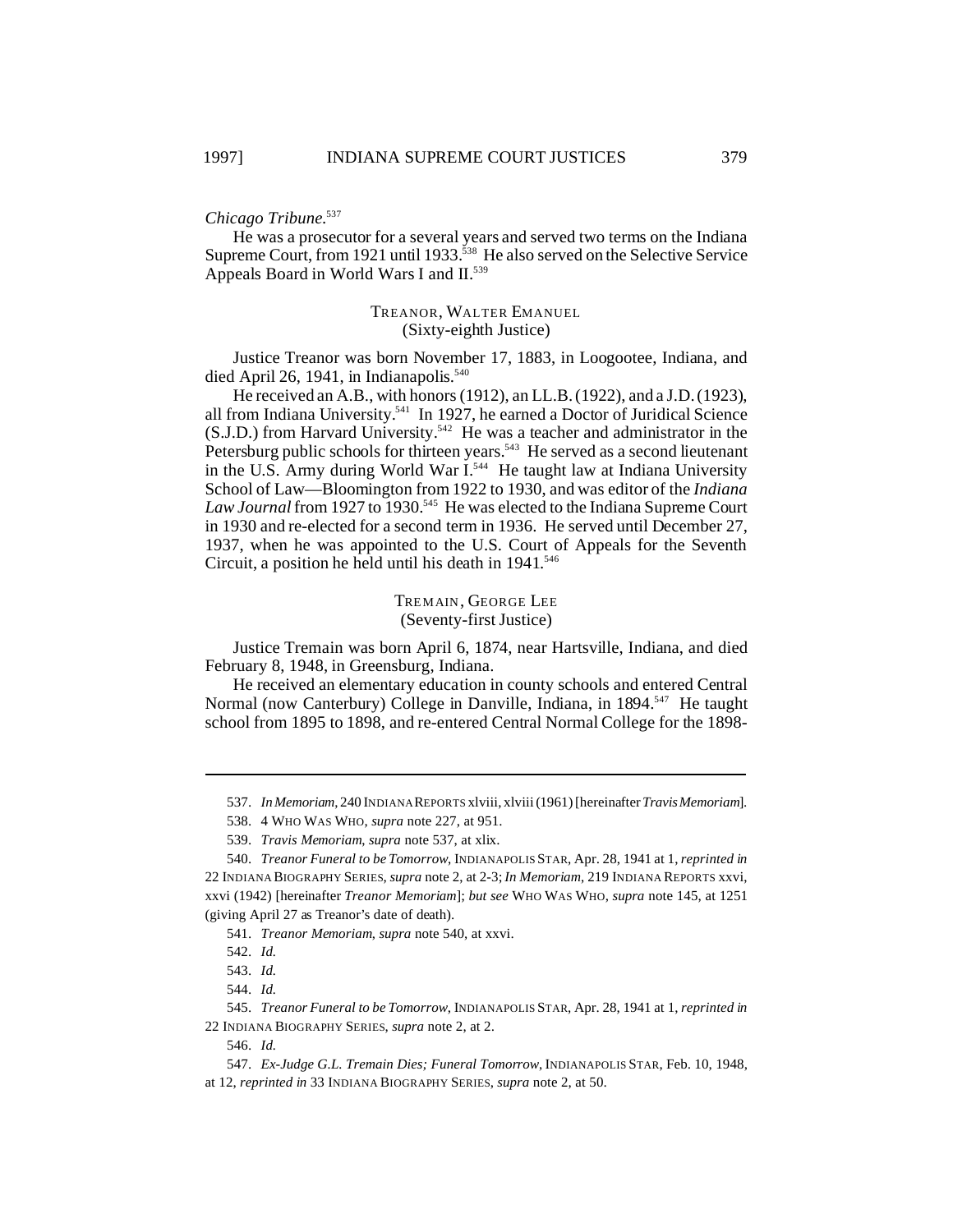99 term.<sup>548</sup> He graduated from the Indiana Law School in Indianapolis in 1900.<sup>549</sup>

He began practicing law in Greensburg in 1901, in association with Judge James K. Ewing.<sup>550</sup> He formed a partnership with Rollin A. Turner in 1907, specializing in criminal law.<sup>551</sup> In 1934, he was elected to the Indiana Supreme Court where he served until 1941, taking his rotation in the position of chief justice. In 1941, he returned to the practice of law in Greensburg.<sup>552</sup>

## WILLOUGHBY, BENJAMIN MILTON (Sixty-first Justice)

Justice Willoughby was born April 8, 1855, in Ripley County, Indiana, and died June 29, 1940, in Vincennes, Indiana.<sup>553</sup>

He graduated from high school in Vincennes in 1876.<sup>554</sup> He received an LL.B. from Cincinnati College (now the University of Cincinnati) in 1879, and was admitted to the bar that year. He was an Indiana State Representative from 1895 to 1899, and a judge for the 12th Circuit from 1912 to 1918. He served on the Indiana Supreme Court from 1919 to 1931.<sup>555</sup>

> WOODS, WILLIAM ALLEN (Thirty-first Justice)

Justice Woods was born May 16, 1837, near Farmington in Marshall County, Tennessee, and died June 29, 1901, in Indianapolis.

He graduated from Wabash College in 1859, and was admitted to the Indiana bar in 1861.

William Woods grew up on a farm in Tennessee. Both of his grandfathers were slave holders, but his father and his stepfather raised him with anti-slavery sentiments. His parents were each given a slave girl as a wedding present. They kept the girl as a slave, but declared that she would become free at the age of twenty-one. His father died when he was very young, and his stepfather also died before Woods came of age. After his mother remarried, the family moved to Iowa because of their opposition to slavery, but a male child of the slave girl was left in Tennessee. To obtain his education, Justice Woods agreed to be a hod

<sup>548.</sup> *Id.*

<sup>549.</sup> *Id.*

<sup>550.</sup> *In Memoriam*, 227 INDIANA REPORTS xlii, xlii (1950).

<sup>551.</sup> *Biographical Sketch of George L. Tremain of Greensburg, Candidate for Judge of the Supreme Court*, INDIANAPOLIS PRESS, Apr. 21, 1900 (original publication page unknown), *reprinted in* 26 INDIANA BIOGRAPHY SERIES, *supra* note 2, at 16-17.

<sup>552.</sup> *Ex-Judge G.L. Tremain Dies; Funeral Tomorrow*, INDIANAPOLIS STAR, Feb. 10, 1948, at 12, *reprinted in* 33 INDIANA BIOGRAPHY SERIES, *supra* note 2, at 50.

<sup>553.</sup> 1 BIOGRAPHICAL DIRECTORY, *supra* note 55, at 420; *but see In Memoriam*, 219 INDIANA REPORTS xlii, xlii-xliv (1942) [hereinafter *Willoughby Memoriam*] (giving a birth date of May 18, 1855).

<sup>554.</sup> *Willoughby Memoriam*, *supra* note 553, at xlii.

<sup>555.</sup> *Id.* at xliv.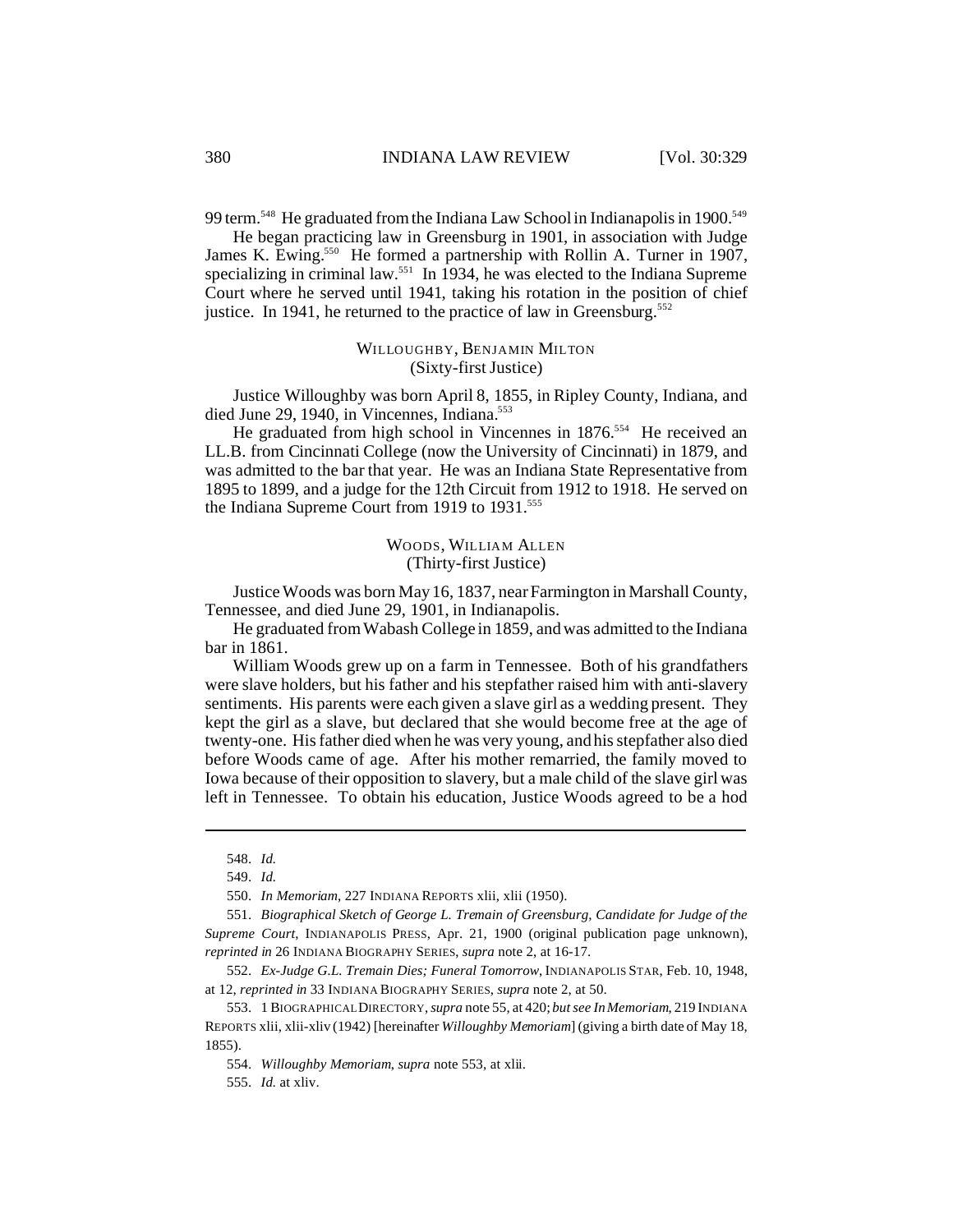carrier to pay his tuition. When he was halfway through college and in debt to pay for it, Justice Woods was encouraged to sell the slave boy in Tennessee. To slave traders and owners, the slave boy had become a valuable piece of property. As a testament to his character, Woods not only refused to make a profit on a human being, but he also insisted that the boy be brought north and set free.<sup>556</sup>

He served as an Indiana State Representative in 1867, and as a judge in the 34th Circuit from 1873 to 1881. He was elected to the Indiana Supreme Court in 1880 and served there until 1883, when he was appointed to the U.S. District Court for Indiana.<sup>557</sup> He remained on that court from 1883 to 1892,<sup>558</sup> when he was appointed to the U.S. Court of Appeals for the Seventh Circuit, where he served until his death in 1901.<sup>559</sup>

#### WORDEN, JAMES LORENZO (Seventeenth Justice)

Justice Worden was born May 10, 1819, in Sandisfield, Massachusetts, and died June 10, 1884, in Fort Wayne, Indiana.

He received his early education in the Ohio public schools. He began studying law in 1838 and was admitted to the Ohio bar in Lancaster, Ohio, in 1841. He opened his first law office at Tiffin, Ohio, and practiced there until 1844, when he moved to Columbia City, Indiana.<sup>560</sup> In 1846, he opened a law office in Fort Wayne where he lived the rest of his life. He became the prosecutor for the 10th Indiana Judicial Circuit in 1851. He was appointed to the 10th Indiana Judicial Circuit Court in 1855, and was later elected for a six-year term.<sup>561</sup> He served until 1858, when he was appointed to the Indiana Supreme Court to fill the vacancy created by Justice William Stuart's resignation.<sup> $562$ </sup> He was re-elected for three subsequent terms. He had served continuously for almost twenty-five years as a Justice of the Indiana Supreme Court when he left the bench on December 1, 1882.<sup>563</sup>

> YOUNG, HOWARD SLOAN, SR. (Seventy-sixth Justice)

Justice Young was born August 7, 1879, in Indianapolis, and died October 14, 1961, in Indianapolis.

He graduated from the University of Chicago in 1898, and received a law degree from the Indiana Law School in 1903. He was admitted to the Indiana bar

559. 1BIOGRAPHICAL DIRECTORY, *supra* note 55, at 428; 1 ENCYCLOPEDIA, *supra* note 353, at 12-15; WHO WAS WHO, *supra* note 342, at 595.

<sup>556.</sup> MEN OF PROGRESS, INDIANA, *supra* note 20, at 386-87.

<sup>557.</sup> *Id.*

<sup>558.</sup> *Id.*

<sup>560.</sup> 3 MONKS, *supra* note 25, at 1431.

<sup>561.</sup> 3 *id.*

<sup>562.</sup> 3 *id.* at 1432.

<sup>563.</sup> 3 *Id.*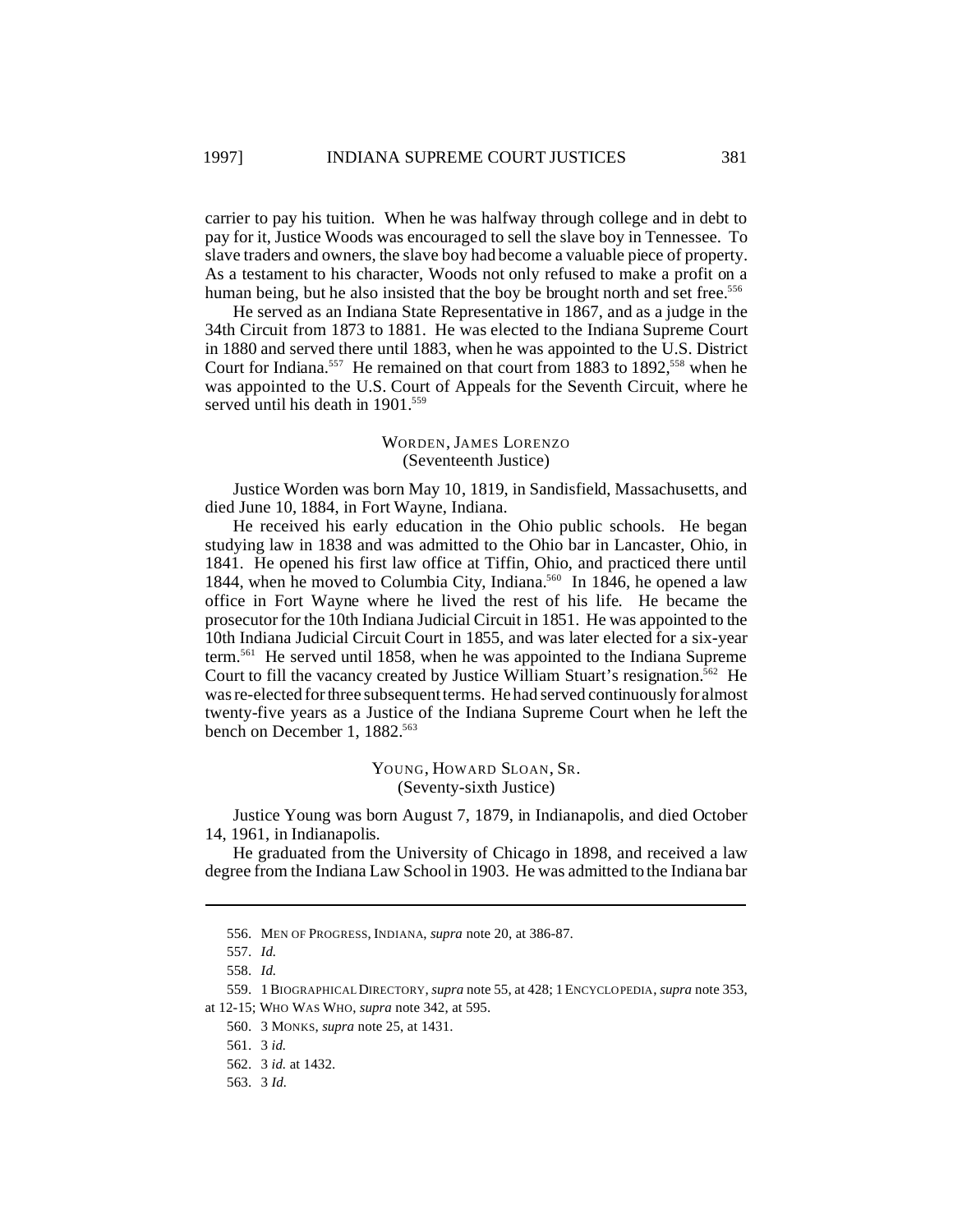in 1903.<sup>564</sup> He was U.S. Commissioner from 1920 to 1944. He practiced law from 1904 to 1944. He began as a solo practitioner, joined the law firm of Elam, Fesler, Elam & Young in 1916 and remained in the firm when it reorganized as Fesler, Elam, Young, & Fauvre in 1932.<sup>565</sup> He served as president of the Indianapolis Bar Association from 1931 to 1932, and as a member of the Indianapolis School Board.<sup>566</sup> He was elected to the Indiana Supreme Court in 1944 and served from January 1, 1945 to January 1, 1951, at which time he returned to the practice of law with his son, Howard S. Young, Jr.<sup>567</sup>

#### ZOLLARS, ALLEN (Thirty-third Justice)

Justice Zollars was born September 3, 1839, in Licking County, Ohio, and died December 20, 1909, in Fort Wayne, Indiana.

He graduated from Denison University in Granville, Ohio, in or about 1863 with an A.B. He briefly studied law in Ohio before he entered the University of Michigan Law School, where he received an LL.B. in 1866.<sup>568</sup> He was the Fort Wayne City Attorney from 1869 to 1875, and appointed as the first judge of the Allen Superior Court in 1877.<sup>569</sup> He was an Indiana State Representative in 1869, and served as an Indiana Supreme Court Justice from 1883 to 1889. He ran for a second term in 1888, but was defeated along with the rest of the Democratic ticket that year.<sup>570</sup>

<sup>564.</sup> Harvey Grabill et al., *In Memoriam*, 241 INDIANA REPORTS xliii, xliii (1962).

<sup>565.</sup> *Id.*

<sup>566.</sup> *Id.*

<sup>567.</sup> *Howard Young Dies; High Court Ex-Judge*,INDIANAPOLIS STAR, Oct. 15, 1961, sec. 3, at 23, *reprinted in* 58 INDIANA BIOGRAPHY SERIES, *supra* note 2, at 119; 6 WHO WAS WHO 452 (Marquis, 1976); *In Memoriam*, 241 INDIANA REPORTS xliii, xliii-xliv (1962).

<sup>568.</sup> 1 BIOGRAPHICAL DIRECTORY, *supra* note 55, at 434.

<sup>569.</sup> *Id.*

<sup>570.</sup> *Id.*; MEN OF PROGRESS, INDIANA, *supra* note 20, at 130-32.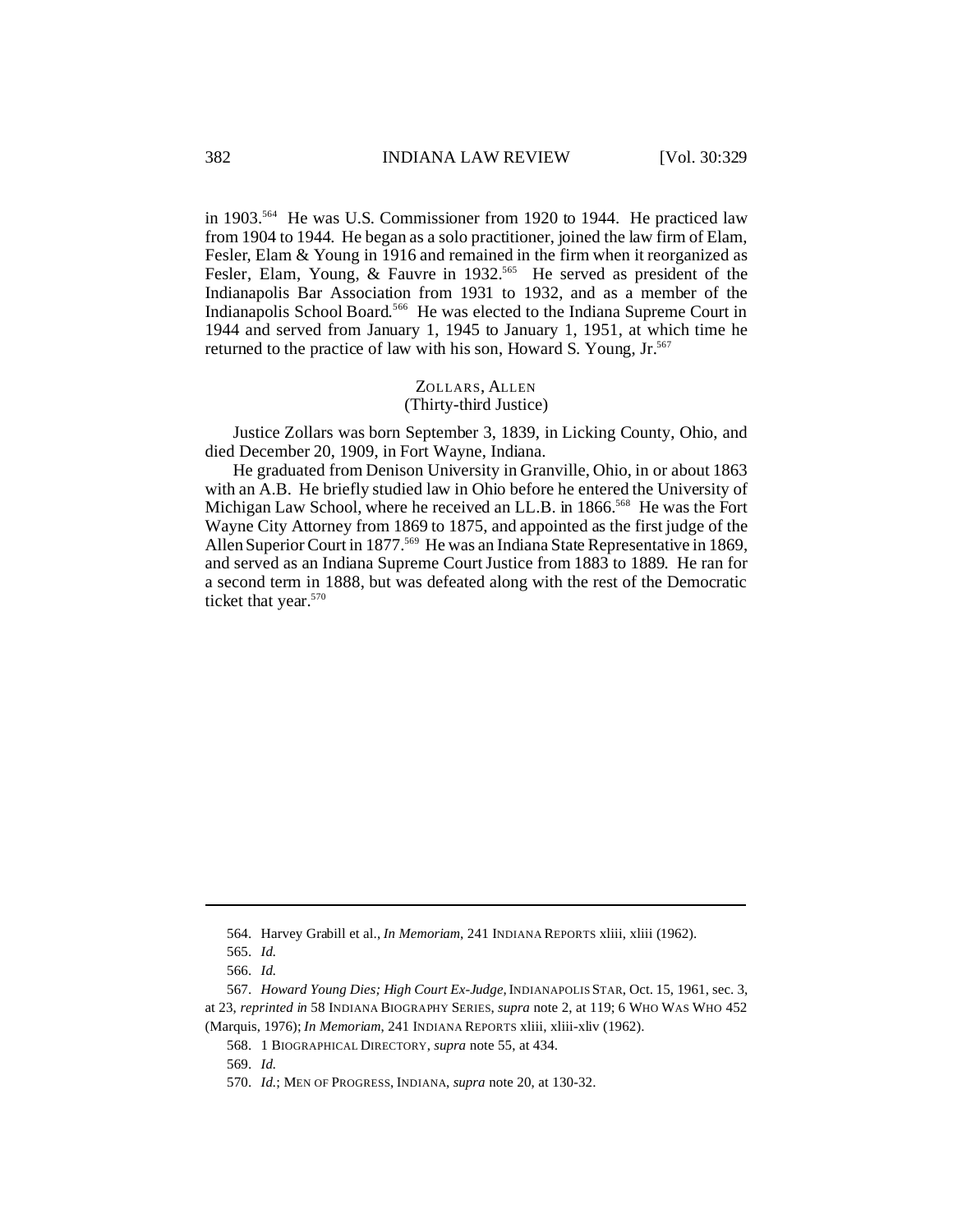| <b>Members of the Indiana Supreme Court</b> |                                                                      |                                                                                                                                            |
|---------------------------------------------|----------------------------------------------------------------------|--------------------------------------------------------------------------------------------------------------------------------------------|
| <b>NAME</b>                                 | <b>TERM</b>                                                          | REMARKS.                                                                                                                                   |
| 1. John Johnson                             | December 28, 1816-September 10, 1817                                 | Died in office.                                                                                                                            |
| 2. James Scott                              | December 28, 1816-December 28, 1830                                  |                                                                                                                                            |
| 3. Jesse Lynch Holman                       | December 28, 1816-December 28, 1830                                  |                                                                                                                                            |
| 4. Isaac Newton Blackford                   | September 10, 1817-January 3, 1853                                   | Appointed to fill the vacancy created by the death of Judge Johnson.                                                                       |
| 5. Stephen C. Stevens                       | January 28, 1831-May 30, 1836                                        | Resigned to practice law in Madison, Indiana.                                                                                              |
| 6. John Taliaferro McKinney                 | January 28, 1831-May 29, 1837                                        | Died in office.                                                                                                                            |
| 7. Charles Dewey                            | May 30, 1836-January 29, 1847                                        | Appointed to fill the vacancy created by the resignation of Judge Stevens.<br>He was rejected by the Senate twice before he was confirmed. |
| 8. Jeremiah Sullivan                        | May 29, 1837-January 21, 1846                                        |                                                                                                                                            |
| 9. Samuel Elliot Perkins                    | January 21, 1846-January 3, 1853                                     | Appointed to fill the vacancy created by the death of Judge McKinney.                                                                      |
| Thomas L. Smith<br>10.                      | January 29, 1847-January 3, 1853                                     |                                                                                                                                            |
| <b>Samuel Elliot Perkins</b><br>9.          | January 3, 1846-January 3, 1865<br>January 1, 1877-December 17, 1879 | The only Justice to serve on the Indiana Supreme Court under the Indiana<br>Constitution of 1816 and the Indiana Constitution of 1851.     |
| 11. Andrew Davison                          | January 3, 1853-January 3, 1865                                      |                                                                                                                                            |
| 12. Addison Locke Roache                    | January 3, 1853-May 8, 1854                                          | Resigned to become President of the Indiana & Illinois Central Railroad.                                                                   |
| 13. William Z. Stuart                       | January 3, 1853-January 3, 1858                                      | Resigned because of salary and became attorney for the Toledo &<br>Wabash Railroad.                                                        |
| 14. Alvin Peterson Hovey                    | May 8, 1854-December 10, 1855                                        | Appointed to fill the vacancy created by the resignation of Justice Roache.<br>Elected Governor in 1888.                                   |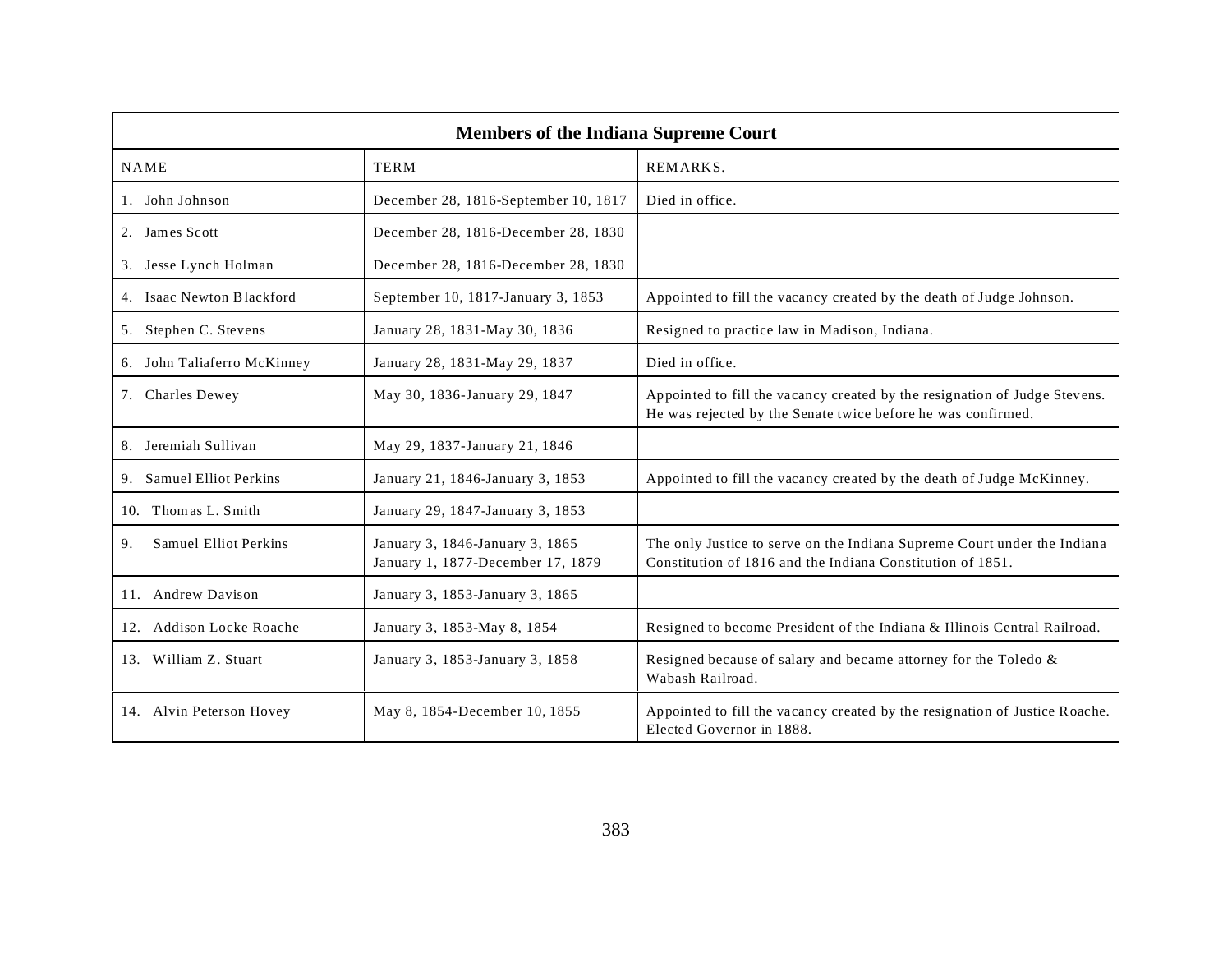| 15. Samuel Barnes Gookins     | October 10, 1854- December 10, 1857 | Resigned due to ill health and low pay. Elected to fill the vacancy created<br>by the resignation of Justice Roache (completing the appointment of<br>Justice Hovey).                                                                                                                                                                                                                           |
|-------------------------------|-------------------------------------|-------------------------------------------------------------------------------------------------------------------------------------------------------------------------------------------------------------------------------------------------------------------------------------------------------------------------------------------------------------------------------------------------|
| 16. James McLean Hanna        | December 10, 1857-January 3, 1865   | Appointed to fill vacancy created by resignation of Justice Gookins.<br>Justice Hanna was elected at the next regular election.                                                                                                                                                                                                                                                                 |
| 17. James Lorenzo Worden      | January 16, 1858-January 3, 1865    | Appointed to fill the vacancy created by the resignation of Justice Stuart.<br>Horace P. Biddle had been elected in the fall of 1857, but Governor<br>Willard refused to issue him a commission. Biddle brought mandamus<br>proceedings against the governor, but the supreme court decided (January<br>15, 1858) in favor of the governor. Justice Worden was elected at the<br>next election. |
|                               | January 3, 1871- December 2, 1882   | Resigned to become Allen County Superior Court Judge.                                                                                                                                                                                                                                                                                                                                           |
| 18. James S. Frazer           | January 3, 1865-January 3, 1871     |                                                                                                                                                                                                                                                                                                                                                                                                 |
| 19. Jehu Tindle Elliott       | January 3, 1865-January 3, 1871     |                                                                                                                                                                                                                                                                                                                                                                                                 |
| 20. Charles A. Ray            | January 3, 1865-January 3, 1871     |                                                                                                                                                                                                                                                                                                                                                                                                 |
| 21. Robert Crockett Gregory   | January 3, 1865-January 3, 1871     |                                                                                                                                                                                                                                                                                                                                                                                                 |
| 22. John Pettit               | January 3, 1871-January 3, 1877     |                                                                                                                                                                                                                                                                                                                                                                                                 |
| 23. Alexander Cummings Downey | January 3, 1871-January 3, 1877     |                                                                                                                                                                                                                                                                                                                                                                                                 |
| 24. Samuel Hamilton Buskirk   | January 3, 1871-January 3, 1877     |                                                                                                                                                                                                                                                                                                                                                                                                 |
| 25. Andrew Lawrence Osborn    | December 1872-January 4, 1875       | Appointed by Governor Baker in December, 1872, with the organization<br>of the Fifth Indiana Supreme Court District.                                                                                                                                                                                                                                                                            |
| 26. Horace Porter Biddle      | January 4, 1875-January 3, 1881     |                                                                                                                                                                                                                                                                                                                                                                                                 |
| 27. William Ellis Niblack     | January 4, 1877-January 3, 1889     |                                                                                                                                                                                                                                                                                                                                                                                                 |
| 28. George Vail Howk          | January 4, 1877-January 3, 1889     |                                                                                                                                                                                                                                                                                                                                                                                                 |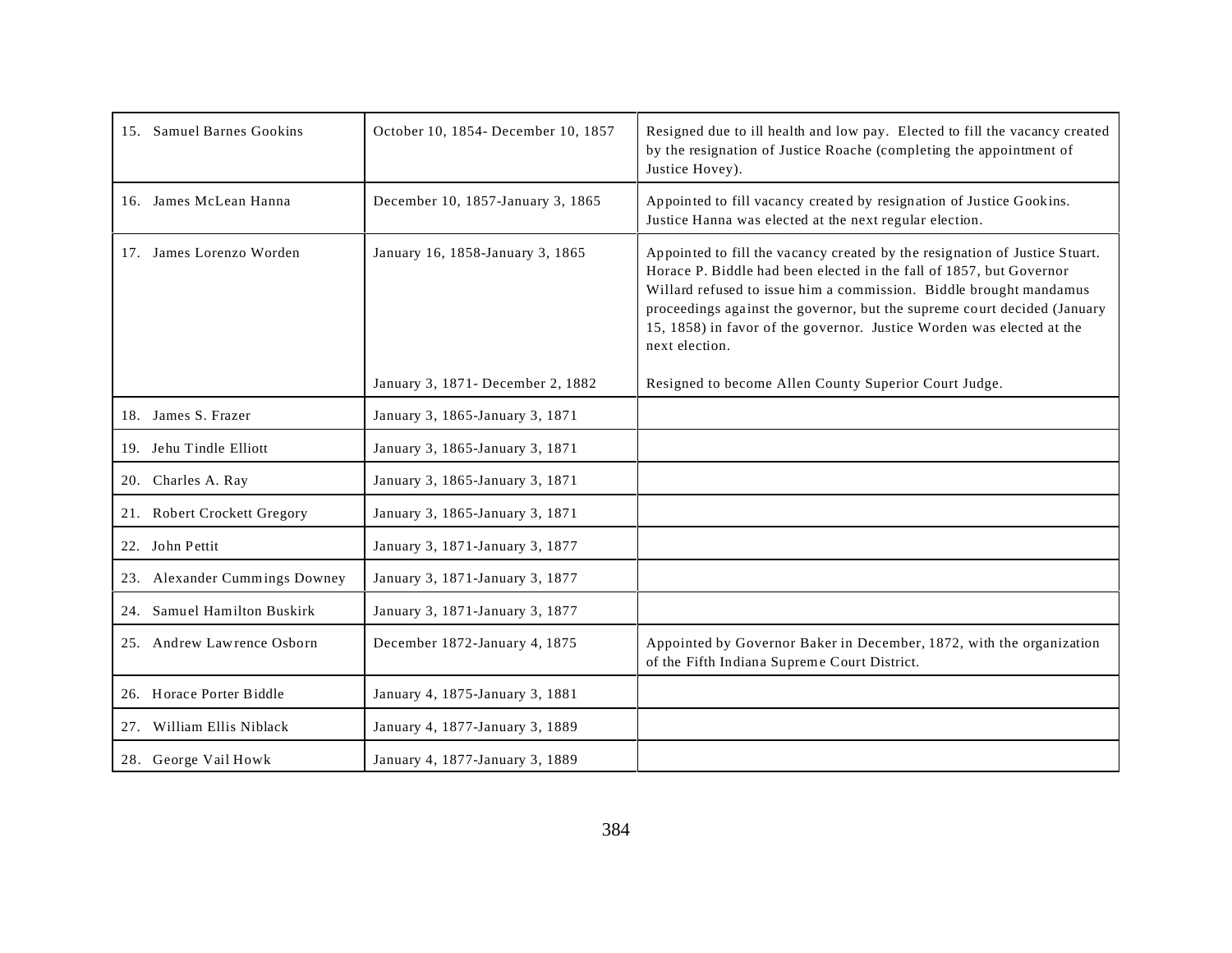| 29. John T. Scott           | December 29, 1879-January 5, 1881  | Appointed to fill the vacancy created by the death of Justice Perkins.                                                             |
|-----------------------------|------------------------------------|------------------------------------------------------------------------------------------------------------------------------------|
| 30. Byron Kosciusko Elliott | January 3, 1881-January 2, 1893    |                                                                                                                                    |
| 31. William Allen Woods     | January 3, 1881-May 8, 1883        | Resigned to become a U.S. District Court Judge. Later appointed to the<br>U.S. Court of Appeals for the 7th Circuit.               |
| 32. William H. Coombs       | December 2, 1882-January 1, 1883   | Appointed to fill the vacancy created by the resignation of Justice<br>Worden.                                                     |
| 33. Allen Zollars           | January 3, 1883-January 7, 1889    |                                                                                                                                    |
| 34. Edwin Pollock Hammond   | May 14, 1883-January 6, 1885       | Appointed to fill the vacancy created by the resignation of Justice Woods.                                                         |
| 35. Joseph A.S. Mitchell    | January 6, 1885-December 12, 1890  | Died in office. Term completed by Justice McBride.                                                                                 |
| 36. Silas D. Coffey         | January 7, 1889-January 7, 1895    |                                                                                                                                    |
| 37. Walter Olds             | January 7, 1889-June 15, 1893      | Resigned to practice law in Chicago.                                                                                               |
| 38. John G. Berkshire       | January 17, 1889-February 19, 1891 | Died in office. Term completed by Justice Miller.                                                                                  |
| 39. Robert Wesley McBride   | December 17, 1890-January 2, 1893  | Appointed to fill the unexpired term of Justice Mitchell. McBride had<br>been defeated by Mitchell in the November, 1890 election. |
| 40. John Donnell Miller     | February 25, 1891-January 2, 1893  | Appointed to fill the unexpired term of Justice Berkshire.                                                                         |
| 41. Leonard J. Hackney      | January 2, 1893-January 2, 1899    |                                                                                                                                    |
| 42. James McCabe            | January 2, 1893-January 2, 1899    |                                                                                                                                    |
| 43. Timothy Edward Howard   | January 2, 1893-January 2, 1899    |                                                                                                                                    |
| 44. Joseph S. Dailey        | July 25, 1893-January 7, 1895      | Appointed to fill unexpired term of Justice Olds.                                                                                  |
| 45. James Henry Jordan      | January 7, 1895-April 10, 1912     | Died in office.                                                                                                                    |
| 46. Leander John Monks      | January 7, 1899-January 7, 1913    |                                                                                                                                    |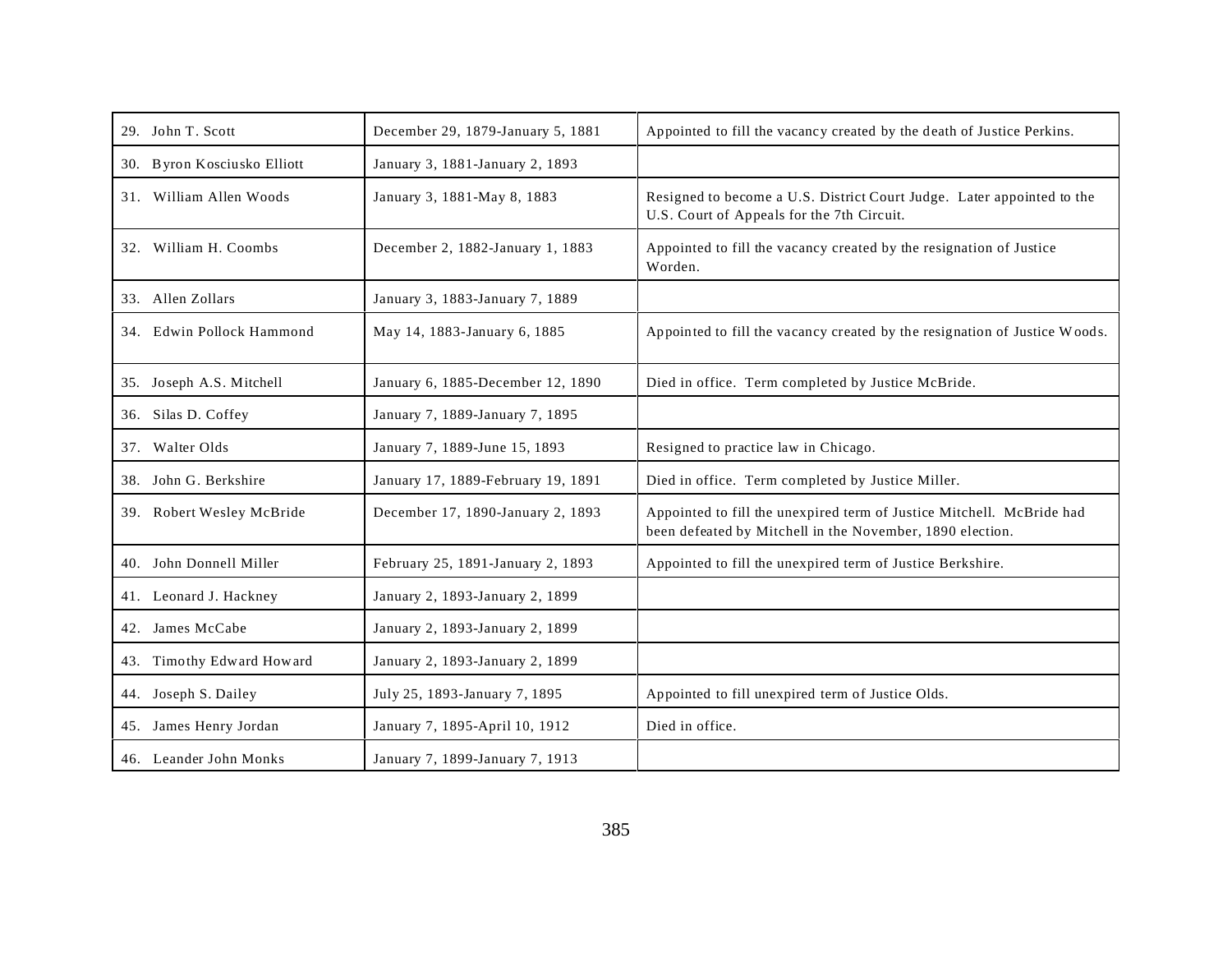| 47. Alexander Dowling          | January 2, 1899-January 2, 1905   |                                                                                           |
|--------------------------------|-----------------------------------|-------------------------------------------------------------------------------------------|
| 48. John Vestal Hadley         | January 2, 1899-January 2, 1911   |                                                                                           |
| 49. Francis E. Baker           | January 2, 1899-January 25, 1902  | Resigned to become U.S. Circuit Judge. Term completed by Justice<br>Gillett.              |
| 50. John Henry Gillett         | January 25, 1902-January 4, 1909  | Appointed to fill the unexpired term of Justice Baker.                                    |
| 51. Oscar Hilton Montgomery    | January 2, 1905 - January 2, 1911 |                                                                                           |
| Quincy Alden Myers<br>52.      | January 4, 1909-January 4, 1915   |                                                                                           |
| 53. John Wesley Spencer        | April 15, 1912-January 7, 1918    | Appointed to fill vacancy created by the death of Justice Jordan.                         |
| 54. Douglas Morris             | January 2, 1911-January 1, 1917   |                                                                                           |
| 55. Charles Elbridge Cox       | January 2, 1911-January 1, 1917   |                                                                                           |
| 56. Richard Kenny Erwin        | January 6, 1913-October 15, 1918  | Died in office.                                                                           |
| 57. Moses Barnett Lairy        | January 4, 1915-January 3, 1921   |                                                                                           |
| 58. David A. Myers             | January 1, 1917-December 31, 1934 |                                                                                           |
| 59. Lawson Moreau Harvey       | January 1, 1917-June 25, 1920     | Died in office.                                                                           |
| 60. Howard L. Townsend         | October 1917-November 1, 1923     | Appointed in 1917 to fill the vacancy created by the death of Justice<br>Erwin. Resigned. |
| 61. Benjamin Milton Willoughby | January 6, 1919-January 7, 1931   |                                                                                           |
| 62. Louis B. Ewbank            | August 1, 1920-January 3, 1927    | Appointed to fill the vacancy caused by the death of Justice Harvey.                      |
| 63. Julius Curtis Travis       | January 3, 1921-January 3, 1933   |                                                                                           |
| 64. Fred C. Gause              | November 1, 1923-January 5, 1925  | Appointed to fill the vacancy created by the resignation of Justice<br>Townsend.          |
| 65. Willard Benharrell Gemmill | January 5, 1925-January 4, 1931   |                                                                                           |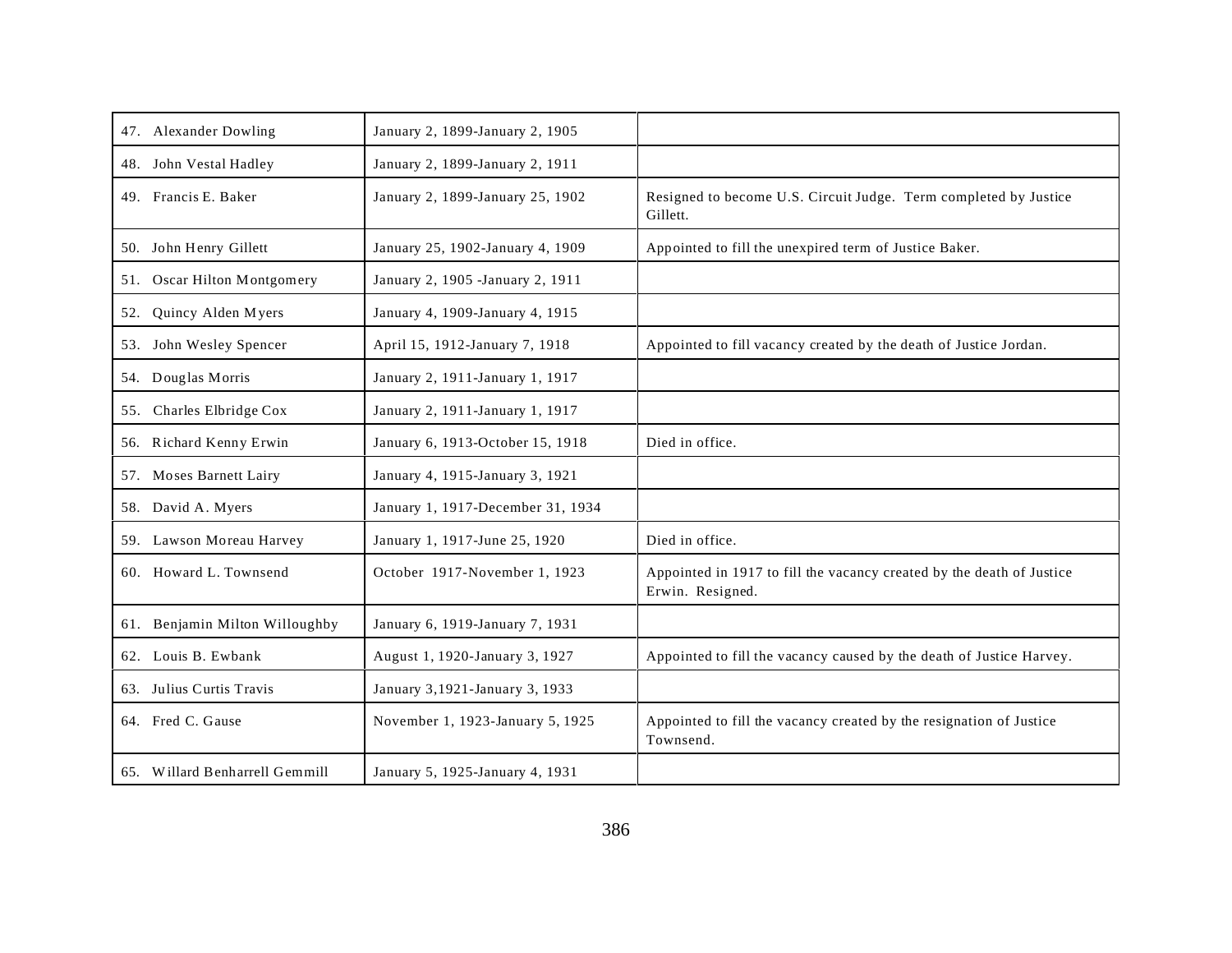| 66. Clarence R. Martin            | January 3, 1927-January 3, 1933   |                                                                                                 |
|-----------------------------------|-----------------------------------|-------------------------------------------------------------------------------------------------|
| 67. Curtis William Roll           | January 5, 1931-January 4, 1943   |                                                                                                 |
| 68. Walter Emanuel Treanor        | January 8, 1931-December 27, 1937 | Resigned to become judge of the U.S. Court of Appeals for the 7th<br>Circuit.                   |
| 69. Michael Louis Fansler         | January 4, 1933-January 1, 1945   |                                                                                                 |
| 70. James Peter Hughes            | January 3, 1933-January 1, 1936   |                                                                                                 |
| 71. George Lee Tremain            | January 1, 1935-December 31, 1940 |                                                                                                 |
| 72. Curtis Grover Shake           | January 4, 1938-January 7, 1946   | Appointed January 4, 1938 to fill the vacancy created by the resignation<br>of Justice Treanor. |
| 73. Hardses Nathan Swaim          | January 1, 1939-January 1, 1945   |                                                                                                 |
| 74. Frank Nelson Richman          | January 6, 1941-January 6, 1947   |                                                                                                 |
| 75. Martin "Mart" Joseph O'Malley | January 4, 1943-January 3, 1949   |                                                                                                 |
| 76. Howard Sloan Young, Sr.       | January 1, 1945-January 1, 1951   |                                                                                                 |
| 77. Oliver Starr                  | January 1, 1945-January 1, 1951   |                                                                                                 |
| 78. Frank Earl Gilkison           | January 1, 1945-February 25, 1955 | Died in office. Term completed by Justices Henley and Arterburn.                                |
| 79. James A. Emmert               | January 7, 1946-January 5, 1959   |                                                                                                 |
| 80. Paul George Jasper            | January 3, 1949-March 31, 1953    | Resigned to take position with Public Service Indiana. Term completed<br>by Justice Flanagan.   |
| 81. Archie "Arch" Newton Bobbitt  | January 2, 1951-January 7, 1963   |                                                                                                 |
| 82. Floyd S. Draper               | January 2, 1951-January 10, 1955  | Resigned. Term completed by Justices Levine and Landis.                                         |
| 83. Dan Collins Flanagan          | April 1, 1953-December 31, 1954   | Appointed to fill the vacancy created by resignation of Justice Jasper.                         |
| 84. Harold E. Achor               | January 3, 1955-December 12, 1966 | Retired due to illness. Term completed by Justice Rakestraw.                                    |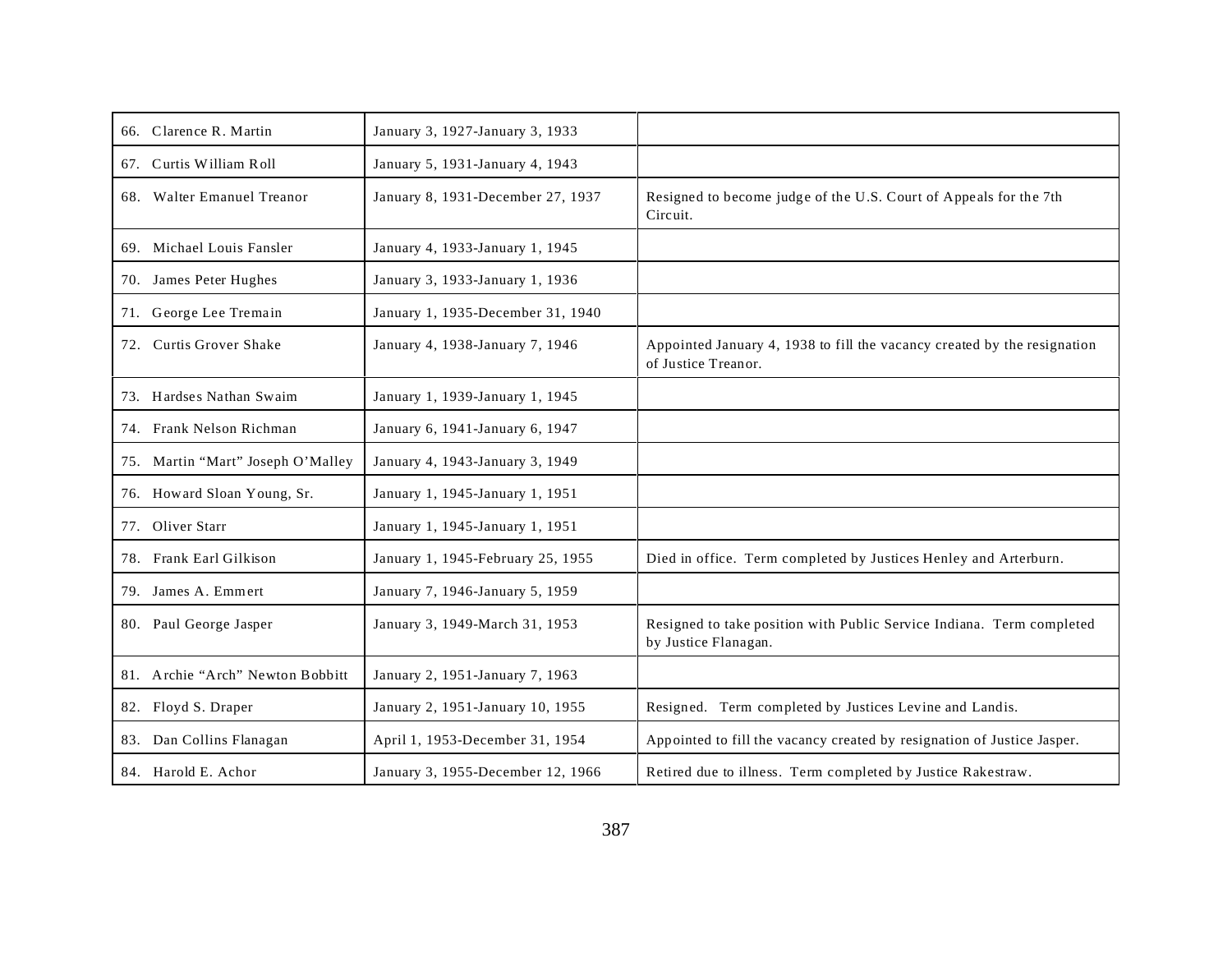| 85. Isadore Edward Levine      | January 13, 1955- May 23, 1955     | Appointed January 13, 1955 to fill vacancy created by the resignation of<br>Justice Draper. Resigned May 23, 1955.                                                      |
|--------------------------------|------------------------------------|-------------------------------------------------------------------------------------------------------------------------------------------------------------------------|
| 86. George W. Henley           | March 15, 1955-May 23, 1955        | Appointed March 15, 1955 to fill vacancy created by the resignation of<br>Justice Gilkison. Resigned May 23, 1955.                                                      |
| 87. Frederick Landis, Jr.      | May 23, 1955-November 8, 1965      | Appointed May 23, 1955 to fill the vacancy created by the resignation of<br>Justice Levine. Resigned to accept a seat on the United States Court of<br>Customs Appeals. |
| 88. Norman Frank Arterburn     | May 23, 1955-May 13, 1977          | Appointed to fill the vacancy created by the resignation of Justice Henley.<br>Retired in May 1977. Term completed by Justice Pivarnik.                                 |
| 89. Amos Wade Jackson          | January 5, 1959-January 4, 1971    |                                                                                                                                                                         |
| 90. Walter Myers, Jr.          | January 7, 1963-June 2, 1967       | Died in office.                                                                                                                                                         |
| 91. Frederick Eugene Rakestraw | January 7, 1966-January 2, 1967    | Appointed to fill the vacancy created by the death of Justice Achor.                                                                                                    |
| 92. Donald Roosevelt Mote      | January 3, 1967-September 17, 1968 | Died in office. Term completed by Roger O. DeBruler.                                                                                                                    |
| 93. David M. Lewis             | June 21, 1967-January 6, 1969      | Appointed to fill the vacancy created by the death of Justice Myers.                                                                                                    |
| 94. Donald Herbert Hunter      | January 2, 1967-September 6, 1985  | First to be elected under provision of 10 year terms. Retired. Succeeded<br>by Justice Shepard.                                                                         |
| 95. Roger O. DeBruler          | September 30, 1968-August 8, 1996  | Appointed to fill the vacancy created by the death of Justice Mote.<br>Retired. Term completed by Justice Boehm.                                                        |
| 96. Richard M. Givan           | January 6, 1970-January 4, 1995    | Retired. Term completed by Justice Selby.                                                                                                                               |
| 97. Dixon Wright Prentice      | January 4, 1971-December 1985      | Retired. Term completed by Justice Dickson.                                                                                                                             |
| 98. Alfred J. Pivarnik         | May 13, 1977-December 14, 1990     | Appointed to fill the vacancy created by the resignation of Justice<br>Arterburn. Retired. Term completed by Justice Krahulik.                                          |
| 99. Randall Terry Shepard      | September 6, 1985-                 | Appointed to fill the vacancy created by the retirement of Justice Hunter.<br>Retained by election of November 8, 1988. Current term expires<br>December 31, 1998.      |